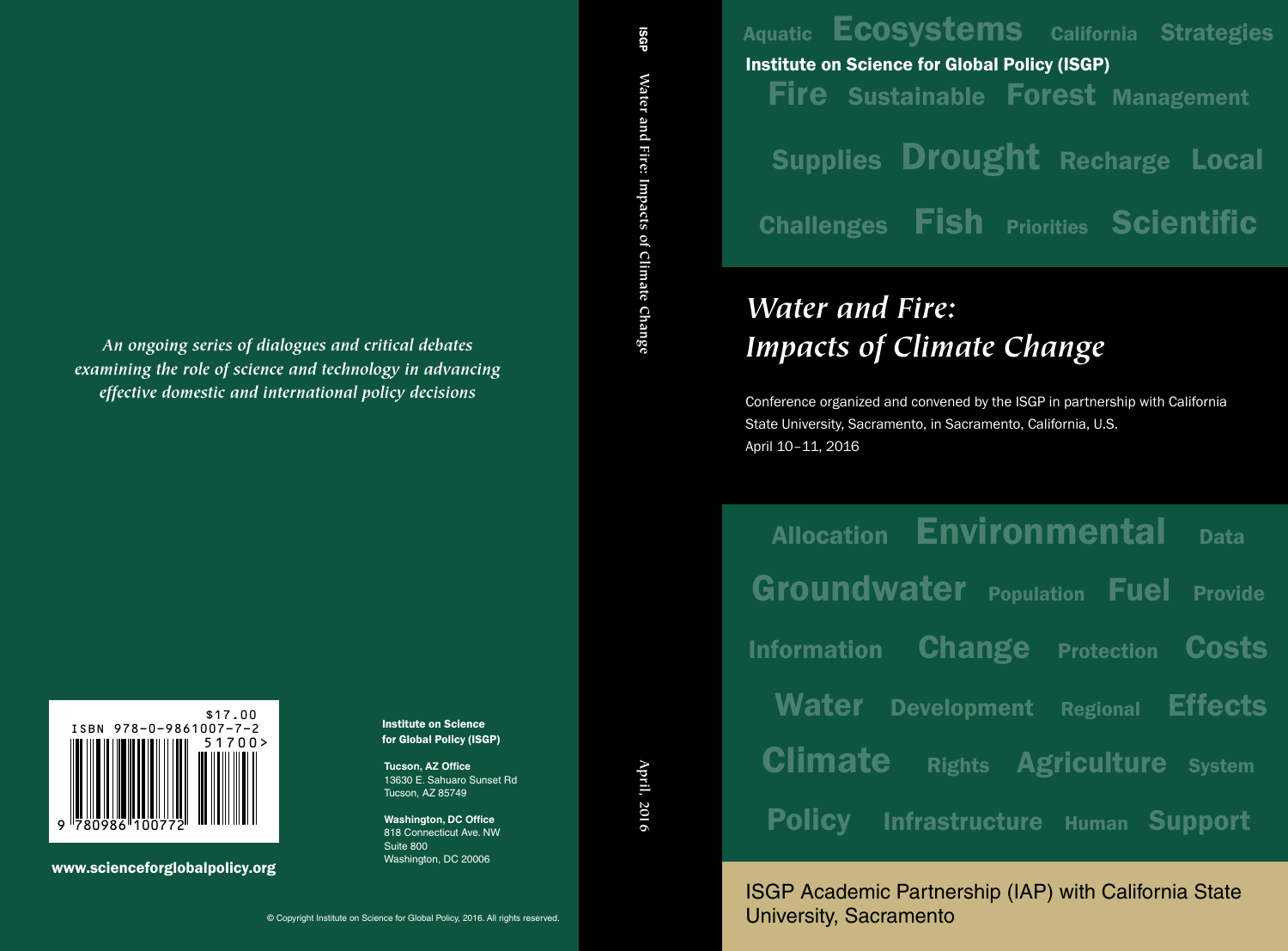## Institute on Science for Global Policy (ISGP)

## *Water and Fire: Impacts of Climate Change*

Conference convened by the ISGP in partnership with California State University, Sacramento, in Sacramento, California, United States

April 10–11, 2016

*An ongoing series of dialogues and critical debates examining the role of science and technology in advancing effective domestic and international policy decisions*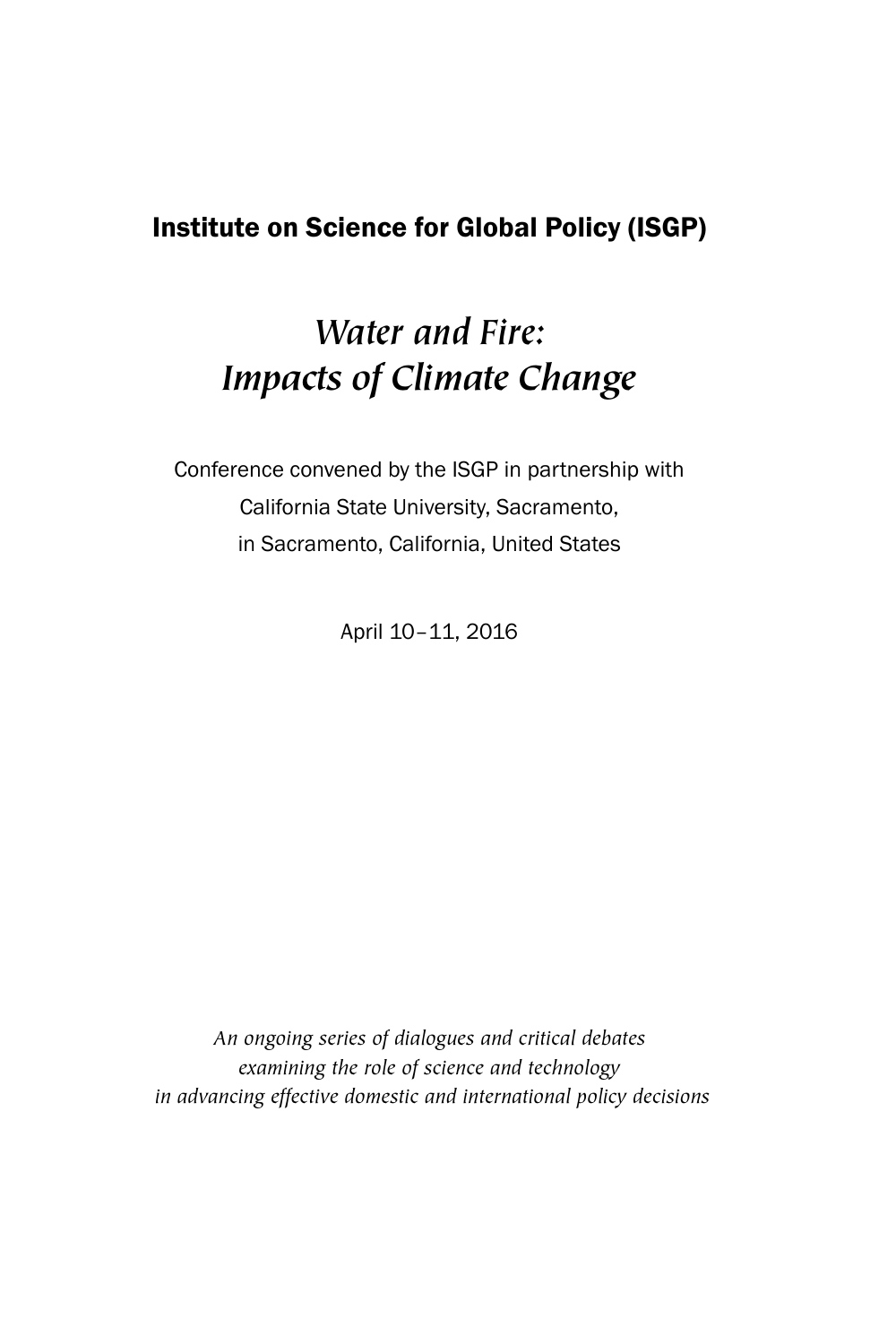#### **Institute on Science for Global Policy (ISGP)**

**Tucson, AZ Office** 13630 E. Sahuaro Sunset Rd. Tucson, AZ 85749

**Washington, DC Office** 818 Connecticut Ave. NW Suite 800 Washington, DC 20006

## **www.scienceforglobalpolicy.org**

© Copyright Institute on Science for Global Policy, 2016. All rights reserved.

ISBN: 978-0-9861007-7-2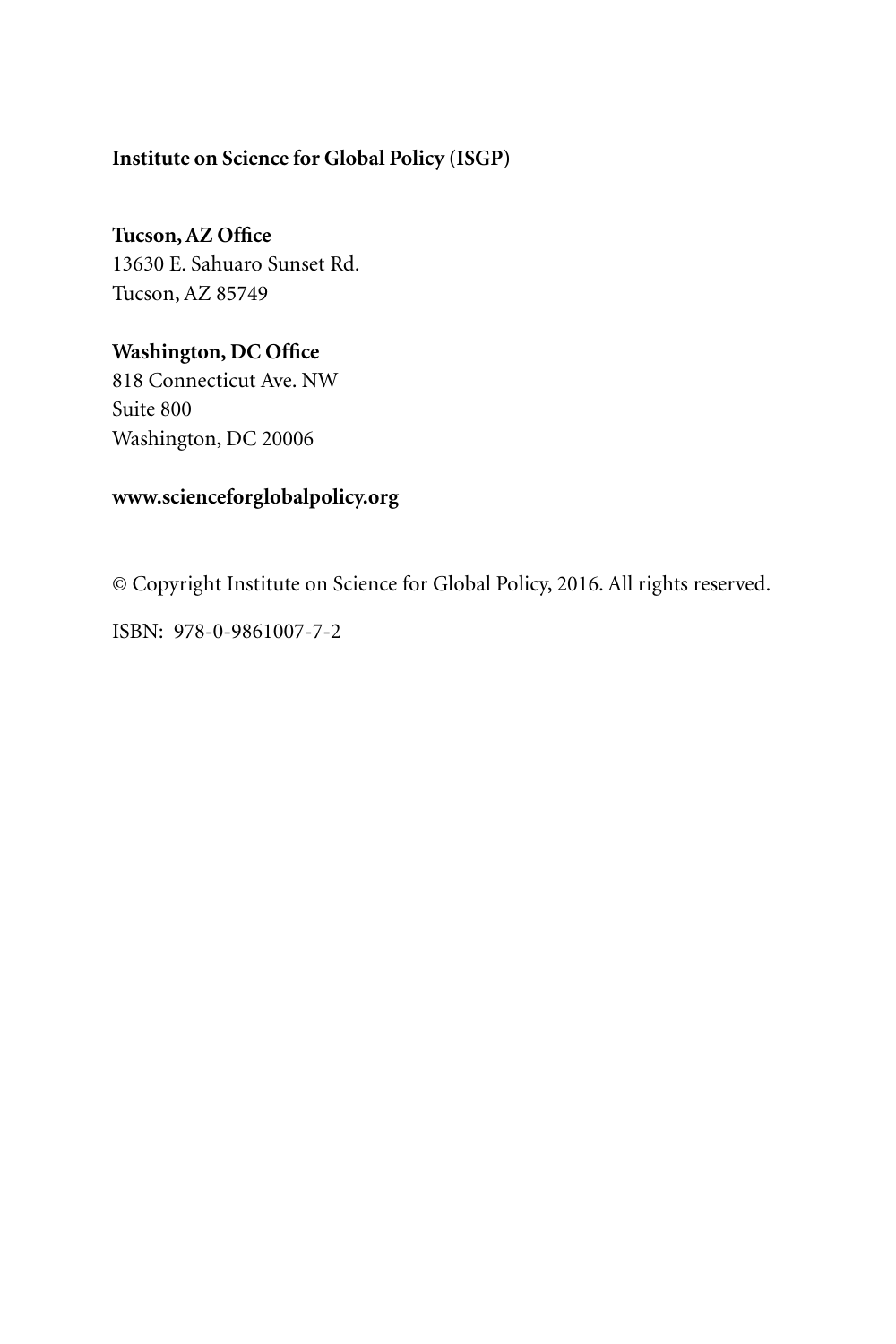## Table of contents

| <b>Executive summary</b>                                                                                                                                                                                                                                                                   |              |
|--------------------------------------------------------------------------------------------------------------------------------------------------------------------------------------------------------------------------------------------------------------------------------------------|--------------|
| Introduction: Institute on Science for Global Policy (ISGP)                                                                                                                                                                                                                                |              |
| Dr. George H. Atkinson, Founder and Executive Director, ISGP,                                                                                                                                                                                                                              |              |
|                                                                                                                                                                                                                                                                                            | $\mathbf{1}$ |
| Conference conclusions:                                                                                                                                                                                                                                                                    |              |
|                                                                                                                                                                                                                                                                                            | 5            |
|                                                                                                                                                                                                                                                                                            | 10           |
| Policy position papers and debate summaries                                                                                                                                                                                                                                                |              |
| Foundations for California's Water Security in a Changing Climate<br>Dr. Roger Bales, Professor, University of California,                                                                                                                                                                 | 13           |
| Managing Water for People and Fish, Now and<br>in a Changing Climate<br>Dr. Christina Swanson, Director, Science Center Natural<br>Resources Defense Council, San Francisco,                                                                                                               | 27           |
| Global Warming and Future Fire Regimes<br>Dr. Jon E. Keeley, U.S. Geological Survey, Western Ecological<br>Research Center, Sequoia-Kings Canyon Field Station,<br>and Department of Ecology and Evolutionary Biology,<br>University of California, Los Angeles, California, United States | 39           |
|                                                                                                                                                                                                                                                                                            | 51           |
| Appendix                                                                                                                                                                                                                                                                                   |              |
| <b>Biographical information of Scientific Presenters</b>                                                                                                                                                                                                                                   | 56           |
|                                                                                                                                                                                                                                                                                            | 59           |
| Biographical information of California State University<br>Sacramento (CSUS) faculty and staff, and student participants                                                                                                                                                                   | 64           |
| Biographical information of ISGP Board of Directors                                                                                                                                                                                                                                        | 67           |
|                                                                                                                                                                                                                                                                                            | 72           |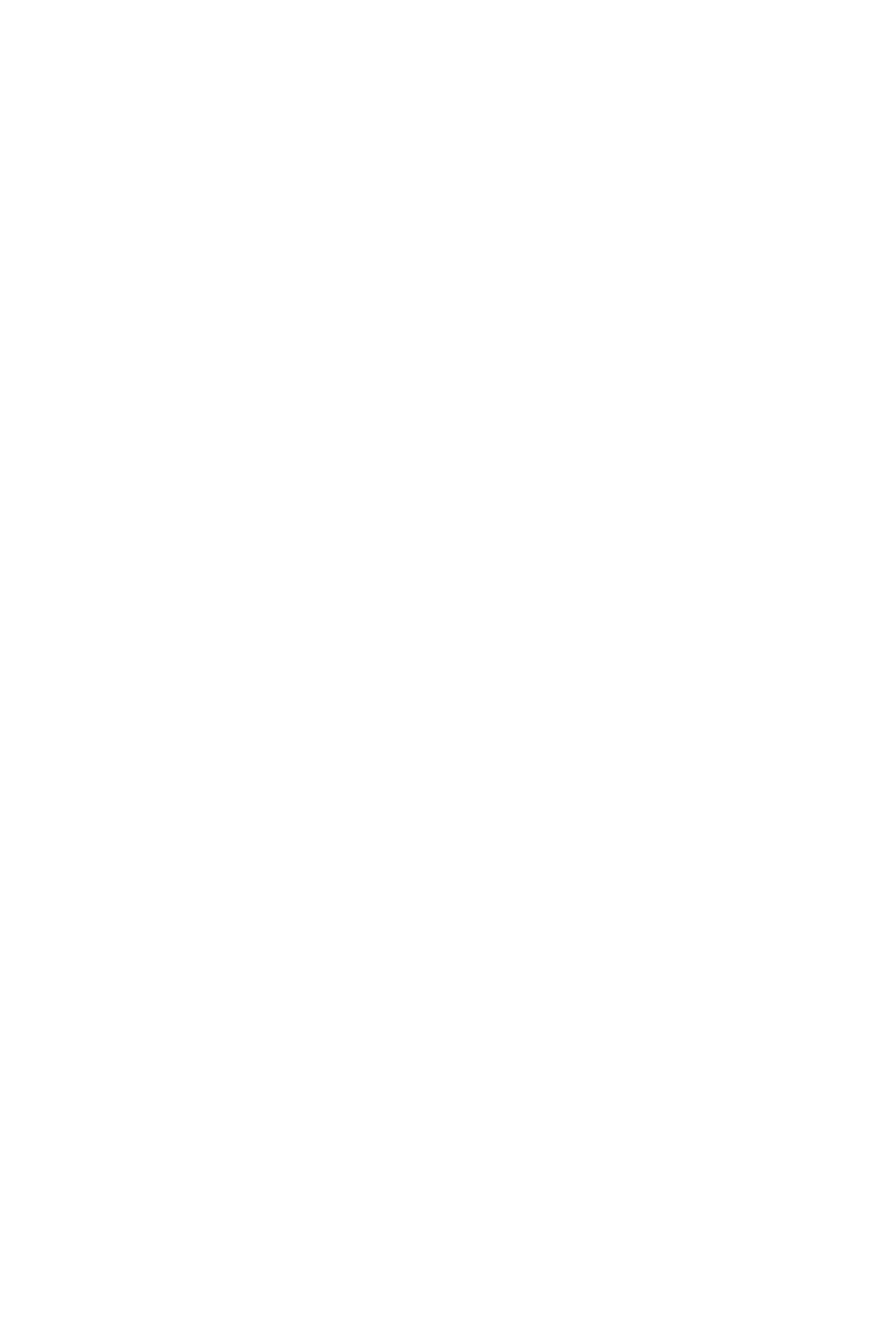#### Introduction

Dr. George H. Atkinson Founder and Executive Director, Institute on Science for Global Policy and Professor Emeritus, Department of Chemistry and Biochemistry and College of Optical Sciences, University of Arizona and former Science and Technology Adviser to U.S. Secretaries of State Powell and Rice

#### Preface

The content of this book was taken from material presented at a conference organized and convened by the Institute on Science for Global Policy (ISGP) on April 10–11, 2016, in partnership with California State University, Sacramento. This specific ISGP conference, *Water and Fire: Impacts of Climate Change*, was part of the ISGP Academic Partnerships (IAP) program, which is based on collaborations with a variety of distinguished academic institutions. IAP conferences reflect a common commitment to significantly improve the communication of credible scientific and technological (S&T) understanding for both the public and private-sector policy communities and for the public writ large.

The organization of this IAP conference is based on the recognition that climate change has become an international focal point for numerous critical issues which can alter (i) personal lifestyle choices and (ii) collective decisions made within communities at all levels. Societal decisions concerning how to appropriately incorporate the often-transformational scientific advances associated with climate change into public and private sector policies rely on debates that highlight the practicably credible options developed worldwide. ISGP conferences offer rarely encountered environments in which such critical debates can occur among internationally distinguished scientists representing diverse disciplines, influential policy makers, societal stakeholders, and the public.

#### Current realities

At the outset of the 21st century, most societies face difficult challenges concerning how to appropriately use, or reject, the dramatic new opportunities offered by modern S&T advances. Since scientific research programs, and commercially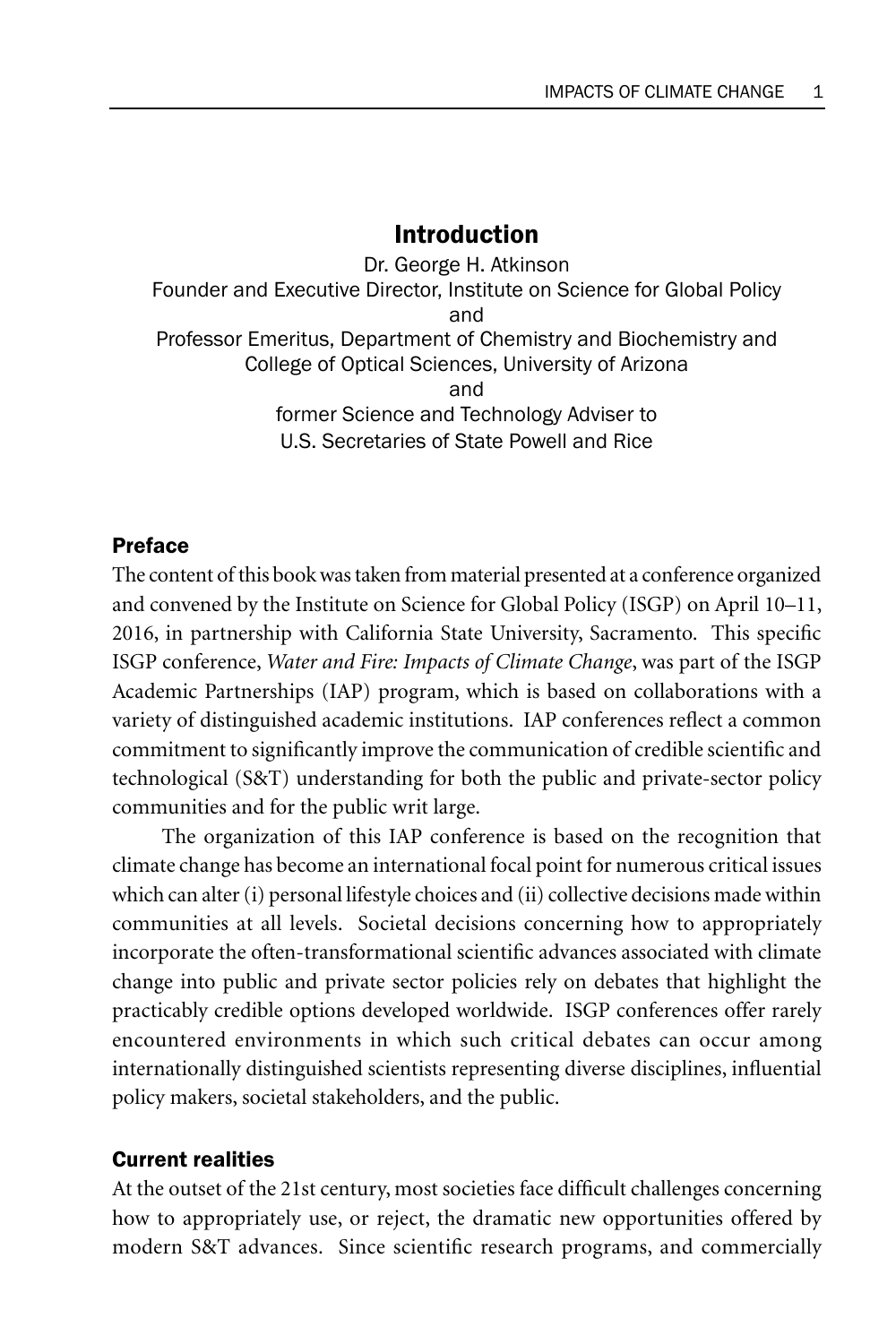viable technologies, are now developed globally, societal challenges related to S&T necessarily involve domestic and international policy decisions, both in the public and private sectors. The daunting challenges to simultaneously recognize immediate technological opportunities while identifying those emerging S&T achievements that foreshadow transformational advantages, and potential risks, are critical governmental and private sector responsibilities. The complexity of these responsibilities reflects the multitude of societal demands, most having conflicting goals. Policy decisions must balance critical commercial interests promoting economic prosperity with the cultural sensitivities that often determine if, and how, S&T is successfully integrated into any society.

#### ISGP Academic Partnerships (IAP)

The IAP programs recognize that communication between those with S&T expertise and those responsible for ensuring safe, secure, and prosperous societies must be effective and timely. Venues that use concise, accurate presentations of viable S&T options to policy makers while encouraging critical review are essential in identifying effective policy decisions that can be publicly supported and therefore, effectively implemented. Such venues need to promote broad public participation in assessing the advantages and potential risks of all S&T options. IAP events provide such opportunities by engaging both college- and university-level students in helping to organize and convene ISGP conferences on topics of societal importance. The ISGP has pioneered a debate/caucus format that promotes the candid exchanges of ideas and criticism among distinguished S&T professionals, policy makers in government and the private sector, societal leaders, and in some cases, the public. This debate/ caucus format is the centerpiece for the pedagogical approach underlying IAP programs at each of the academic institutions.

The academic preparation of the students begins with classroom studies under the supervision of faculty from their respective institutions. In addition to the classroom studies, students are offered opportunities to (i) assist the ISGP staff in interviewing S&T experts worldwide, (ii) help edit the policy position papers used for the debates, (iii) read and analyze the extensive background material available to the ISGP, (iv) participate in the formal debates alongside leading experts in the field, and (iv) guide the caucuses at ISGP conferences used to identify Areas of Consensus and Actionable Next Steps.

The overall educational experience can be viewed as a "practical S&T policy laboratory" designed to (i) prepare the students for active roles in informing and guiding policy makers at the local, regional, national, and global levels and (ii) expose the public to their views through informed debates and caucuses focused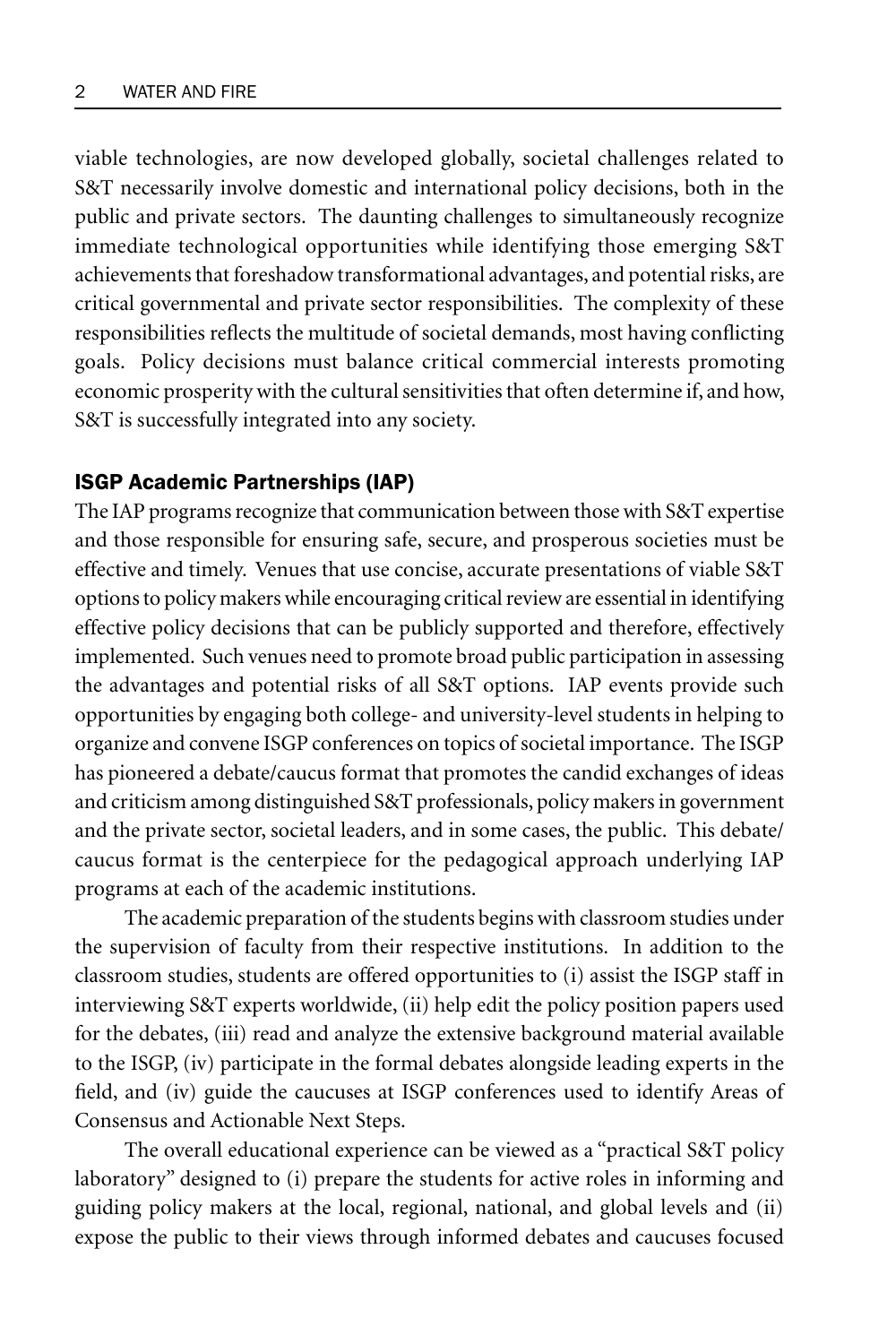on realistic conclusions. Collectively, the IAP experience seeks to demonstrate the importance of rational thinking in the future formulation and implementation of public and private sector polices.

#### ISGP format

Extensive interviews by ISGP staff and selected IAP students are used to identify internationally recognized subject-matter experts who are invited to prepare concise (three-page) policy position papers. For the April 10–11, 2016, IAP conference at California State University, Sacramento, three authors were invited to present their views on the current realities, scientifically credible opportunities and associated risks, and policy issues concerning *Water and Fire: Impacts of Climate Change*. Students from the class taught at California State University, Sacramento, by Professor Michelle Stevens, with strong support from Dean Orn Bodvarsson, were involved in these activities. Conference participants from the communities the University serves, included faculty and students, government and public health representatives, private sector and industry leaders, leading researchers from California State University, Sacramento, and related fields, as well as the public.

The conference agenda was comprised of three 90-minute sessions, each devoted to a debate of a given policy position paper. In each session, the author was given 5 minutes to summarize his or her views while the remaining 85 minutes were opened to all participants, including other policy paper authors, for questions, comments, and debate. Written questions were also fielded from the public audience that observed all debates. The debates and subsequent caucuses focused on clarifying understanding among nonspecialists and identifying areas of consensus and actionable policy decisions supported by scientifically credible information.

Following the three debates, small, moderated caucus groups representing a cross section of all participants worked to identify areas of consensus and the actionable next steps to be considered within governments and civil societies in general. Subsequently, a plenary caucus was convened for all participants. While the debates focused on specific issues and recommendations raised in each policy position paper, the caucuses focused on overarching views and conclusions that could have policy relevance both domestically and internationally.

The material presented in this book includes the three policy position papers together with the not-for-attribution summaries of the debates of each paper. The not-for-attribution summaries prepared by the ISGP staff are based on the collective notes and recordings from each debate and are presented here immediately following each policy position paper. These summaries represent ISGP's best effort to accurately capture the comments and questions made by the participants, including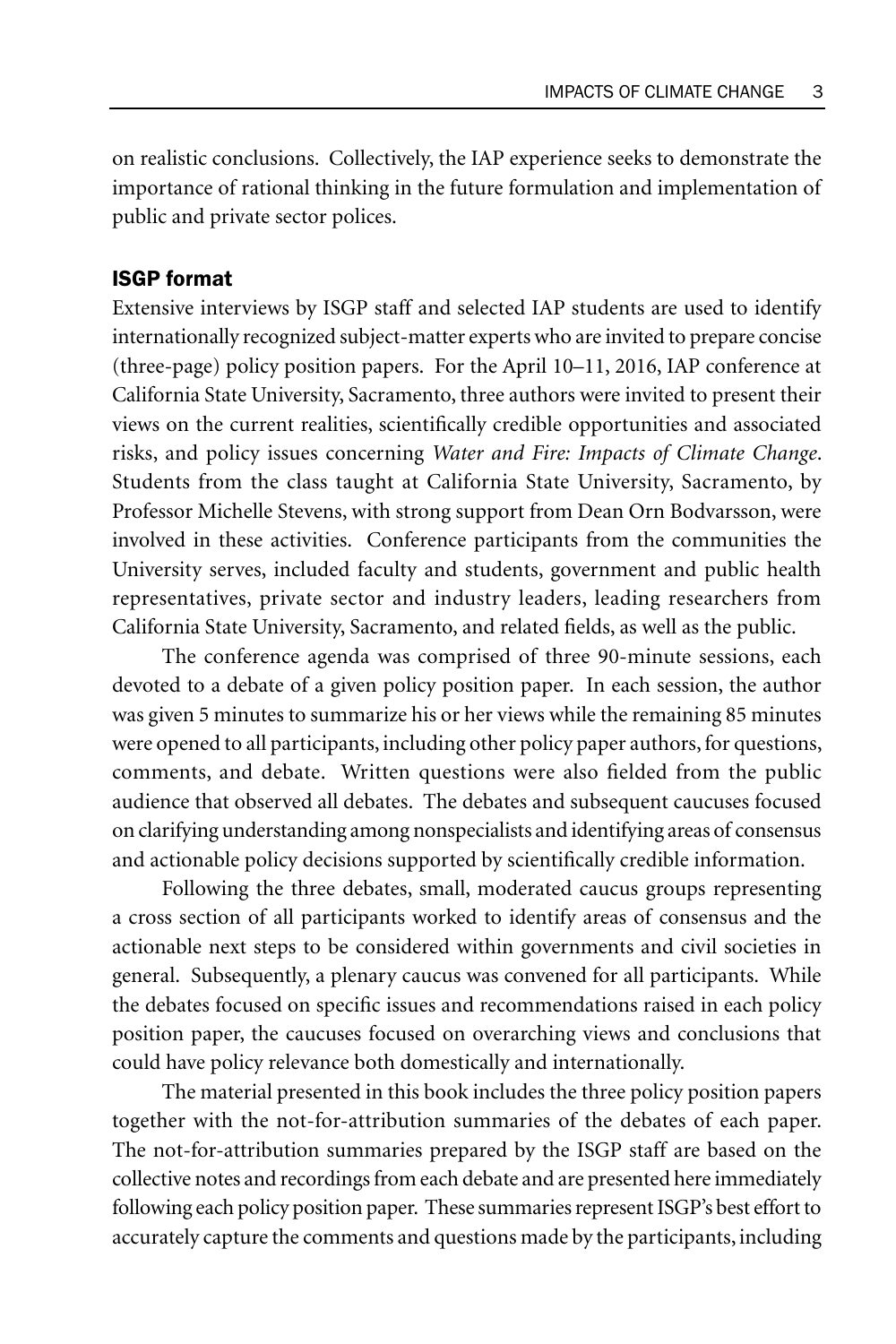the other authors, as well as those responses made by the author of the paper. The views expressed in these summaries do not necessarily represent the views of a specific author, as evidenced by his or her respective policy position paper. Rather, the summaries are, and should be read as, an overview of the areas of agreement and disagreement that emerged from all those participating in the debates.

The areas of consensus and actionable next steps emerging from this IAP conference are presented immediately following this introduction under the title "Conference conclusions."

#### Concluding remarks

IAP conferences are designed to provide environments that facilitate publicly accessible debates of the credible S&T options available to successfully address many of the most significant challenges facing 21<sup>st</sup> century societies. IAP debates test the views of subject-matter experts through critical questions and comments from citizens and nonspecialists committed to finding effective, real-world solutions. Obviously, IAP conferences build on the authoritative reports and expertise expressed by many domestic and international organizations already actively devoted to this task. As a not-for-profit organization, the ISGP has no opinions nor does it lobby for any issue except rational thinking. Members of the ISGP staff do not express any independent views on these topics. Rather, IAP programs focus on fostering environments that can significantly improve the communication of ideas and recommendations, many of which are in reports developed by other organizations and institutes, to the policy communities responsible for serving their constituents in the public.

While IAP conferences begin with concise descriptions of scientifically credible options provided by those experienced in the S&T subject, they rely heavily on the willingness of nonspecialists and citizens to critically question these S&T concepts and proposals. With the introduction of the IAP conference model, now students and the general public can voice their opinions and learn how decisions that undoubtedly will impact their lives are made. Overall, IAP conferences seek to provide a new type of venue in which S&T expertise not only informs the citizen, but also in which realistic policy options can be identified for serious consideration by governments and societal leaders. Most importantly, IAP programs are designed to help ensure that S&T understanding is integrated into those real-world policy decisions needed to foster safer and more prosperous  $21<sup>st</sup>$  century societies.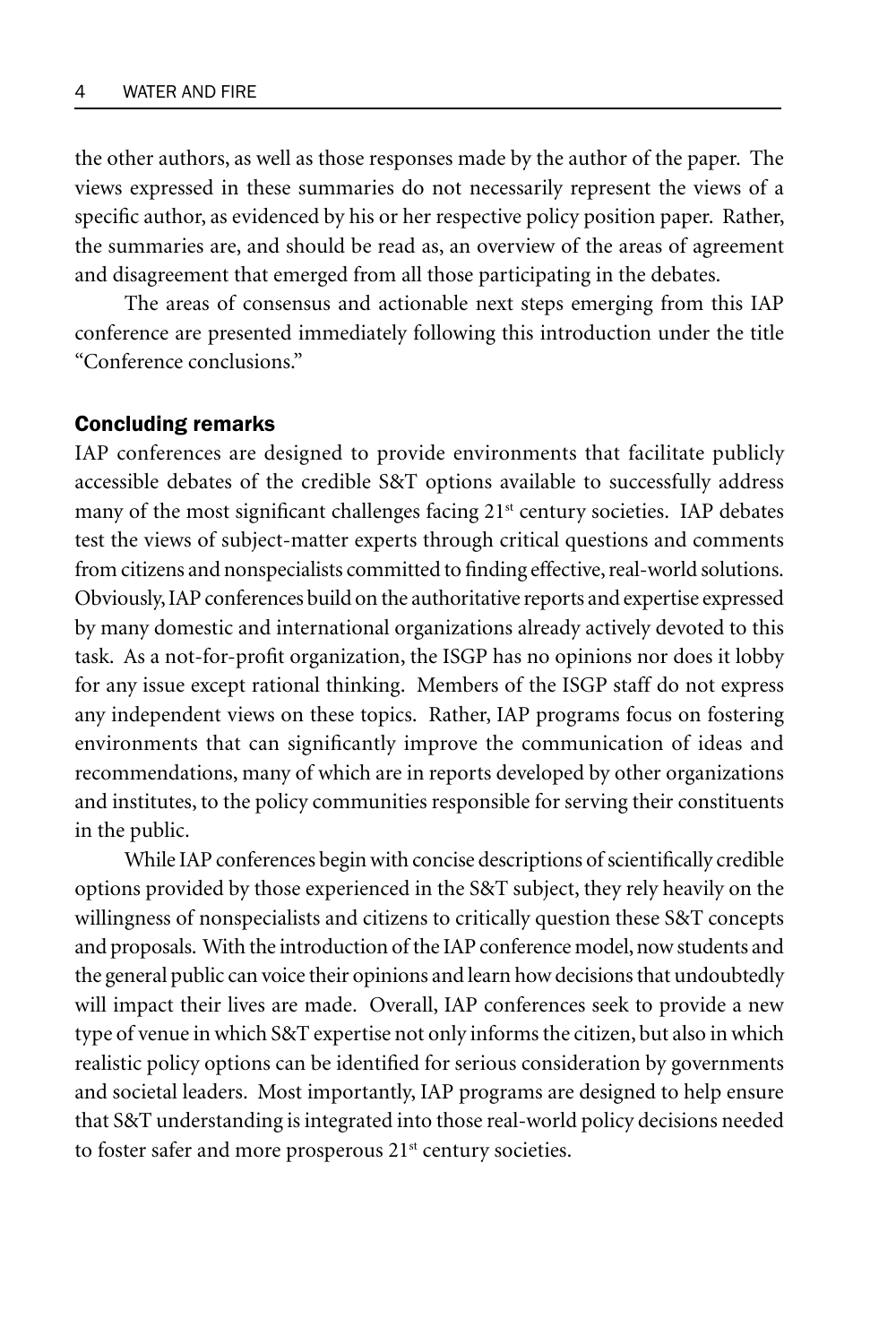## Conference Conclusions

#### Area of Consensus 1

The recognition that societies are responsible to provide access to uncontaminated water as a human right requires municipalities to ensure that the egalitarian allocation of water reflects accepted societal values and science-based information. Such long-term, sustainable access to limited water supplies can be achieved only by integrating the cross-sectorial needs of ecological, municipal, agricultural, and industrial sectors by managing water from its watershed to the end user.

#### Actionable Next Steps

- Optimize public and private sector investment strategies by supporting both green and gray water infrastructure and expanding the accurate, routine measurement of available supplies, community-wide demand, and contamination levels using effective data management.
- Improve natural and man-made infrastructure to increase the available uncontaminated water sources using wetlands, forest restoration, groundwater recharge and recycling rainwater collection, and flood management in anticipation of an increasing number of extreme weather events (e.g., droughts, floods).
- Improve coordination among governmental agencies responsible for water management (e.g., California Department of Water Resource, State Water Resources Control Board,, U.S. Bureau of Reclamation, and U.S. Army Corps of Engineers) to establish an integrated management system that prioritizes the increasingly important impact of drought.
- Implement comprehensive "appreciative inquiry" educational programs characterizing natural versus engineered water sources, competitive human and environmental water needs, and different conservation and management strategies that focus on aiding citizens to evaluate and prioritize water allocation strategies.
- Reconsider water rights system to reflect priorities given to providing safe drinking water and ensuring the stewardship of natural resources.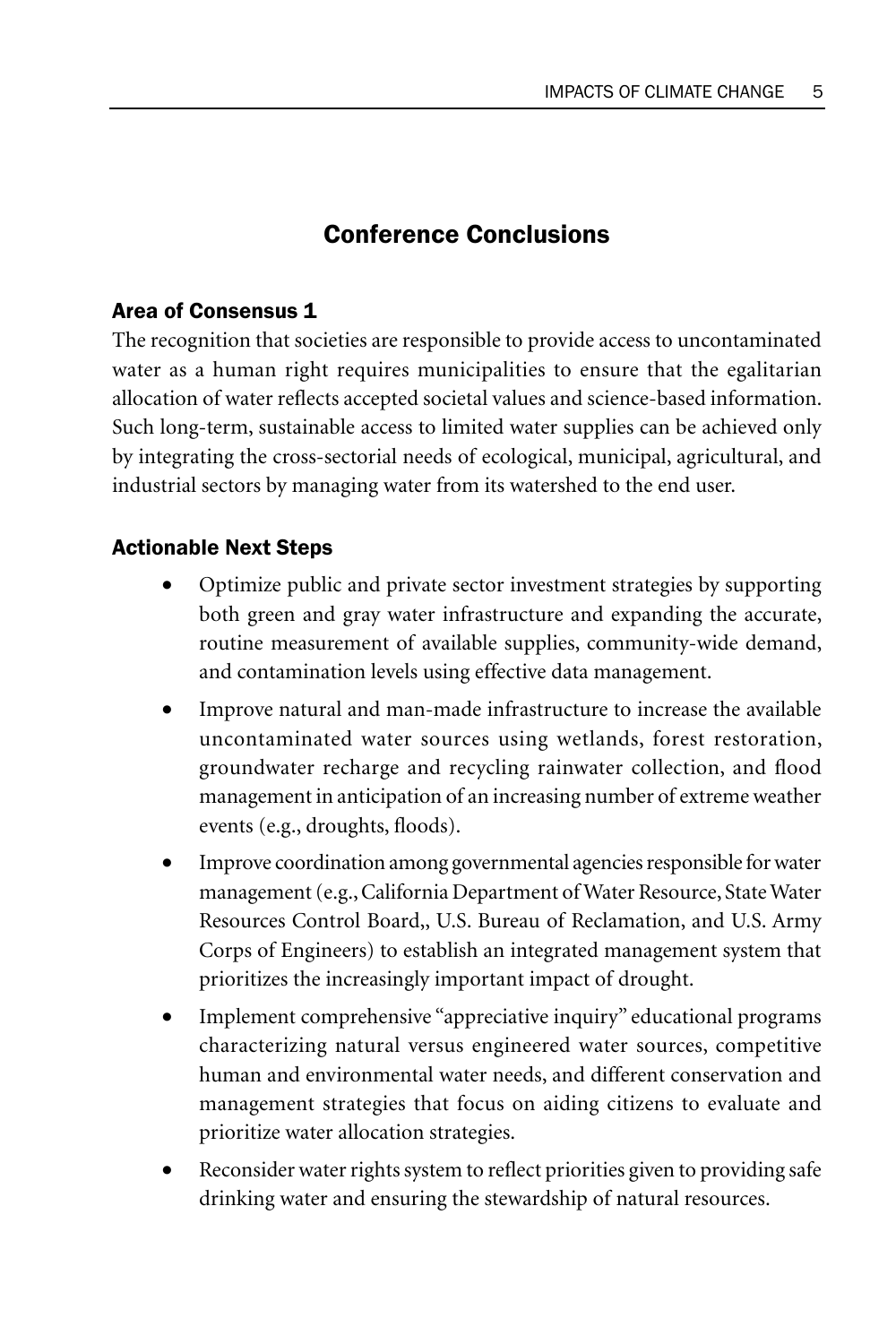• Develop financial incentives to support effective water management and infrastructure to meet local and regional interests and based on state, federal, and tribal collaboration.

#### Area of Consensus 2

The availability of water appropriate for human consumption in sufficient quantities for a rapidly increasing population directly depends on maintaining healthy aquatic ecosystems from headwaters to the ocean, a relationship essential to societal stability and economic prosperity. As competition for water dramatically increases, governmental regulations, management practices, and financial incentives must recognize the integrated needs of humans, healthy aquatic ecosystems, agriculture, and industrial enterprises.

#### Actionable Next Steps

- Evaluate improvements in existing regulations controlling water rights to identify opportunities to (i) reallocate access to water resources consistent with sustainable aquatic ecosystems, and (ii) make anticipatory, proactive decisions recognizing the importance of changing climatic conditions. Support "net zero" water standards (i.e., consumption at or below local supply levels) by investing in local conservation measures (e.g., tertiary treatment and green infrastructure, effective collection and storage systems, quality standards tailored to specific usages, and incentives encouraging consumer compliance).
- Promote legislation requiring the allocation of water be reviewed by the regulatory agencies (e.g., California Environmental Quality Act, National Environmental Policy Act).
- Implement diverse educational programs (e.g., behavior change and game framework approaches) in K-12 classes and through public, workplace, and stakeholder engagements to prioritize the protection of robust ecosystems by connecting human use of water with the natural cycles of the water systems.
- Initiate real-time data collection to conduct a cost-benefit analysis of how to balance the diverse societal needs for water storage, flood control, and hydroelectric generation with the increased uncertainties of precipitation and weather patterns influenced by a changing climate.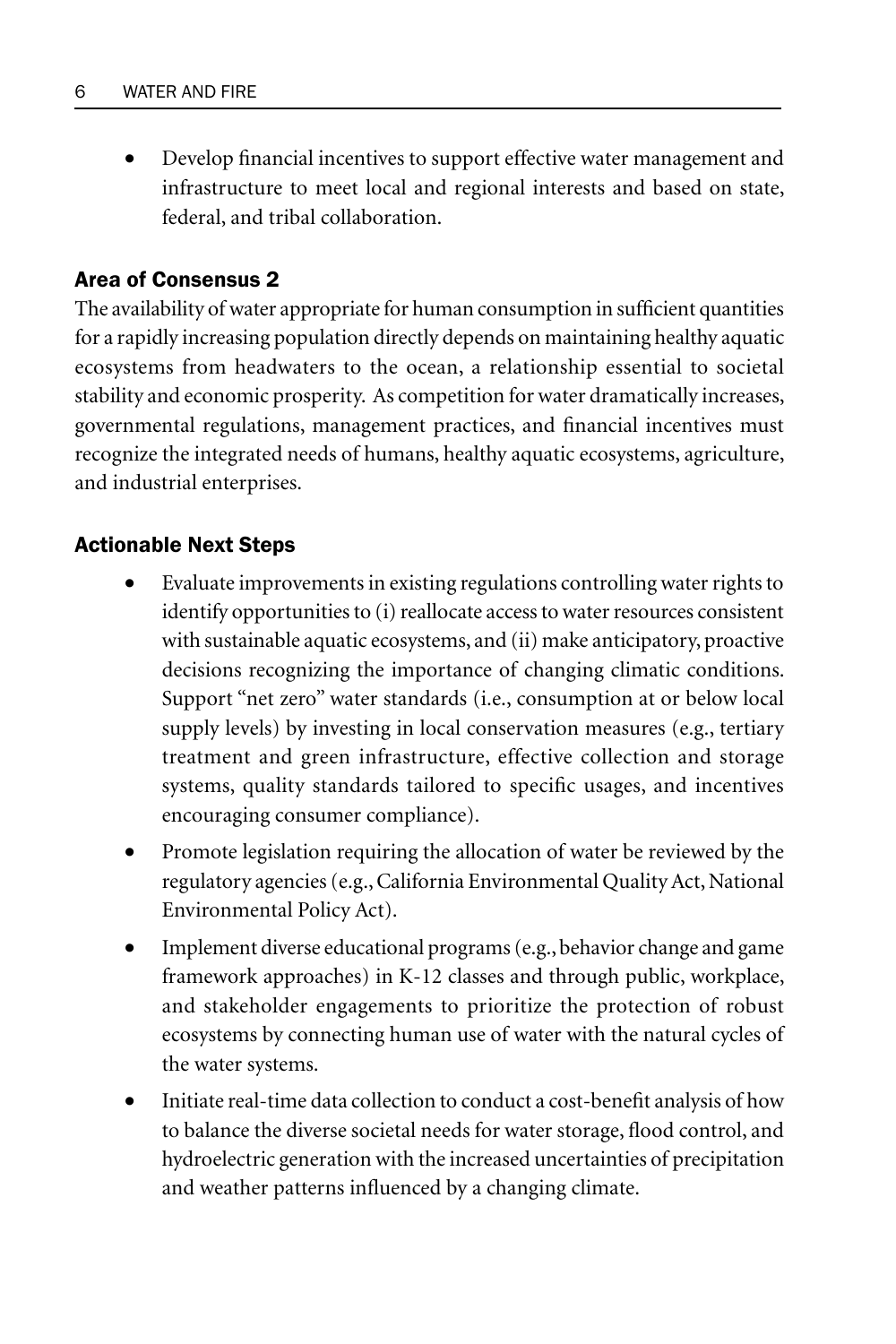- Focus water management projects and pricing on local/regional needs that fluctuate with changing supplies and demands to establish regional, self-supply districts that define their respective human, environmental, and economic priorities.
- Restore wetland and riparian areas and create set-back levees along riverine and aquatic habitat, integrating the application of local, regional, state, and federal permitting regulations and funding mechanisms.

## Area of Consensus 3

Management practices that ensure sustainable forests need to recognize the diversity of forest landscapes, watershed health, regional biogeography, and wildfire management regimes derived from scientific and traditional knowledge observations analyzed collaboratively by all stakeholders. The physical and biological factors impacting wild-land health, private sector priorities, and urban environments are critical when evaluating the advantages and costs of policy and regulatory decisions regarding forest management.

### Actionable Next Steps

- Support regional forest management and limit land development in highfire-hazard and ecologically sensitive areas by permitting forest thinning and controlled burns where appropriate while respecting local planning, zoning, and regulatory strategies at the wild-land/urban interfaces.
- Promote and fund educational programs for diverse stakeholders focused on how effective forest management benefits all citizens (e.g., atmospheric carbon reduction, increased water supplies, long-term forest and watershed health) and how individuals can support fire control practices, comprehensive water allocation decisions, and enforceable land planning.
- Prioritize region-specific forest management (e.g., mechanical thinning, prescribed fires) in ecosystems containing species recognized as providing culturally significant resources. Strategies need to recognize the impact of changes in human population and climate conditions to ensure ecological and societal resiliency and to achieve multiple resource objectives (e.g., uncontaminated water supplies, economically viable timber production, vibrant wildlife habitat).
- Revise interagency policy decisions to avoid competition between fire suppression, forest restoration, and fire prevention priorities. Encourage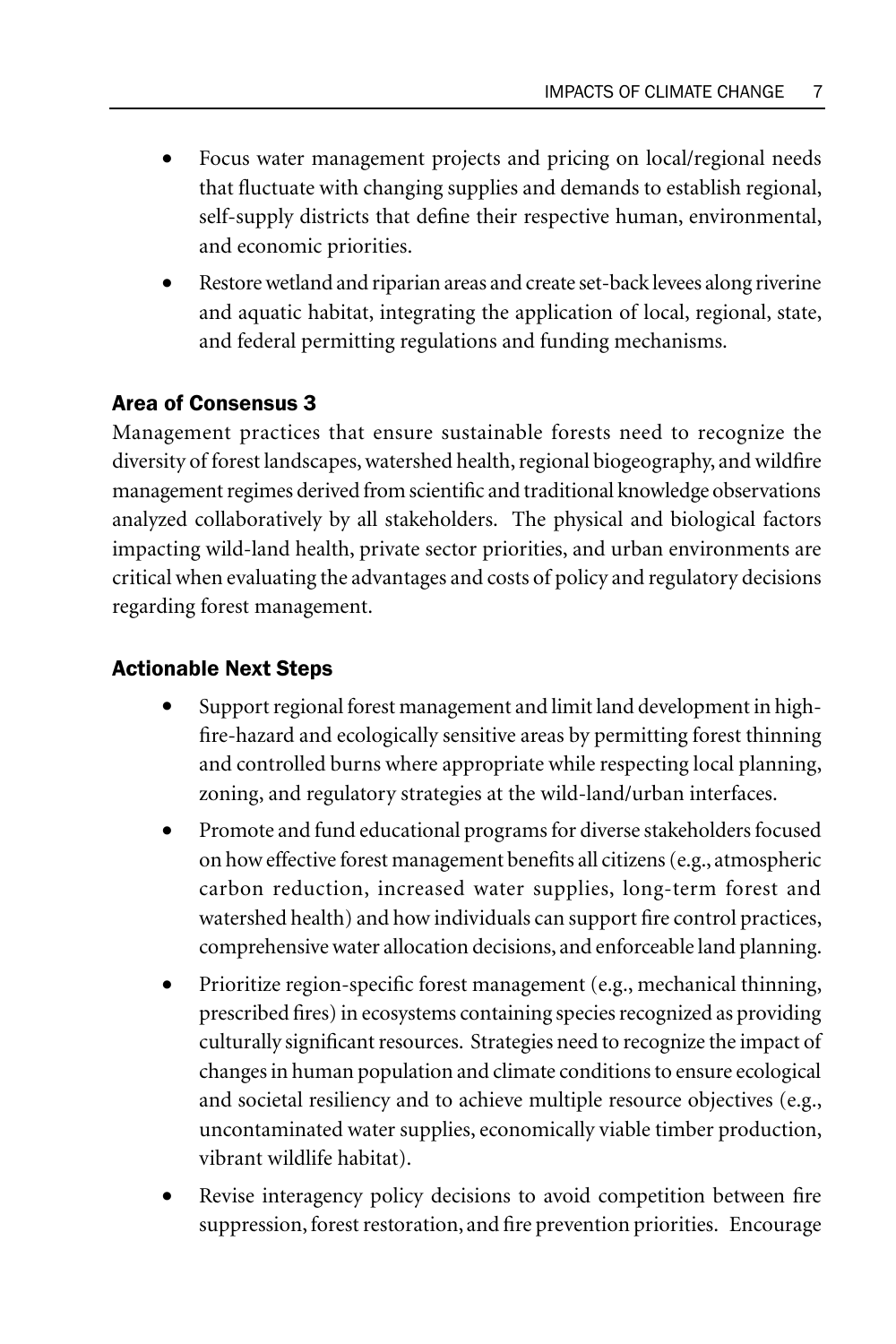public-private partnerships focused on improving forest/ecosystem health and reducing fire danger while defraying the costs of forest management (e.g., the Tuolumne River Land Trust).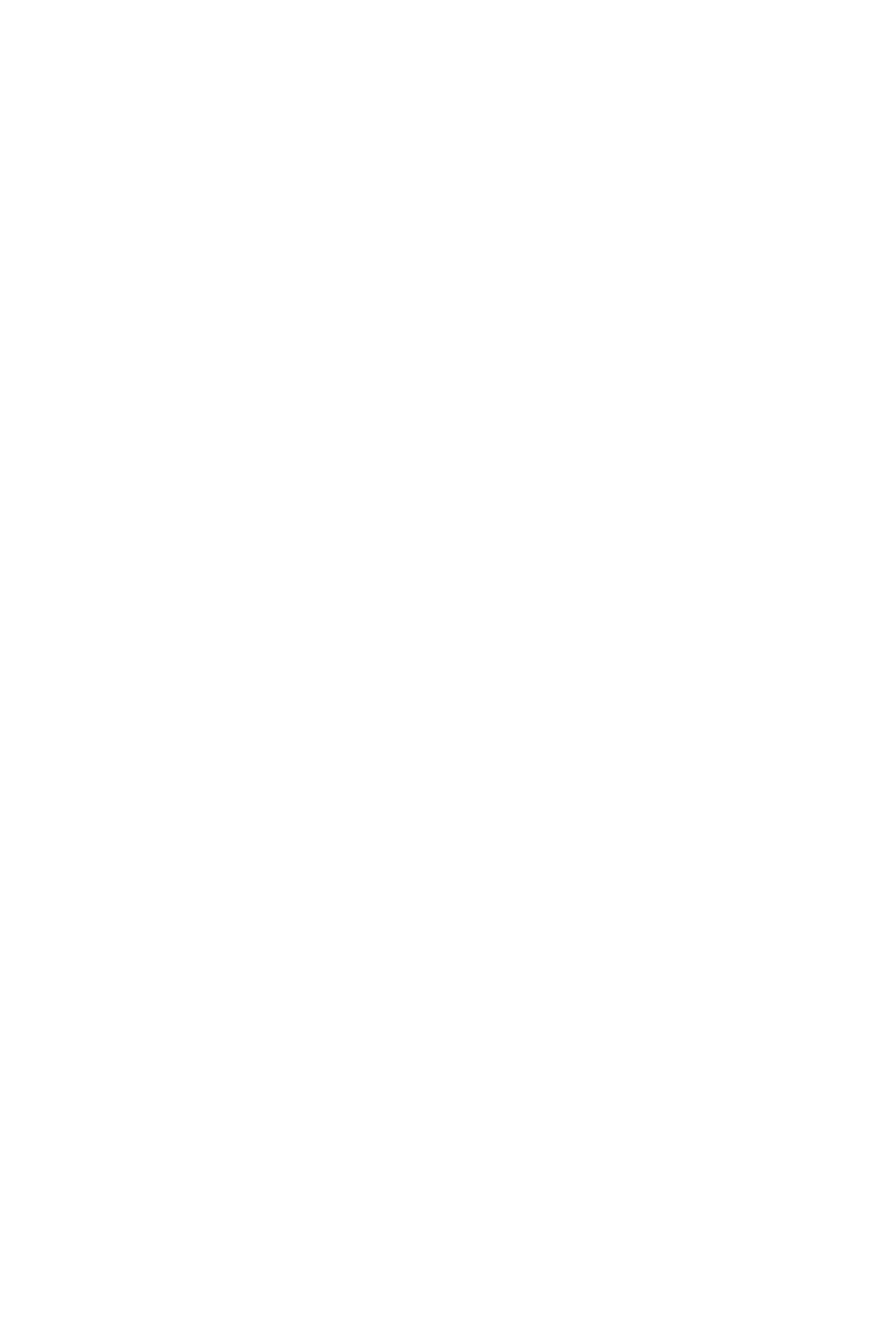## ISGP conference program

#### **Sunday, April 10**

- 11:00 12:30 **Registration** *Lunch*
- 12:30 12:45 *Welcoming Remarks*
	- **Dr. Ming-Tung "Mike" Lee,** Interim Provost and Vice President for Academic Affairs
	- **Dr. Orn Bodvarsson**, Dean of the College of Social Sciences and Interdisciplinary Studies
	- **Dr. Fraka Harmsen** , Special Assistant to the President on Sustainability
	- **Dr. George Atkinson**, Founder and Executive Director of the Institute on Science for Global Policy

#### **Presentations and Debates**

| $12:45 - 14:15$ | Dr. Roger Bales, Professor, University of California, Merced<br>Foundations for California's Water Security in a Changing Climate                                                 |
|-----------------|-----------------------------------------------------------------------------------------------------------------------------------------------------------------------------------|
|                 | Moderated by Dr. George Atkinson, Founder and Executive<br>Director, ISGP                                                                                                         |
| $14:15 - 14:45$ | <b>Break</b>                                                                                                                                                                      |
| $14:45 - 16:15$ | Dr. Christina Swanson, Science Center Director,<br><b>National Resources Council</b><br>Managing Water for People and Fish, Now and in a<br>Changing Climate                      |
|                 | Moderated by Dr. Sweta Chakraborty, Associate Director, ISGP                                                                                                                      |
| $16:15 - 16:30$ | <b>Break</b>                                                                                                                                                                      |
| $16:30 - 18:00$ | Dr. Jon Keeley, Research Ecologist and Adjunct Professor,<br>U.S. Geological Survey and University of California,<br><b>Los Angeles</b><br>Global Warming and Future Fire Regimes |
|                 | Moderated by Dr. Sweta Chakraborty, Associate Director, ISGP                                                                                                                      |
| $18:00 - 18:15$ | <b>Concluding Remarks and Caucus Information</b><br>Dr. George Atkinson, Founder and Executive Director, ISGP                                                                     |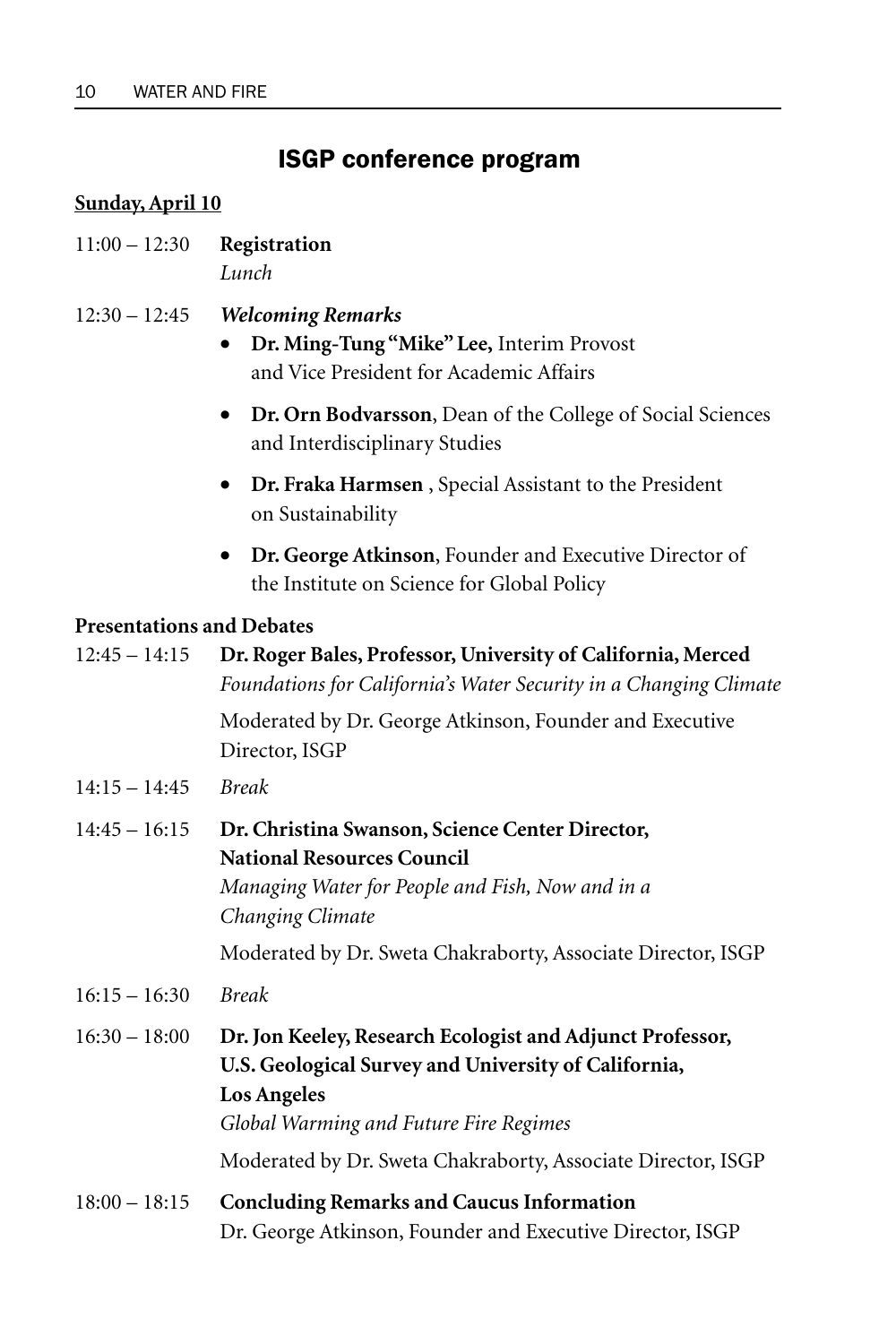18:30 *Reception and Dinner*

**Keynote Speaker Dr. Frank Lake**, Research Ecologist, U.S. Department of Agriculture Forest Service *The Role of Tribal Knowledge Systems in Collaborative Approaches for Addressing Climate, Fire and Water Research and Management*

#### **Monday, April 11**

| $7:30 - 8:30$   | <b>Registration and Caucus Assignment</b>                                                                         |
|-----------------|-------------------------------------------------------------------------------------------------------------------|
| $7:30 - 8:30$   | <b>Breakfast</b>                                                                                                  |
| <b>Caucuses</b> |                                                                                                                   |
| $08:30 - 12:00$ | <b>Focused Group Sessions</b>                                                                                     |
| $12:00 - 14:00$ | Lunch                                                                                                             |
| $12:15 - 12:30$ | The Fire Next Time, a film by Stephen Most,<br>writer and documentary filmmaker, and<br>Kevin White, director     |
| $12:30 - 13:30$ | <b>Keynote Speaker</b><br>Chief Ken Pimlott, Director of California Department<br>of Forestry and Fire Protection |
| $13:30 - 14:00$ | <b>Sustainability Presentation</b><br>Ryan Todd, CSUS Sustainability Committee Chair                              |
| $14:00 - 17:00$ | <b>Plenary Caucus Session</b>                                                                                     |
| $17:00 - 17:15$ | <b>Closing Remarks</b><br>Dr. George Atkinson                                                                     |
| 17:15           | Adjournment                                                                                                       |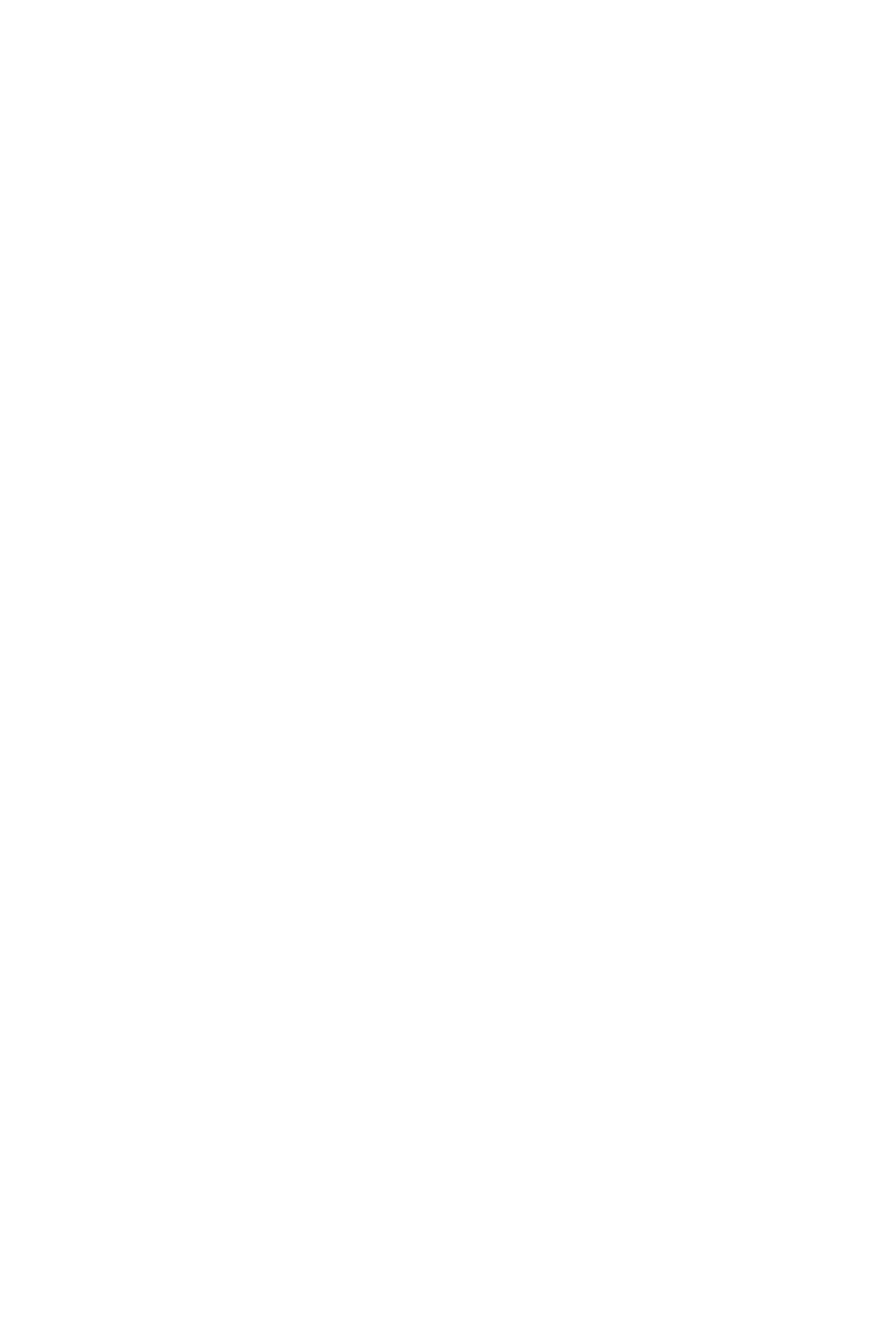## Foundations for California's Water Security in a Changing Climate\*\*

Roger Bales, Ph.D. Professor, University of California (UC), Merced, Merced, California, United States Co-authors: Martha Conklin and Joshua Viers, Professors, UC, Merced; Andrew Fisher, Professor, UC, Santa Cruz; Graham Fogg, Professor, UC, Davis; Michael Kiparsky, Director, Wheeler Water Institute, UC, Berkeley

#### Summary

California's water supplies are facing unprecedented stresses, and the state's watermanagement systems are struggling to meet both environmental and human needs (agricultural, municipal, industrial). Supplies are highly vulnerable to climate variability and extreme events, limiting options to respond to the combined stresses of a changing climate, population, and land cover. Strategic, coordinated investments in California's water infrastructure, institutions, and information will provide the foundation for a secure, equitable, and efficient water future. The cornerstone of water security, and priority need for California, is a modern, robust water-information system that enables accurate, timely, and transparent accounting through the water-supply and use cycle. This system must extend from mountain headwaters through valley groundwater. Investments are also needed in capacity building for use of water information among institutions and stakeholders across the state. Priority infrastructure improvements are needed for central elements of the state's "green" infrastructure: restoration of Sierra Nevada and other forests in source-water areas, and additional groundwater recharge on farmland and expanded floodplains. With better-informed management, California's existing water supplies could go further to meeting the state's urban, agricultural, ecological, and industrial needs.

#### Current realities

The effects of drought, a warming climate, changing land cover, and population growth and consequent resource demands, all are creating unparalleled stresses to California's water supplies. Being highly exposed to climate variability and extreme events, options to respond to these combined stresses and reliably meet demands for urban and agricultural supply, hydropower, recreation, and ecosystems are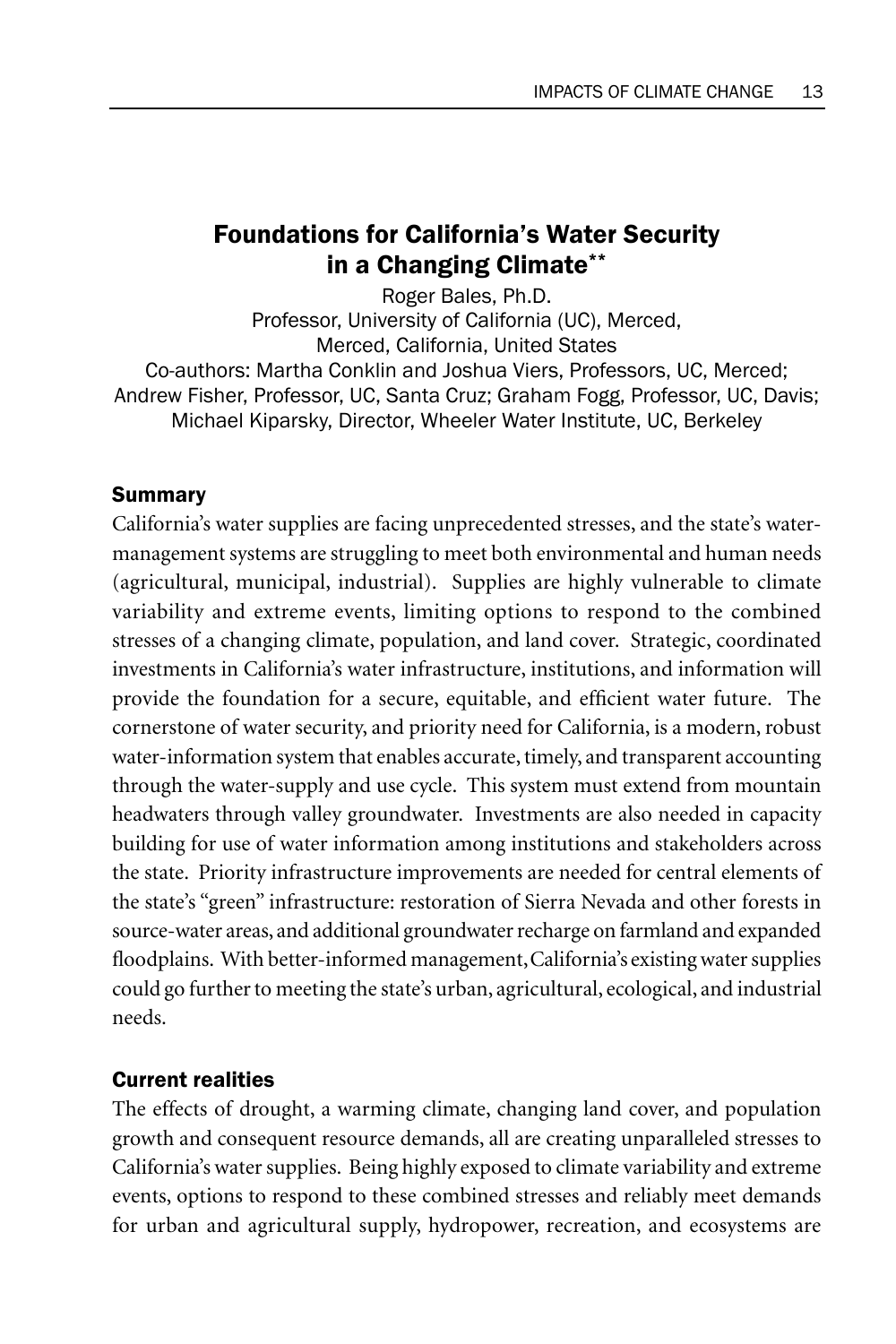complex and expensive. For example, much of the state's water system was thought to be capable of withstanding a sevenyear dry period without severe damage to the economy and environment. However, in the multiyear dry period that began in 2012, some areas struggled to supply adequate water after only one or two dry years (Calif, 2016).

Many of California's water-system services and assets are managed or operated locally and regionally. Surface and groundwater are largely managed and regulated as separate resources, when they are, in fact, a highly interdependent system of watersheds and groundwater basins (Calif, 2014). This heterogeneous approach is an outgrowth of the state's history, with parallel but largely independent mining, agricultural, and urban development. Water rights and the state's hundreds of watermanagement entities constitute the institutional framework that aims to balance public interest with private claims. The current drought has illuminated weaknesses in both the institutions and data needed to efficiently and fairly allocate water. The state acknowledges unmet data needs to characterize groundwater conditions, operate water-supply infrastructure, achieve water-conservation goals, reduce energy use, and promote water transfers (Calif., 2016). With better management, California's existing water supplies could go further to meeting the state's diverse needs.

Water security can be defined as the reliable availability of an acceptable quantity and quality of water for ecosystem and human health, livelihoods, and production, coupled with an acceptable level of water-related risks, (e.g. flooding, pollution). Sustaining the state's water security in the face of unprecedented changes requires investments in three tightly linked areas: *infrastructure*, *institutions,* and *information* (Figure 1).

#### Scientific opportunities and challenges

California's water *infrastructure* extends from its headwaters in the Sierra Nevada and other source-water areas through dams, conveyance facilities, groundwater wells, and treatment plants. The first requirement for a sustainable water future is to plan, invest and maintain both this "green" and "grey" infrastructure (i.e., natural versus human engineered infrastructure respectively). Our source-water areas have unsustainable forest densities, as evidenced by increasing high-intensity wildfires that threaten downstream water uses (e.g., greater erosion, loss of snowpack). Adequate water-supply storage is also key to water-security infrastructure, with the state's major stores being surface reservoirs, groundwater, and snowpack. Climate warming is causing declining snowpack storage, and is projected to reduce usable storage behind dams for seasonal water.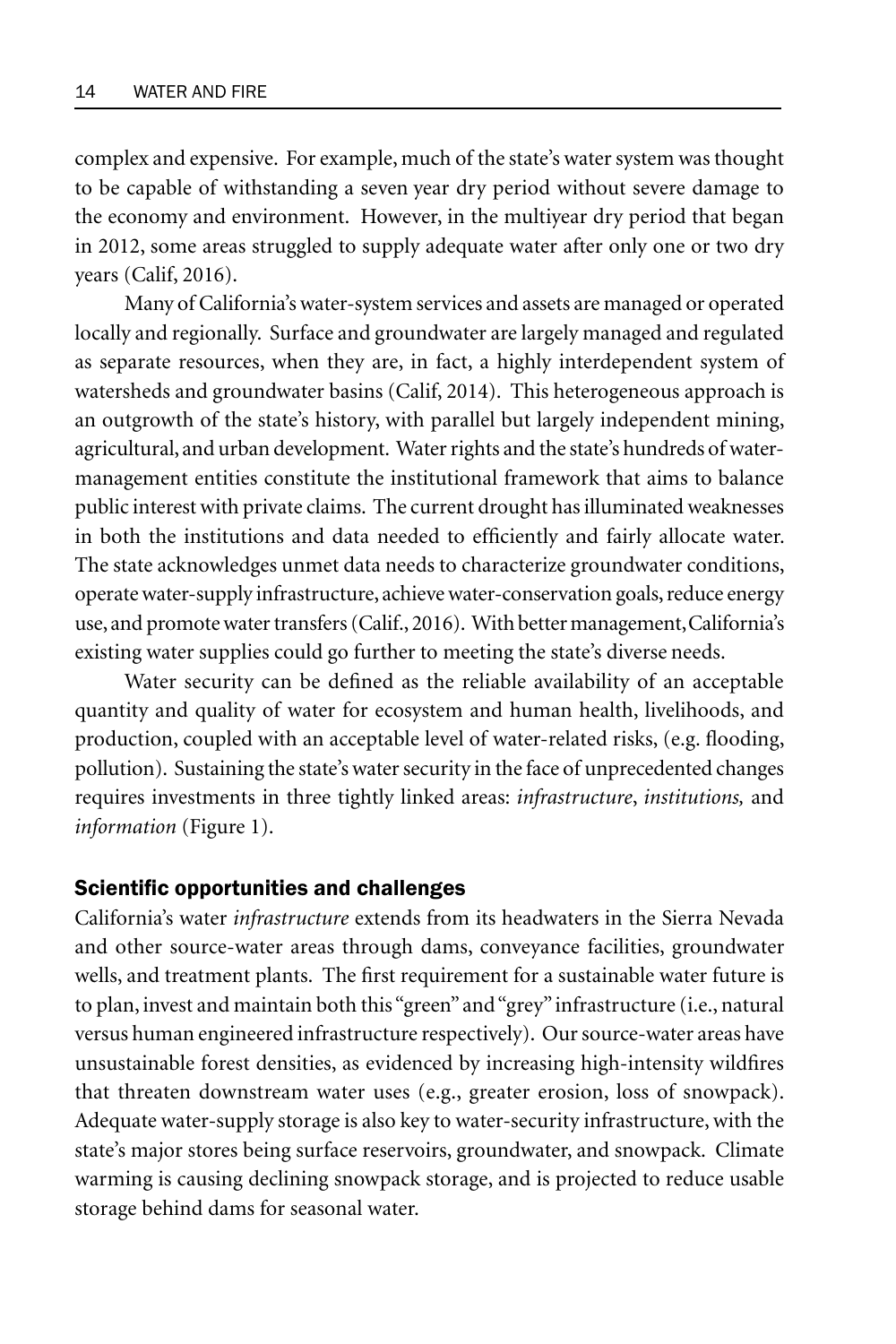The second requirement for ensuring water security is the integration of disparate or individual government efforts into a regional commitment in which the sum becomes greater than any single piece (Calif., 2016). *Institutions* can be broadly defined as the rules, norms, and conventions that influence decisions in society. This includes organizations and agencies, as well as legal, social, cultural, and other influences on decisions. Water-management institutions in California have not evolved to keep pace with yesterday's scientific and engineering developments, let alone the capacity to adapt to 21<sup>st</sup> century stressors.

The third foundational investment needed is better water *information* to guide decision making, design and maintain infrastructure, and improve water-supply reliability (CCST, 2014). Salient, credible, and legitimate information is increasingly a critical bottleneck for making sound decisions and managing risk. Development and application of innovative, quantitative water accounting and analysis will provide the foundation for better decisions under increasing uncertainties. Tools for high-resolution and real-time monitoring of major water stores and flows (e.g., precipitation, snowmelt, evapotranspiration, recharge, surface and subsurface flows, changes in groundwater storage) will provide accurate, timely feedback in support of adaptive management and infrastructure investments. The power of an informed public with ready access to water-resources information is central to water security.

#### Policy issues

Strategic, coordinated investments in California's water infrastructure, institutions, and information will provide the foundation for a secure, equitable, and efficient water future:

- 1. a modern, accurate, timely, and transparent water-resources information and accounting system that covers the extent from mountain headwaters through valley groundwater;
- 2. capacity building for use of water information among stakeholders across the state;
- 3. restoration of Sierra Nevada and other forests in source-water areas to sustainable conditions; and

4. additional groundwater recharge on farmland and expanded floodplains. While some efforts in these areas are underway, more-aggressive and comprehensive approaches are warranted.

**Water-information system.** Existing technologies can be adapted to more-effectively manage our limited water resources. A modern water-resources information system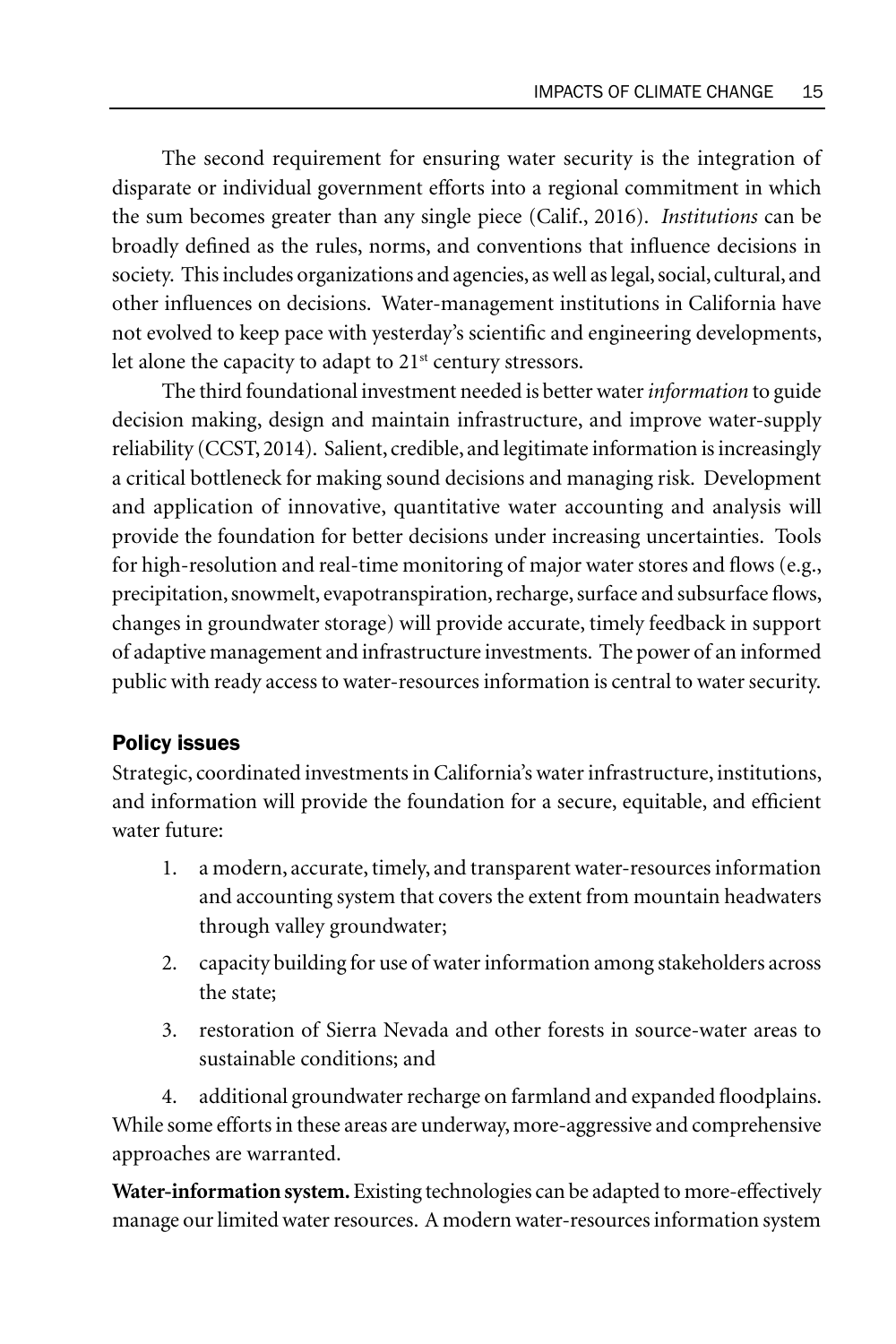can simultaneously enhance flood protection and improve water storage, allocation and delivery by:

- 1. establishing a network of low-cost, strategically placed snow, snowmelt, rainfall and soil-moisture, and groundwater sensors throughout a basin;
- 2. incorporating satellite and aircraft imaging that can better determine snow, soil-moisture, and vegetation status;
- 3. integrating data to more accurately estimate evapotranspiration, across both headwaters and agricultural areas, and to predict runoff; and
- 4. generating real-time data and information that will reduce key uncertainties, make water-supply forecasts more reliable, and inform water-resource decisions.

Three immediate policy changes and investments can advance this program across the state.

- 1. Make requirements for basin-scale water accounting much more explicit in the Emergency Regulations for Groundwater Sustainability Plans and Alternatives, under the state's Sustainable Groundwater Management Act.
- 2. Provide incentives for Integrated Regional Water Management programs to build core elements of a new water-information system through Proposition 1, the Water Quality, Supply, and Infrastructure Improvement Act, proposals. and funds.
- 3. Develop and demonstrate a prototype cyberinfrastructure system for integrating and serving existing and emerging data in the American River basin as a core element of a new scalable water-information system, through a partnership between agencies, non-governmental organizations and researchers.

**Capacity building**. Two sustained programs are needed to build the support among institutions and stakeholders for the information and infrastructure investments along with the institutional changes needed by the state to provide a secure water future.

- 1. Strengthen requirements and provide incentives for water agencies to become primary sources of information within their communities for the priorities and investments needed to: (i) mitigate climate warming (e.g. Assembly Bill 32), and (ii) adapt to climate warming.
- 2. Expand the state's programs to adapt to climate warming, through: (i) greater technical support from the Department of Water Resources'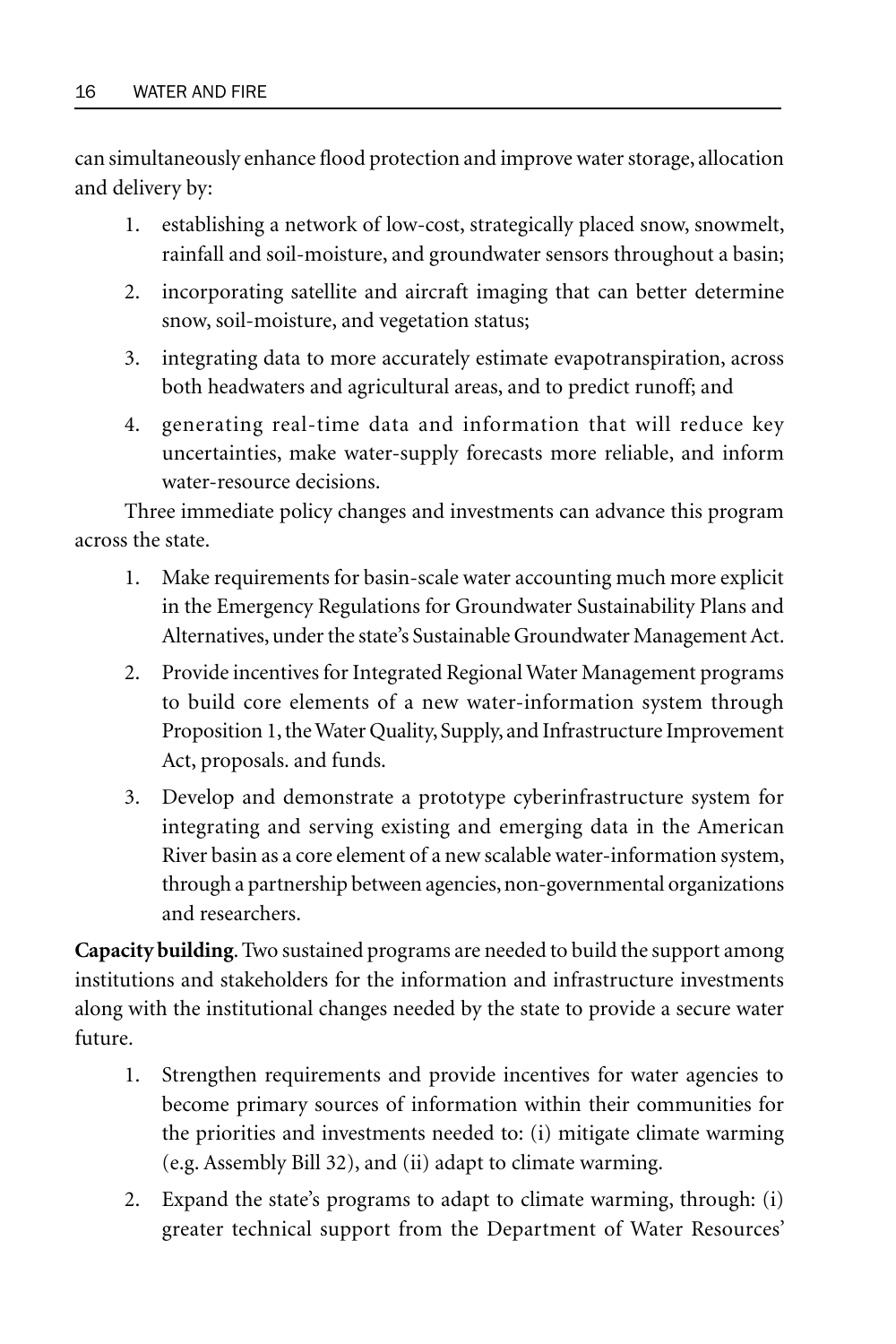climate program, and (ii) additional legislative action as outlined in the 2014 Little Hoover Commission report on the topic.

**Forest restoration and management**. State, federal, and private-sector partnerships can accelerate restoration of source-water areas and provide a foundation for a new era of sustainable management. Three immediate actions are needed.

- 1. Form a high-level working group to plan and advocate for sustainable watershed management in source-water areas, as a partnership between the California Resources Agency, water providers, and university; and engage other stakeholders in the process.
- 2. Expand the vision and plan for sustainable forest management in the next update of the State Water Plan (due in 2017).
- 3. Sustain ongoing partnerships between land managers, water providers, and researchers to build the knowledge base for predicting and verifying the water implications of forest restoration, management, and disturbance, through multiyear commitments by the Bureau of Reclamation, U.S. Forest Service and California Resources Agency.

**Groundwater recharge**. Groundwater storage and conjunctive use are potential measures to provide both seasonal and multi-year storage. Two actions can advance these programs.

- 1. Administrative action can enable federal support through droughtresponse and grant programs within the Bureau of Reclamation, the Natural Resource Conservation Service, and other agencies.
- 2. The California Department of Water Resources can partner with water agencies and researchers to develop and sustain testbeds to build the knowledge base for expanded groundwater recharge, storage, and recovery.

#### References

California Natural Resources Agency, Department of Food and Agriculture, and Environmental Protection Agency (2016). *California Water Action Plan, 2016 Update*.

California Department of Water Resources (2014). *California Water Plan, Update 2013*, Bulletin 160-13.

California Council on Science and Technology (2014) *Achieving a Sustainable California Water Future through Innovations in Science and Technology*.

*\*\* A policy position paper prepared for presentation at the conference on Water and Fire: Impacts of Climate Change, convened by the Institute on Science for Global Policy (ISGP), April 10–11, 2016, at California State University, Sacramento*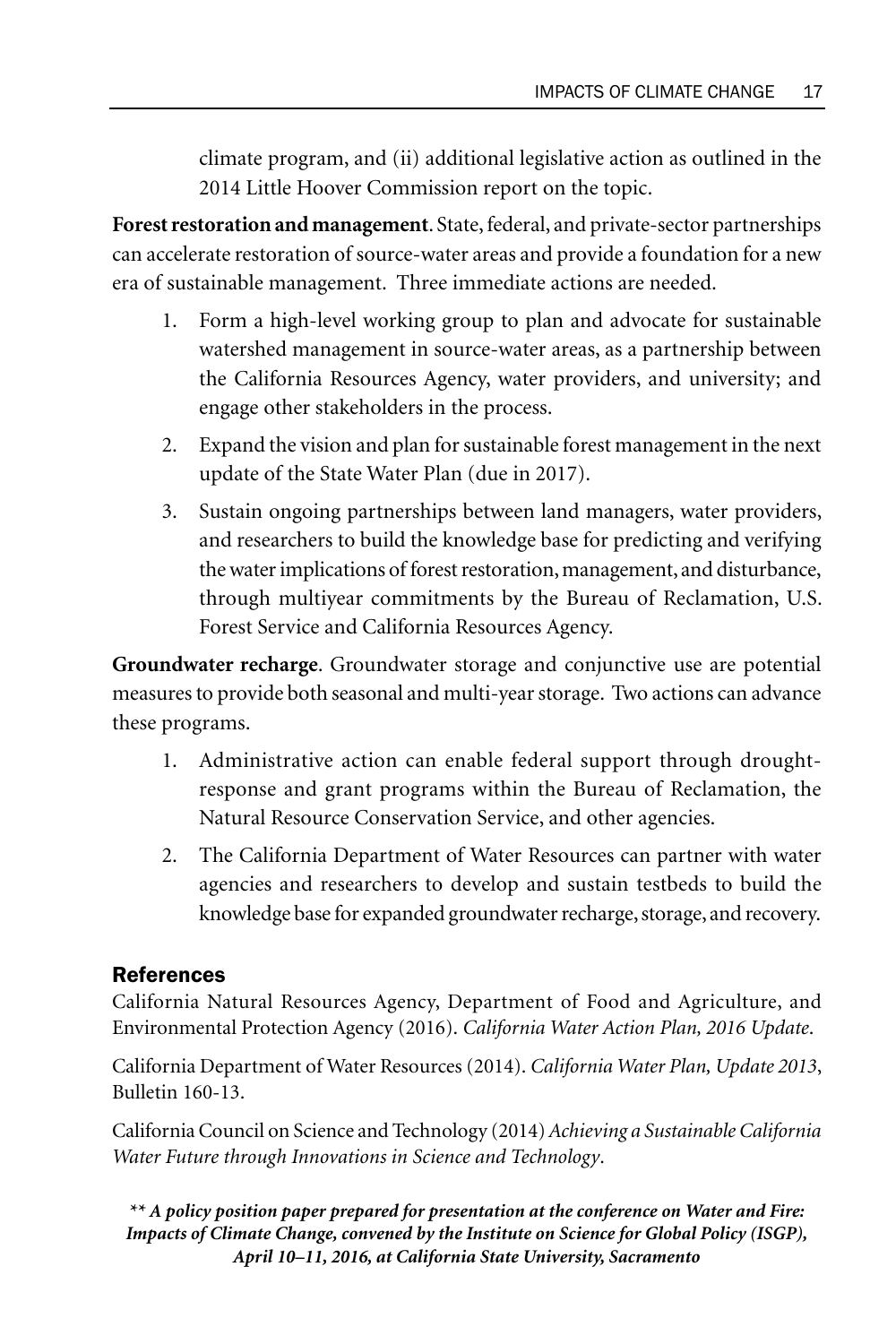

## Debate Summary

**The following summary is based on the transcriptions of a recording made during the debate of the policy position paper prepared by Dr. Roger Bales (see above). Dr. Bales initiated the debate with a 5-minute summary of his views and then actively engaged the conference participants, including other authors, throughout the remainder of the 90-minute debate period. This Debate Summary represents the ISGP's best effort to accurately capture the comments offered and questions posed by all participants, as well as those responses made by Dr. Bales. Although this summary has been written without attribution, the conference itself was open to the public and media and as such, did not restrict participants from attributing remarks to specific individuals. The views comprising this summary do not necessarily represent the views of Dr. Bales, as evidenced by his policy position paper, or those of the ISGP, which does not lobby on any issue except rational thinking. Rather, it is, and should be read as, an overview of the areas of agreement and disagreement that emerged from all those participating in the critical debate.**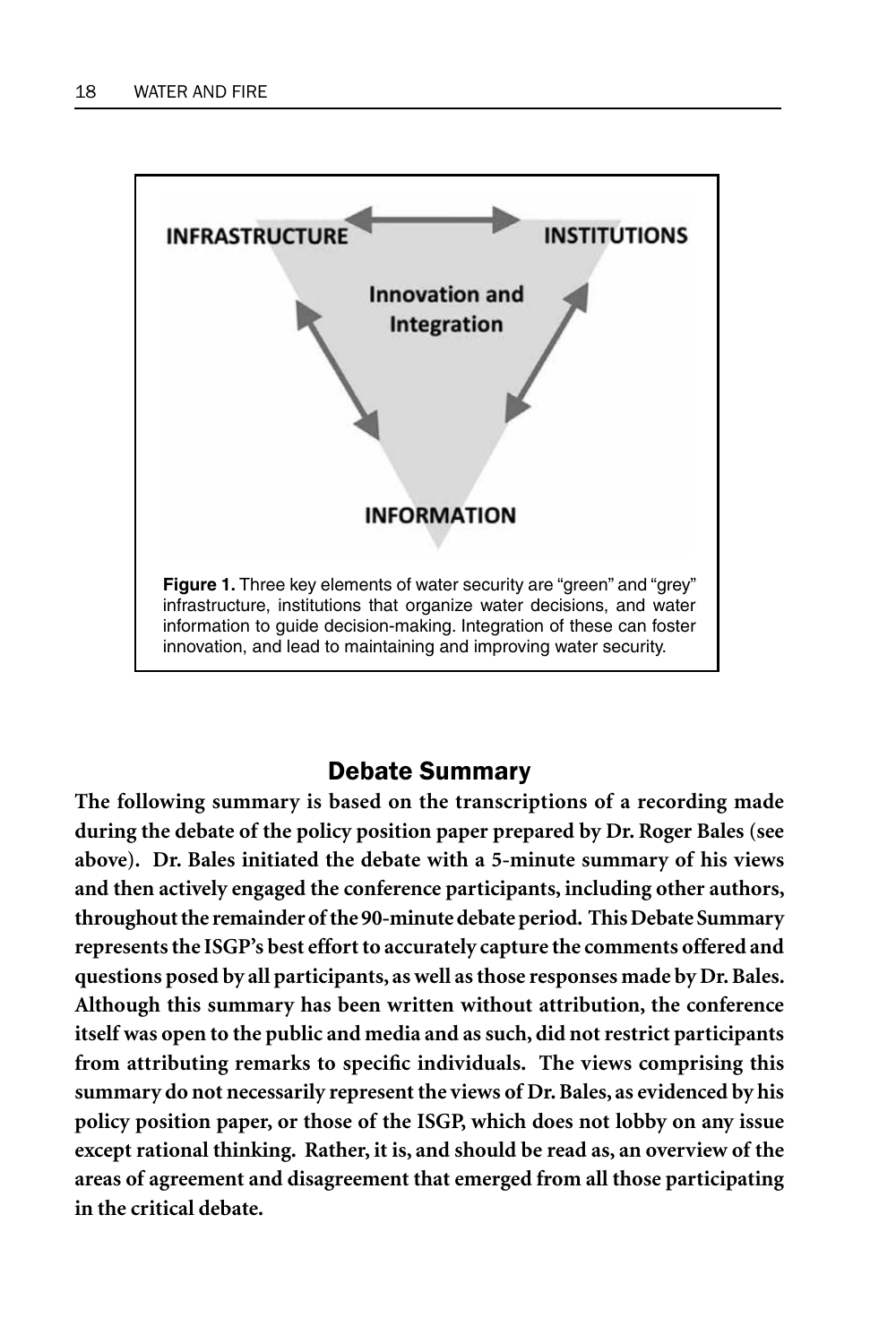#### Debate conclusions

- Since access to timely, accurate, and comprehensive information about water flow, resources, and usage helps to increase supply and improve the sustainability of water systems, collaborative investment in monitoring technology needs to be a priority among local, regional, and state water agencies, as well as in public-private partnerships. Collected data needs to be made available to all stakeholders as they optimize operations, investment strategies (e.g., green versus gray water infrastructure), and policy decisions.
- In recognition of the vital connection between surface water and groundwater, governmental agencies need to implement strategies for land usage and water/forest management that increase the amount of water stored in naturally distributed systems (e.g., snow pack, groundwater basins). Policy issues include (i) setting aside more land for groundwater recharge (especially within flood plains), (ii) restoring and maintaining headwaters, and (iii) preserving forests in pre-fire-suppression condition.
- Although implementation of the Sustainable Groundwater Management Act (SGMA) has significantly improved water security, the rapid depletion of groundwater supplies requires that groundwater protection provisions be accelerated. Compliance with SGMA can be optimized by educating water officials concerning (i) water management provisions, (ii) oversight and enforcement of restrictions, and (iii) existing conservation legislation.
- There is an urgent need to reconsider the water rights system to ensure priorities for (i) providing safe drinking water, (ii) promoting the stewardship of natural resources, and (iii) supporting sustainable water resources. While recognizing the substantial political and economic challenges, water rights reform is essential to creating an equitable system for the distribution of increasingly limited water resources based on credible science and objective data.
- In addressing the causes of global climate change (e.g., greenhouse gas emissions) and the anticipated increase in the number of extreme weather events (e.g., droughts, floods), it is essential to recognize that improved water management, including the increased availability of uncontaminated water sources maintained by natural and man-made infrastructure, is essential for supporting wetlands, forest restoration, recharge and recycling rainwater collection, and flood management.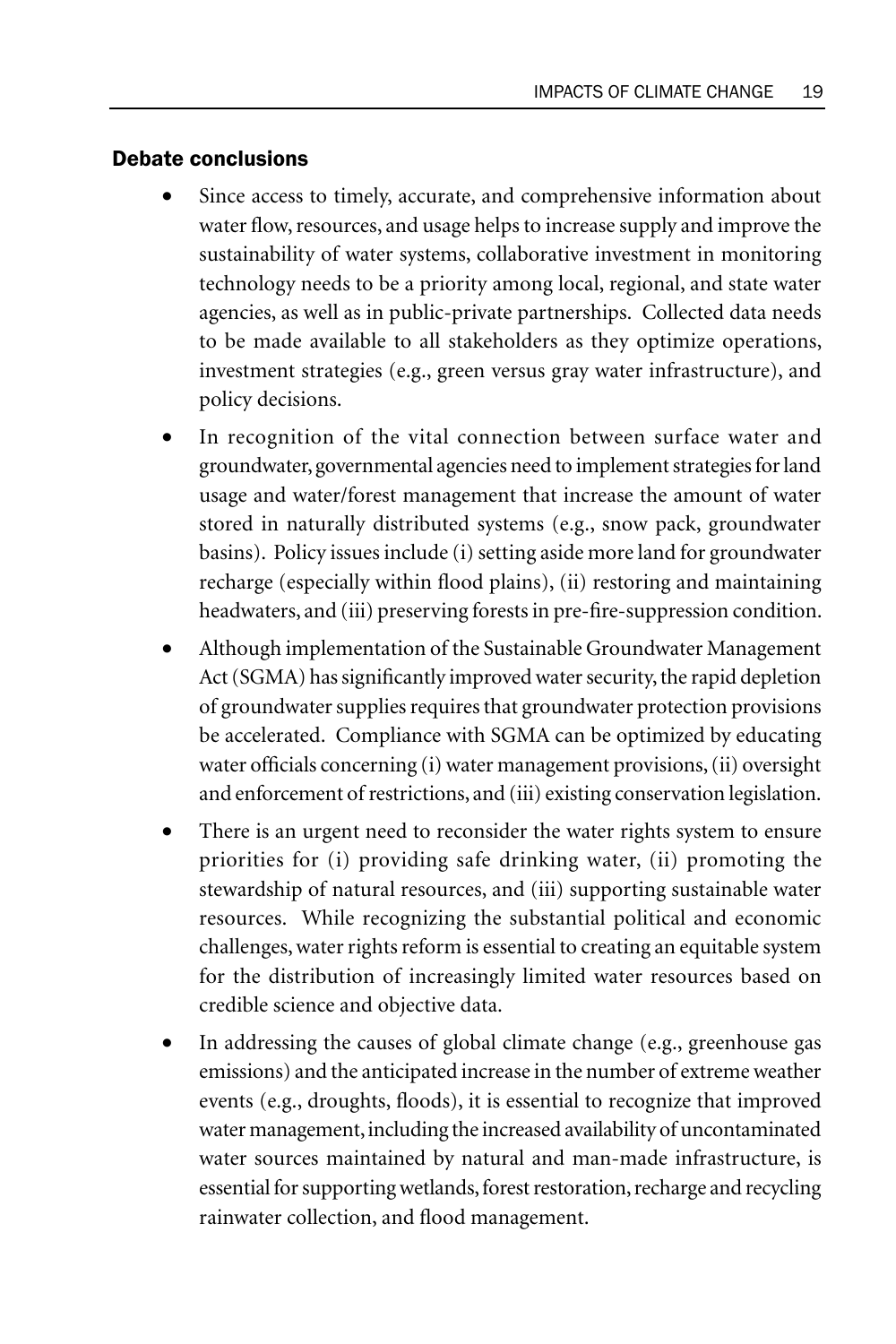#### Current realities

California has the most water security of any semiarid region in the world, but the water system is showing signs of stress due to the effects of climate change, increasing population, and changing land use. While debates about water management tend to focus on operational and implementation decisions (e.g., releasing water from a flood control dam, building a groundwater recharge basin), overarching decisions are more urgently needed concerning the priorities for the state's water system.

Unlike some other areas of the world that are depleting their groundwater basins, California recently prioritized the restoration of water basins to an index level with the passage of the 2014 Sustainable Groundwater Management Act (SGMA). While this is a critical step, many fundamental priorities remain to be determined among human, environmental, and economic interests. Although the state lacks a viable framework within which to effectively prioritize these competing interests, they still must be weighed in current and future decisions about water allocation, usage, and storage.

California's water allocation system comprises hundreds of small water agencies and special districts with local autonomy to determine beneficial usage, even though this structure can result in inequalities and unsustainable practices (e.g., golf courses get irrigated while residents must buy bottled water to drink; land is allocated to development and agriculture rather than to groundwater recharge). Even as water availability decreases, water demand is growing (e.g., in the San Joaquin Valley, corn is being replaced by specialty crops such as almonds that increase stress on groundwater resources). Although the state constitution gives residents the ability to add a definition of "reasonable and beneficial" water usage, this has not been done.

Although operating autonomously, agencies collaborate with each other and the state in large-scale water projects. One example is California WaterFix, a proposed twin-tunnel project designed to improve the reliability of water deliveries from the Sacramento-San Joaquin Delta to the San Joaquin Valley and Southern California. The project, partially financed by Southern California growers, offers the possibility — but not a high probability — of meeting the co-equal goals of sustained water levels in the Delta, healthy saltwater/freshwater ecosystems, and a sustained high level of water delivery to users.

Given that water storage capacity is vital to water security in semiarid areas, California needs engineered "gray infrastructure" systems (e.g., dams, reservoirs). However, the vast majority of storage capacity is distributed within natural "green infrastructure" systems (e.g., snow pack, soil, ground water, headwaters, forests) and these systems currently are negatively impacted by drought, increased human consumption, changing land use, and climate change.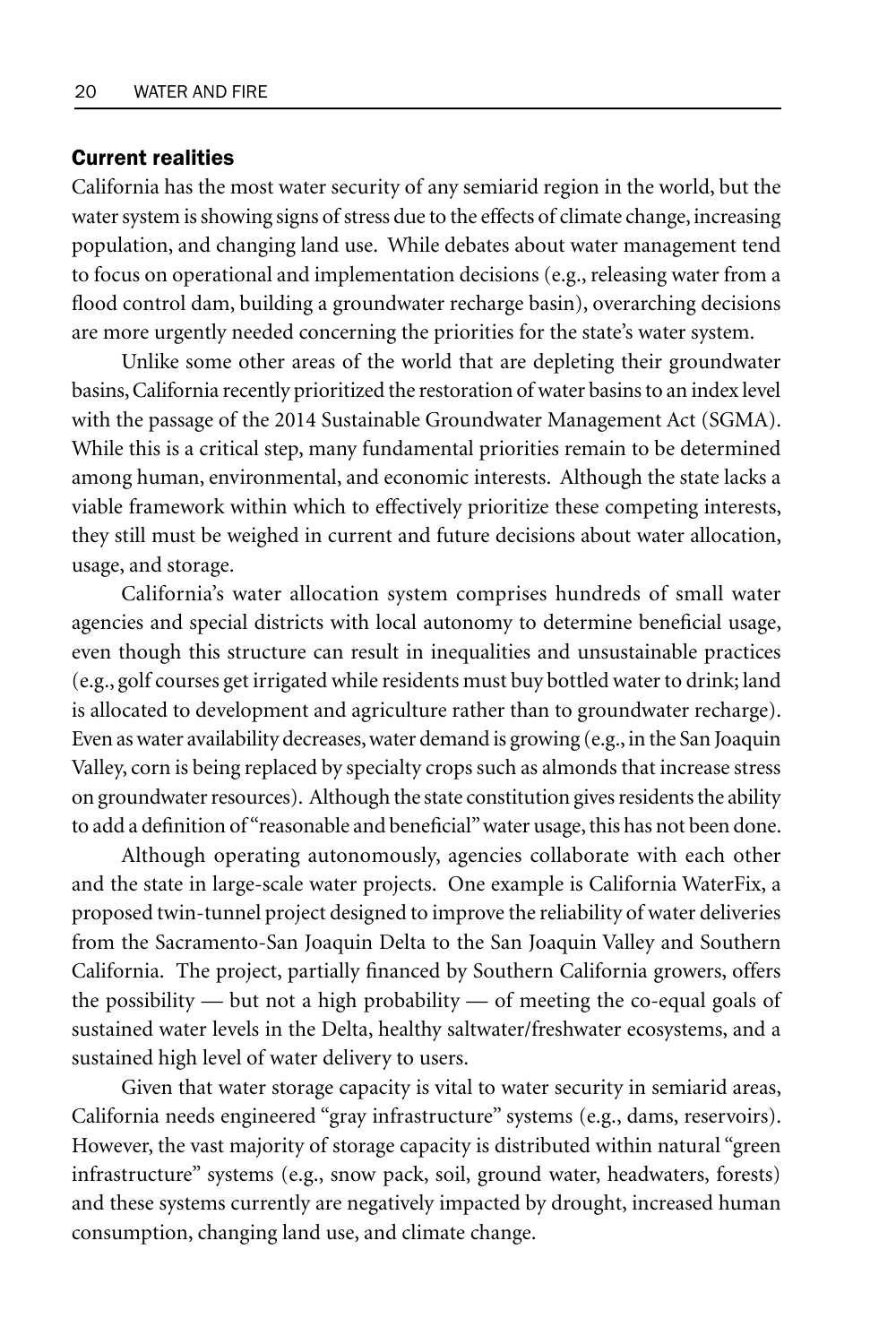The proposal to invest in real-time information technology that improves the comprehensive management of gray and green infrastructures and hence increases the sustainability of the water supply is technically possible but politically and economically controversial. Since current water policy is described as "legislation through lobbying and litigation," a shift to dynamic, data-driven water management will create severe disruptions among users accustomed to large, static allocations, and among ecological, agricultural and other special-interest groups with stakes in the outcome. However, access to timely, accurate, comprehensive, and transparent data can provide objective cost-benefit analyses that will better inform decisions and improve water security and sustainability. SGMA requires modeling supported by accurate measurements of the water balance, although some of the vague terms in the law need better definition to ensure effective compliance.

Water management practices would benefit from the collection of real-time data regarding water flow, existing water supplies (e.g., groundwater), and water usage. Within the last decade, the feasibility of real-time information has been realized and it is now possible to obtain distributed data at a lower cost and with greater accuracy, resulting in more exact forecasts and integrative models. Smart meters have been installed on all the wells in the San Joaquin Valley's largest irrigation district, which currently shares the information annually, although it's suggested that monthly is preferable. The amount of water used by the Sierra Nevada forest and crops in the California Central Valley currently is reported every four years, although monthly or annual reports would lead to more effective decision-making.

Access to timely information can lead to proactive decisions by showing correlations (e.g., how water balance is changed when forests are thinned) and by stimulating users to practice watershed management. Data also can show the different vulnerabilities between regions (e.g., due to precipitation, soil type), and can be used to verify hypotheses, especially regarding diverse conditions. The field of forest management is considered to be on the verge of providing verifiable tools that attract private sector investors.

While sensor costs have decreased, concerns exist that installation and maintenance expenses could be high. In addition, past attempts to encourage voluntary self-monitoring were met with low compliance by water users.

It is considered extremely important to address water issues within the overarching framework of the effects of climate change, which continues to be accelerated by manmade factors.

#### Scientific opportunities and challenges

Even the best ground water managers in the Central Valley are unsure about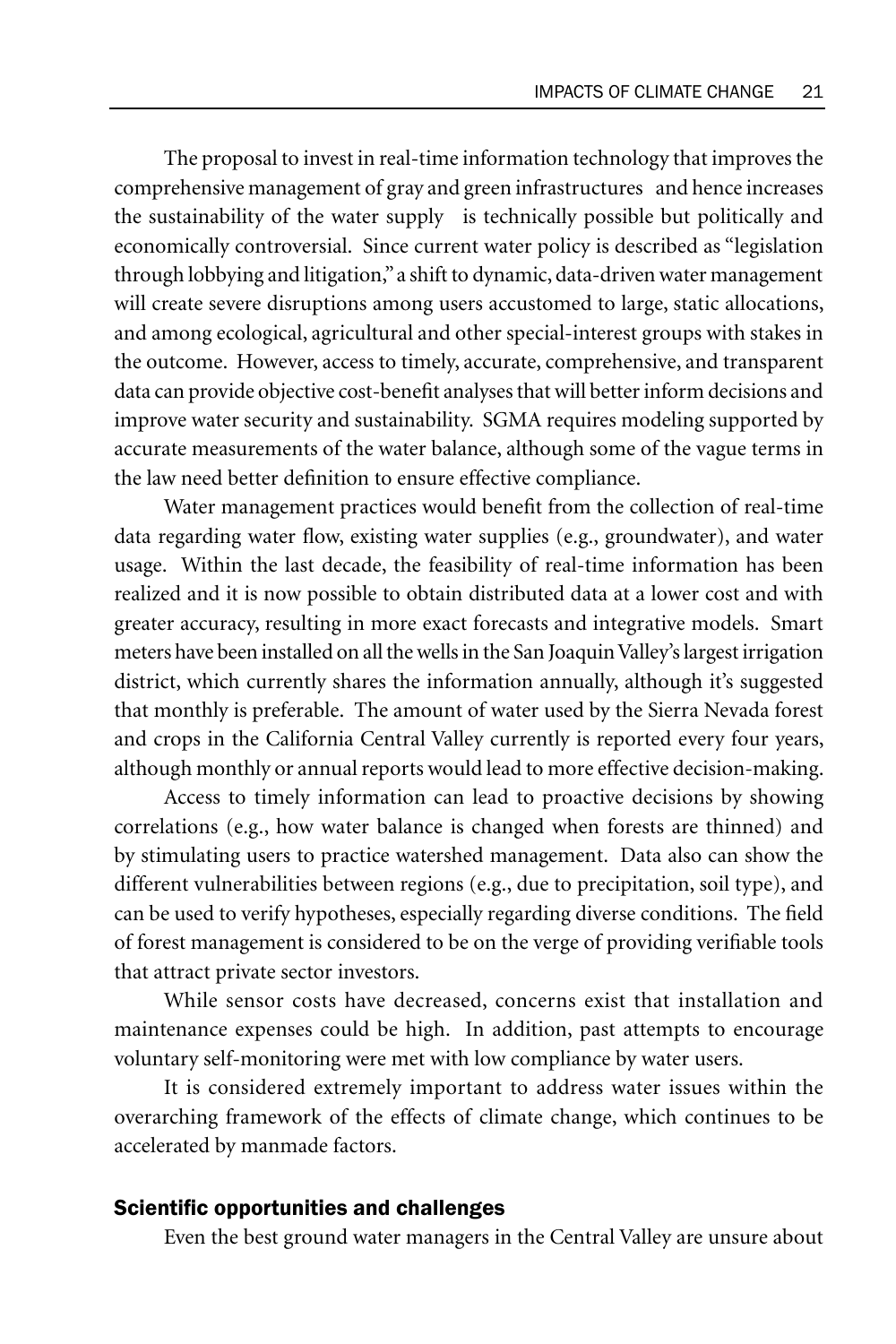the amount of water entering the aquifer, although some may know the total quantities being removed. While numerous solutions have been proposed to increase groundwater recharge, there is a need to measure and compare their effectiveness.

Before investing heavily in large gray infrastructure projects, research is needed to measure the cumulative effects of local projects that enhance water storage in green infrastructure (e.g., recharge in 100 to 200 aquifers near rivers coming off headwaters; restoring forests to pre-fire-suppression condition to increase runoff and snow pack storage; setting aside land for recharge that offsets land that is being developed; moving levies away from river channels to increase flood plains; measuring water that seeps below agriculture irrigation in canals). To prioritize projects to investigate, scientists need to focus on knowledge gaps in forest management and groundwater recharge (e.g., return intervals in headwaters restoration), as these areas are considered especially critical in distributed storage.

Significant challenges exist to increasing green storage capacity (e.g., the possibility of degraded water quality due to contamination, the large amount of energy required to pump water). While renewable energy (e.g., solar, wind) can power the pumps without increasing greenhouse emissions, renewable energy storage technologies still need to be improved.

Another priority for scientific investigation is the utilization of new and emerging monitoring technologies in data collection demonstration projects that inform water supply operations. Hydropower demonstration projects could provide cost-benefit information to elected officials and the hydropower industry, with opportunities to launch a new generation of forecast models that can help to optimize this valuable resource.

Transparent access to objective, comprehensive data is needed to build public support for investments in sustainable water security. Opportunities exist to utilize public talks, op-eds, and mainstream entertainment to effectively communicate data in ways that are useful to the decisions of the public writ large. Given that interest is high among college students to discuss water within a societal framework, such conversations need to be encouraged and supported more broadly. In academia, faculties at all levels need to commit to the pervasive inclusion of sustainability education throughout curricula, so as to raise the climate literacy of kindergarteners through graduate students. Education needs to connect water concerns to larger issues of the effects of climate change. Scientists will need to work with decisionmakers to ensure inherently political decisions are based on scientifically credible understanding.

While access to real-time information is widely considered both beneficial and possible, more investigation is sought regarding a proposal to build a comprehensive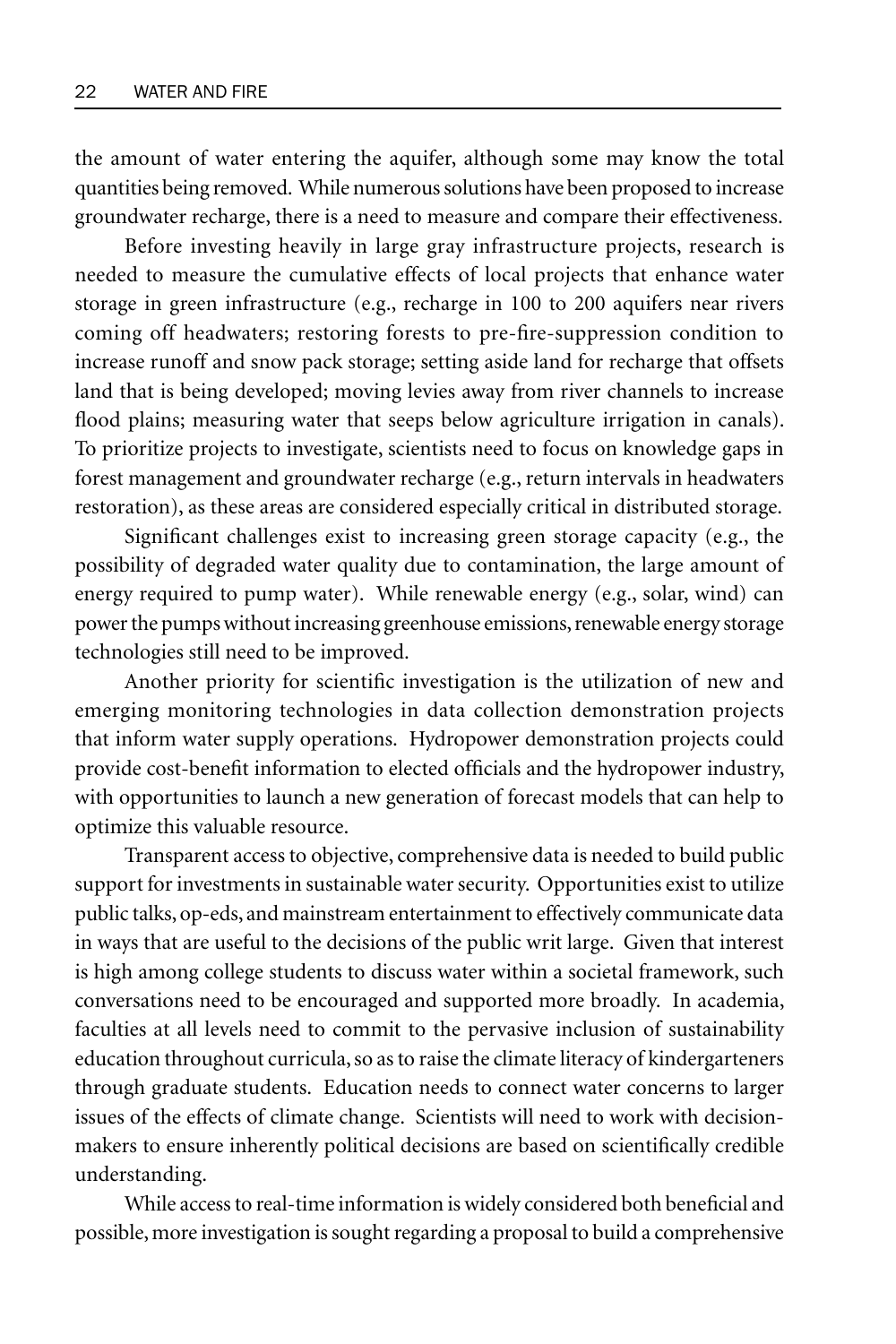water information system, particularly with regard to outcomes from other countries (e.g., Australia), hidden costs, and barriers to success.

Although seawater desalination is often dismissed as a viable water-security strategy because of its high energy and delivery costs and possible environmental effects, it is reasonable to consider its inclusion in planning. The Los Angeles metropolitan area could potentially benefit more from desalinated water than from water from the San Joaquin Delta, providing the desalination is done sustainably using renewable resources.

#### Policy issues

To enhance water security and sustainability in a time of changing climates, water policies need to be informed by scientifically credible and objective data, and to result in equitable distribution to all users. In recognition of the vital connection between surface water and groundwater, local governments need to develop and implement sustainable community strategies for land usage and water/forest management that conserve and improve distributed water storage within the watershed.

Given that California's system of historical water rights is widely considered outdated and inappropriate for current drought conditions, water rights reform is fundamental to implementing sustainable water policies, notwithstanding the obvious political and economic complications of such an effort. Noting that the California constitution allows water rights to be revised, some have called for a constitutional guarantee of an individual's right to clean water as a strategy that will promote local, regional, and state cooperation in water management strategies.

A comprehensive information system that provides timely data regarding water flow, supplies, and usage can serve as an objective basis for the reform of water rights. Although critical questions are raised about the logistics of financing, coordinating, and managing such a system, a recommended first step is to ensure water data are more readily available to stakeholders. Without reform of historical water rights, however, dynamic water management will be politically impossible to achieve on a comprehensive level.

To enact sustainable water policies, California water users will need to accept that the price of water will increase. Investments are needed in green infrastructure (e.g., restoration of headwaters and groundwater basins, forest thinning), gray infrastructure (e.g., 1,100 miles of Delta levies, water storage capacity), and new technology (e.g., sensors, desalination, tunnels). Forest management restoration, which directly improves distributed water storage, needs investments similar to what is being spent to fight forest fires; once initial costs are realized, however, expenses likely will decrease.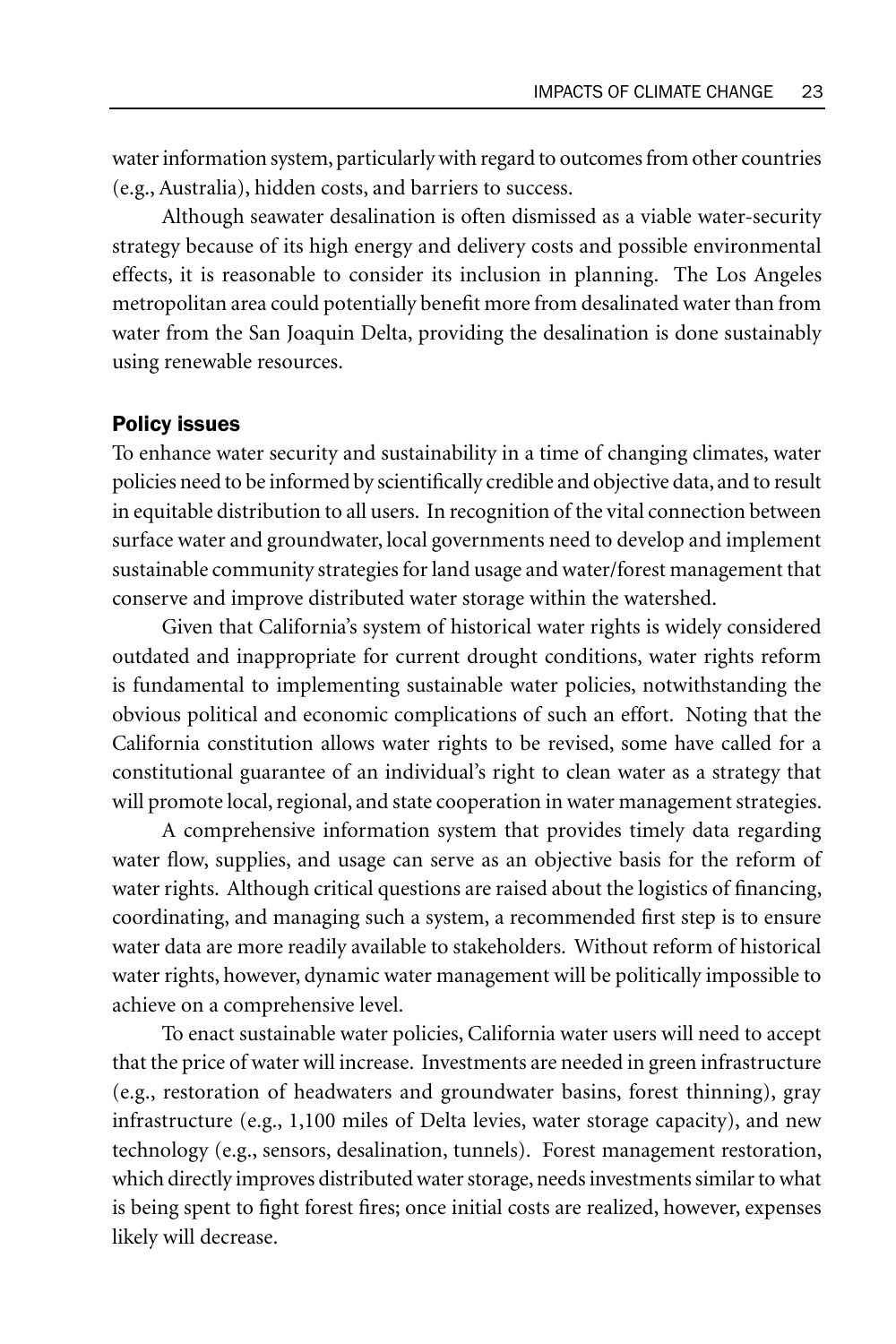Water districts need to recognize that headwater restoration requires ongoing maintenance rather than one-time investments, as has been done in the past. Public attitudes about investing in environmental services may be slowly changing, as evidenced by water district boards that have allocated money for yearly headwaters maintenance and have not faced recalls.

To fund these investments, collaborations are essential among local water agencies, state agencies, and private beneficiaries. Public investments need to clearly benefit the public, and if the benefits are unequally distributed (e.g., benefitting economic interests more than public interests), the beneficiaries need to contribute to the cost. Residents need to consider a variety of funding options, from taxes and fees, to seeking grants for the carbon sequestration benefits of forest management. Public-private sector partnerships are an integral part of an economically viable adaptable management framework (e.g., recruiting private money to advance forestthinning restoration projects). California's water information systems, currently used mainly for flood control, represent a cooperative effort among federal/state agencies, and, to some extent, private sector stakeholders. This cooperation is expected to be the model going forward, providing entrepreneurial business opportunities and offsetting taxpayer costs. Existing private sector information systems could be integrated effectively.

Since a sustainable water future will require more land to be set aside for recharge, local governments need to incorporate groundwater recharge into land development plans, as has been done in other parts of the country (e.g., Texas has a program that requires the purchase of land for recharge to offset development in recharge areas).

Despite the autonomy of California's multitudinous water agencies, the passage of SGMA, combined with other existing legislation, provides an opportunity to require local policy makers to adopt groundwater recharge measures. Although SGMA is considered a positive step, there is concern that implementation of groundwater management requirements is too slow and needs to occur sooner than 20 years, due to the ongoing stresses on the groundwater system. Also, SGMA needs to provide more guidelines on reporting requirements, as voluntary reporting has not proven effective (e.g., during the current drought, water rights holders demonstrated low levels of compliance with conservation restrictions and requests to voluntarily report pumping amounts).

Although the California Water Resources Control Board sets water allocation percentages based on per capita water usages, a key policy question is whether residents want to continue to allow local water agencies to decide what constitutes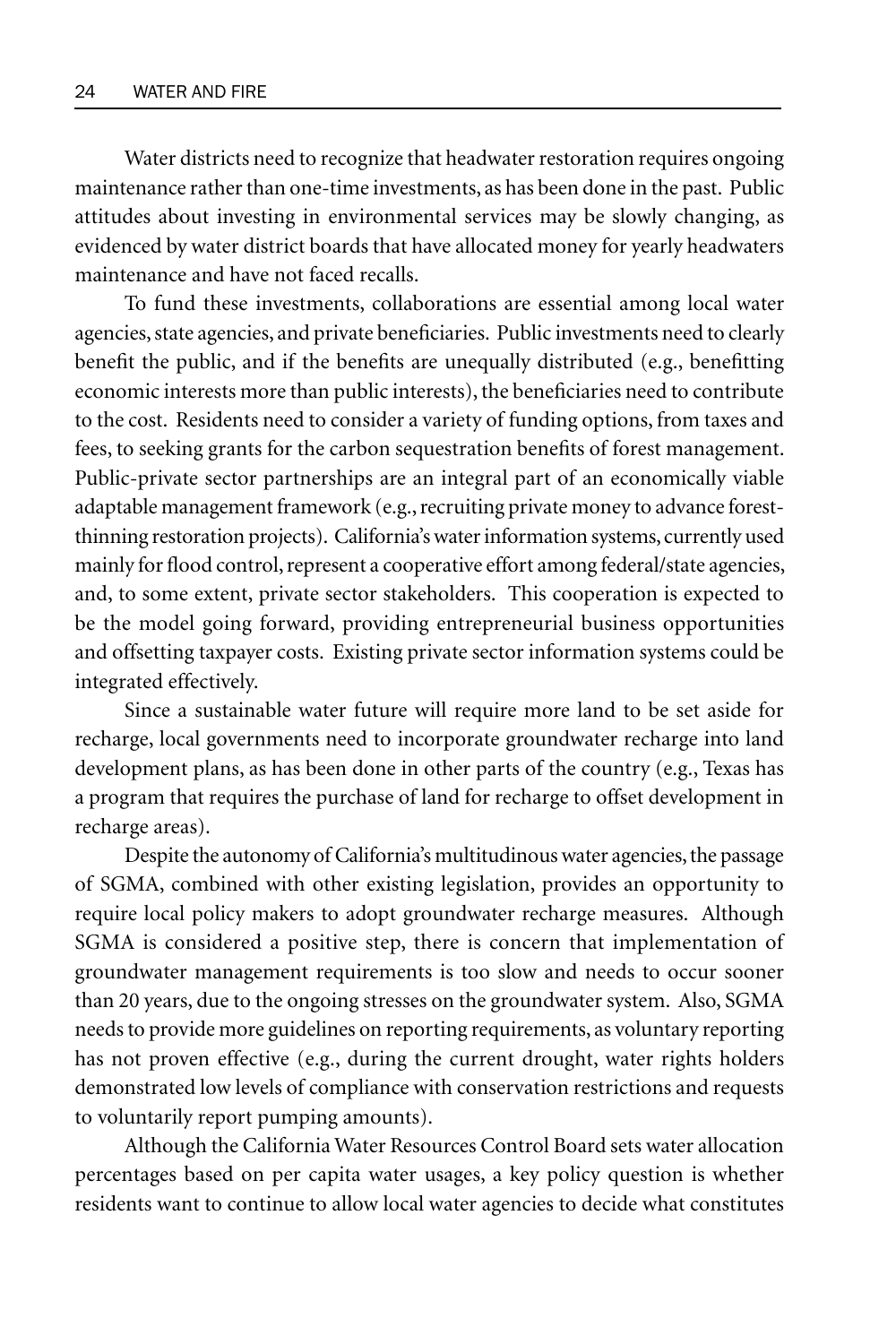beneficial water usage, or whether the definition of beneficial usage needs to be considered at the state level.

In light of ongoing effects of climate change, it is recommended that water management planning be based on the assumption of drought, and that any excess water be banked. Investing in water management education for officials of local/ regional/state water agencies is a way to increase climate literacy and improve community decision-making. The Integrated Regional Water Management System also can be part of this solution because it has target requirements for greenhouse gas reduction, although the system needs more support and promotion by the state (e.g., the Department of Water Resources).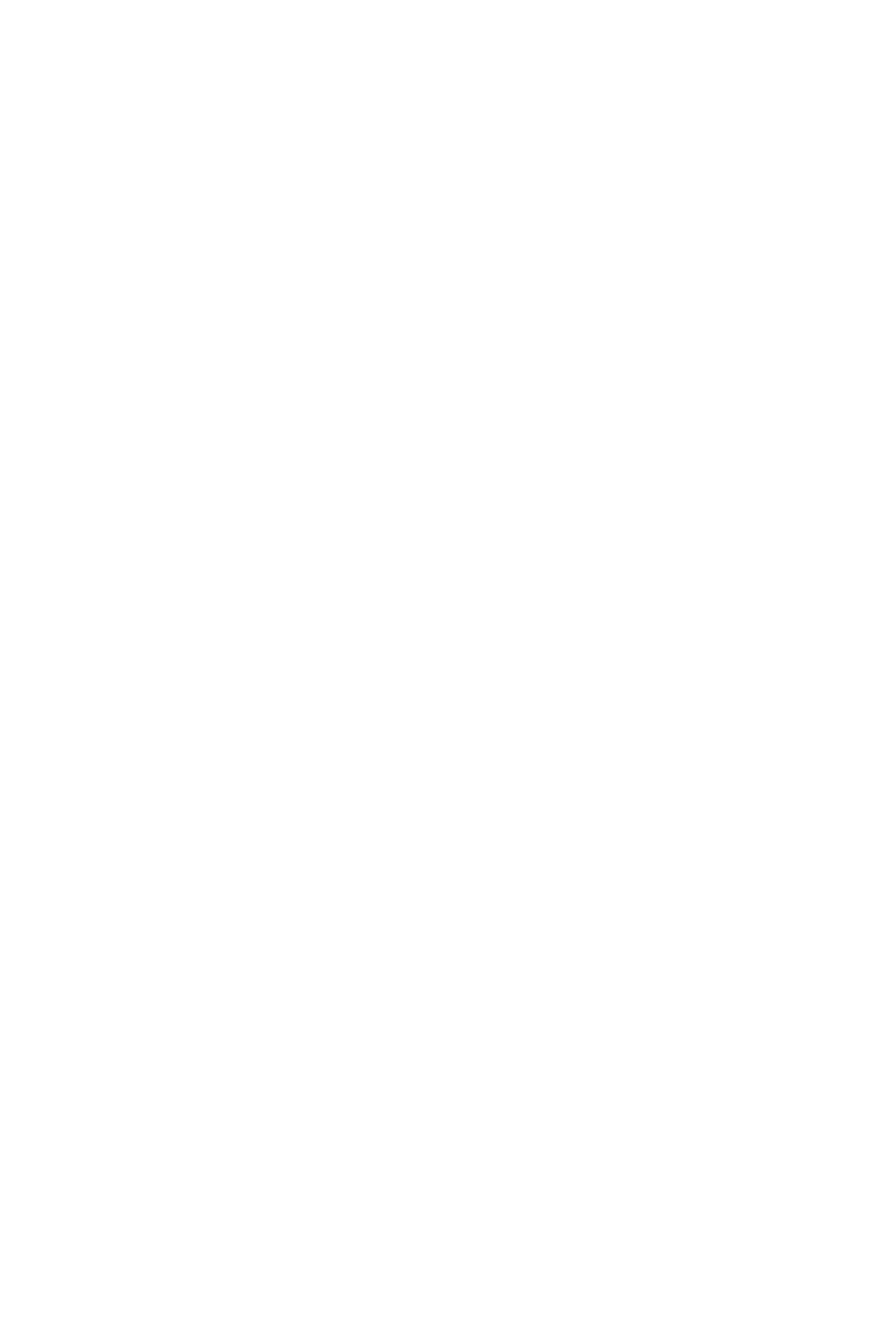## Managing Water for People and Fish, Now and in a Changing Climate\*\*

Christina Swanson, Ph.D. Director, Science Center, Natural Resources Defense Council, San Francisco, California, U.S.

#### Summary

Recent drought has exposed limitations and flaws in California's water management for humans, aquatic ecosystems, and fish. With climate change, these problems will only get worse. Going forward, sustainable water management must consider the functional connections between the environmental water sources used by humans and healthy aquatic ecosystems. We need to acknowledge the limits to our water supplies and, because current demands exceed sustainable environmental supplies, develop and implement plans to meet our human needs with less water. Science has already provided much of the information we need for improved management and aquatic ecosystem protection, but its application in policy has been hampered by disagreement, denial, and political inertia. Additional scientific opportunities exist for developing and applying regional water budgets, and for using improved models to evaluate alternative management scenarios. New policies are needed to reprioritize allocation of water resources to better protect aquatic ecosystems, accommodate the functional realities of our hydrologic system, encourage conservation and efficient use of water, and promote water management practices that increase water supplies without further damaging our already stressed aquatic ecosystems.

#### Current realities

California's recent multiyear drought has revealed unwelcome — but not unforeseen — limitations and flaws in our current management of water, fish, and aquatic ecosystems. The state's approach to cope with the dry conditions and maintain stable water deliveries to farms and cities by increasing water diversions from rivers and draining surface reservoirs and underground aquifers is unsustainable, now and in a warmer and potentially drier future. Not only did it fail to meet demands for human use, it drove aquatic ecosystems and native fish species, already stressed by decades of water management practices, pollution, habitat degradation, and other related stressors, to collapse. Scientists now predict imminent extinction of several fish species long considered biological indicators of healthy aquatic ecosystems.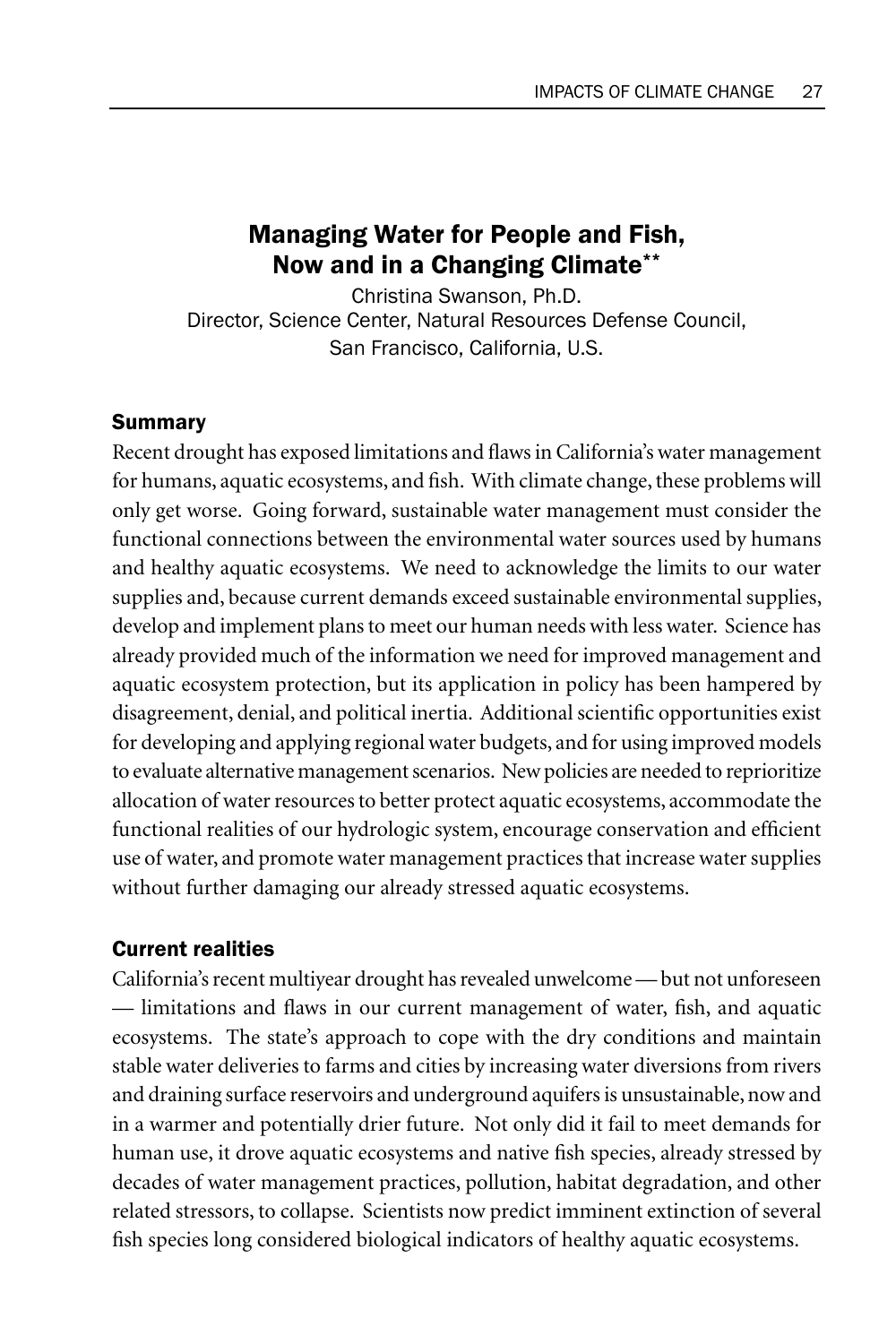Water, aquatic ecosystems, and fish are all public trust resources in California, managed by the state for public use. Our recent experience confirms that current policies and management are not meeting these public trust responsibilities, particularly for aquatic ecosystems and fish. New policies based on clearer understanding of the functions, requirements, and limits of these resources are needed. Four foundational, intersecting realities — true for California and nearly everywhere else on the planet — govern sustainable management of fresh water, aquatic ecosystems, and the fish and wildlife that rely on them.

First, most water resources used by humans come from the environment, from rivers, lakes, wetlands, underground aquifers, and even the ocean. All of these water sources are connected by the hydrologic cycle: weakening or breaking the hydrologic connections among them impairs their functional availability to humans as water sources as well as their value as habitats for fish and wildlife. For example, excessive diversion of water from a river reduces flows, degrades riverine and adjacent wetland ecosystems, decreases recharge of connected aquifers, and impairs both water quality and the capacity of these ecosystems to provide the natural filtration services that protect water quality. Similarly, excessive groundwater pumping that depletes an aquifer can lead to land subsidence, reduced aquifer storage capacity, and flow reductions in connected rivers, all of which can decrease surface water supplies and ecosystem functionality.

Second, water from the environment is a finite supply that varies from year to year. This supply is not a function of human water demands, but is instead dependent on what is provided through rain, snow, and the equally finite, if somewhat less variable, water supplies in surface and underground reservoirs. However, aquatic ecosystems and fish rely on that same water for river flows and wetland inundation that create habitat and drive essential ecological processes. Excessive water diversions from the environment, which can create chronic drought conditions in aquatic ecosystems, will not support healthy fish and wildlife populations (Figure 1).

Third, all evidence indicates that we — in California and many other regions around the globe — are currently living beyond our water means. Collapsing aquatic ecosystems, fish population declines, deteriorating water quality, water shortages, and depleting aquifers all point to mismanagement and overconsumption of our finite and interconnected water resources.

Finally, the impact of climate change on precipitation, air temperatures, and sea level are expected to significantly affect both environmental water supplies and water needs of humans and ecosystems. In California, predicted declines in mountain snowpack have implications for river ecosystems, cold water flows for salmonids, reservoir operations, flood control, and management of increasingly volatile surface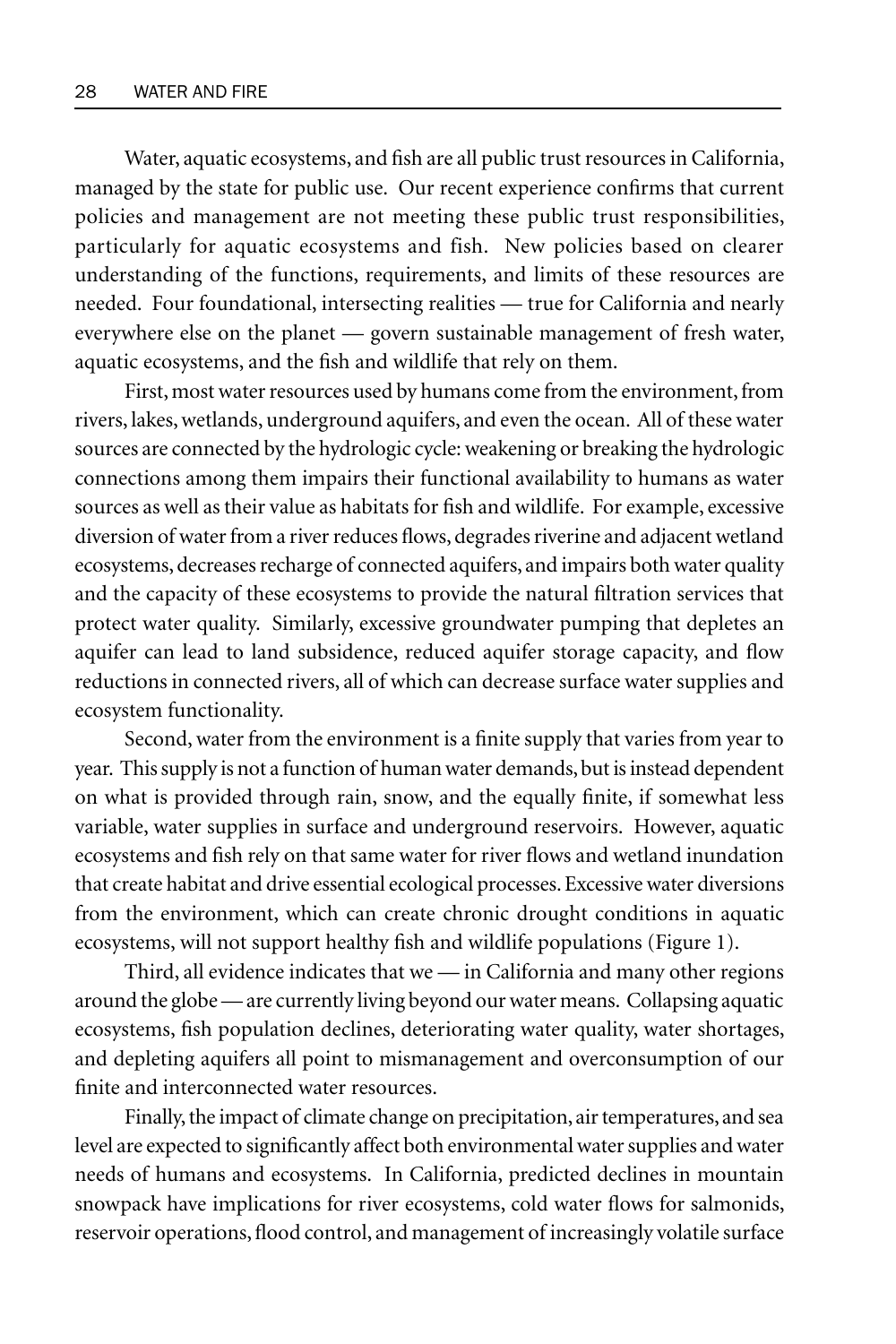water supplies for human use and environmental protection. Downstream, where local farms and government water facilities divert water for irrigation and urban use, sea level rise will require increases in river flows to prevent salt water intrusion and preserve water quality, with resultant impacts on upstream water supplies.

#### Scientific opportunities and challenges

There is already a rich body of scientific literature on water requirements for aquatic ecosystems and fish, including for California's rivers and estuaries. Both regulatory agencies and academic researchers have studied and credibly defined the amounts of water required to protect aquatic ecosystems and fish. However, application of these results is mired in controversy between stakeholders with different interests and regulators who are not immune from political pressure. Several areas of scientific opportunity and/or challenge that flow from the current realities could help inform and advance these and other needed policies.

Managing water is like managing a budget. In California (and many other parts of the globe), we need better quantitative information on our water budget realities. At appropriate regional scales, we need to know: (i) the types and amounts of water supplies, including local surface water, imported water, groundwater, and recycled or desalinated water; (ii) the types and amounts of demands for that water, including for a healthy environment; (iii) whether the supply and demand are in balance and the amount of the deficit (or surplus); and (iv) the opportunities for increasing supply and reducing demand to bring an unbalanced "budget" into balance.

Models can be powerful tools to investigate relationships among multiple variables and alternative scenarios. California water managers use several sophisticated models to evaluate and plan operations of the state's complicated water system. However, most of these efforts focus on a subset of the water resources (e.g., surface water but not groundwater), produce narrowly targeted outputs such as maximizing annual water deliveries, rarely consider effects on ecosystems or species, and incorporate very conservative climate change projections. These approaches are not sufficient to guide sustainable management of water, fish, and aquatic ecosystems now or in our changing world.

The application of science to natural resource management and public policy is rarely simple. It is particularly difficult for issues such as water in California (or other places), which involve competing needs for limited, already over-allocated resources in naturally dynamic and changing systems. Properly defined, sciencebased decision support tools that integrate research and modeling results from multiple disciplines (e.g., biology, hydrology, economics, climate science) can guide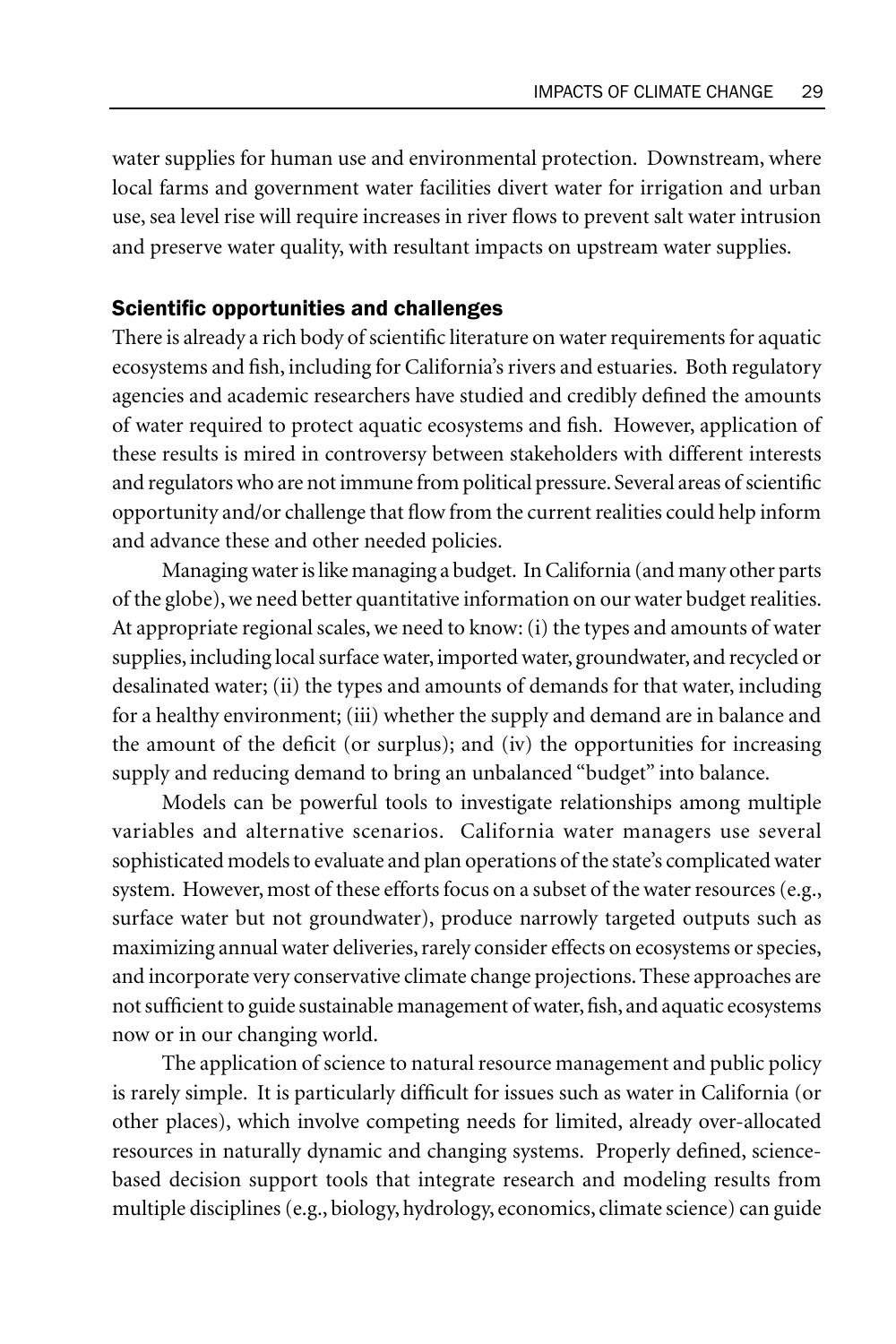and provide transparency to the process and serve as a framework for effective adaptive management to refine and improve our management over time.

#### Policy issues

For sustainable water management in a changing climate, the greatest challenge for policy makers is not scientific — managing water is, in the end, a mass balance equation. The real challenges are in acknowledging and securing public recognition of the limits of hydrological and ecological systems, prioritizing choices about allocation of the limited resource, and promoting approaches that increase the size of the water supply while preserving our other public policy objectives. Meeting these challenges will require informed engagement of the public and stakeholders and new policies and action by government agencies at all levels that:

- Prioritize allocation of water resources to provide (i) safe drinking water for people; (ii) environmental flows for ecosystem health and hydrological services; and (iii) water for economic uses based on revisions of existing water allocations that correct over-allocation. Such prioritization, and particularly the rebalancing of environmental and economic uses of water, requires changes at all levels of government, including to state law for water use, state and federal regulations for ecosystem, fisheries, and water quality protection, and state, federal and local water contracts.
- Regulate and manage surface and groundwater resources as integrated water supplies throughout government (i.e., federal, state, and local water agencies). Specifically restrict activities that impair hydrologic connectivity (e.g., floodplain development) and manage floods to enhance floodplain habitat creation and groundwater recharge (e.g., by the U.S. Bureau of Reclamation, Army Corps of Engineers, Federal Emergency Management Agency, and related state and local planning agencies).
- Plan for hydrological variability rather than responding to floods and droughts as extreme events. Manage environmental water for multiyear ecosystem protection and water supply reliability instead of maximum annual deliveries, promote realistic expectations by basing permitted or contractual water allocations on projected supplies in dry years rather than wet years, and develop specific plans for ecosystem protection and water supply management during droughts throughout government agencies.
- Protect water quality by reducing or eliminating point and nonpoint source pollution (e.g., agricultural and stormwater runoff, underground injection of contaminated wastewater) and by protecting and restoring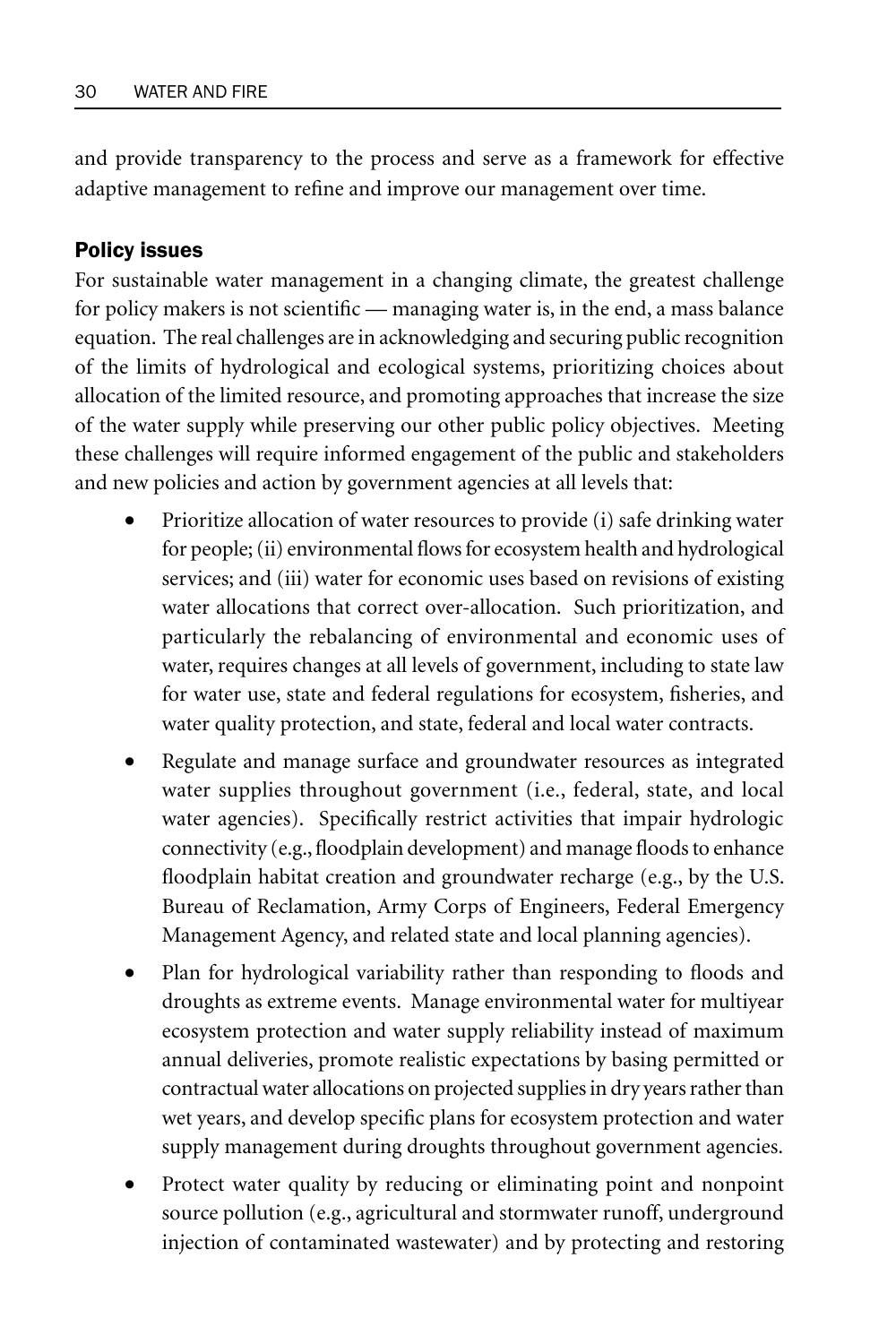habitats that provide water quality-related ecosystem services throughout governmental agencies (e.g., Environmental Protection Agency, State Water Resources Control Board, and agricultural and urban discharge and stormwater management districts).

- Require and/or incentivize water use efficiency and water conservation by urban and agricultural water users using strategies such as "tiered pricing" and "demand reduction" in all water year types (i.e., both wet and dry years).
- Promote implementation of storm and rainwater capture, water recycling and reuse, and green infrastructure to increase local water supplies, reduce pollution, and recharge local groundwater basins (state and local agencies and water districts).

#### References

Richter, B. (2014). Chasing water: a guide for moving from scarcity to sustainability. Island Press.

*\*\* A policy position paper prepared for presentation at the conference on Water and Fire: Impacts of Climate Change, convened by the Institute on Science for Global Policy (ISGP), April 10–11, 2016, at California State University, Sacramento*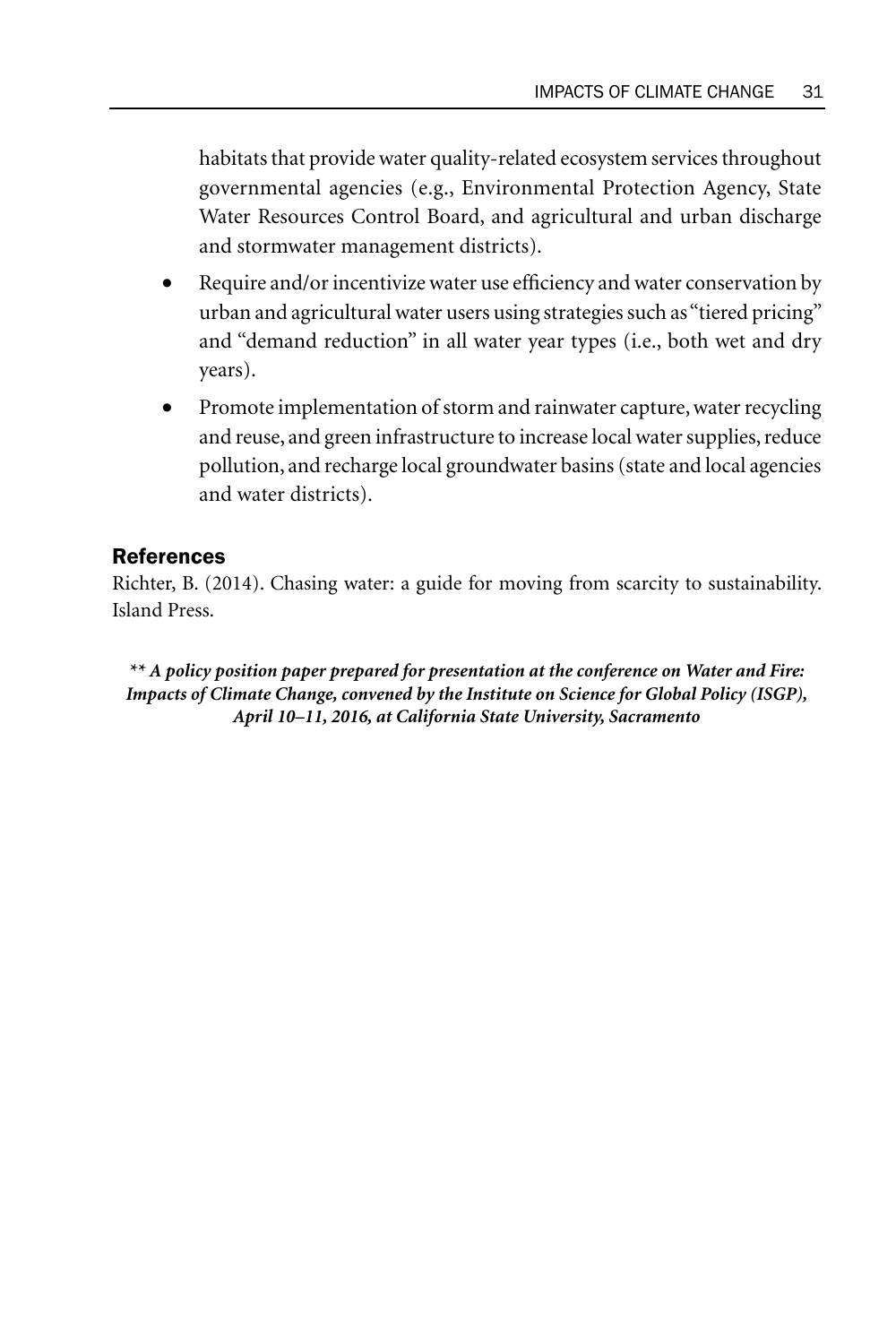

**Figure 1.** Increasing water diversions from California's Sacramento-San Joaquin watershed and Delta have reduced freshwater flow into the San Francisco Bay, creating chronic, manmade drought conditions in the estuary and upstream, degrading aquatic habitat and driving many fish species toward extinction.

- A. Annual water diversions from the Sacramento-San Joaquin watershed and Delta, expressed as the percentage of estimated unimpaired runoff (i.e., without dams or water diversions). Diversions have increased by 30%, from an average of 37% of unimpaired runoff in the 1970s to an average of 49% of unimpaired runoff in the past decade. Diversion rates are highest in years with median and dry hydrological conditions.
- B. Annual freshwater flow into the San Francisco Bay estuary, in million acre-feet. Years in which annual flows were less than would have occurred in the driest 20% of years under unimpaired conditions (i.e., natural drought) are shown as black bars and highlighted in gray across the three plots. Based on annual freshwater inflows, the estuary has experienced drought-like conditions in 12 of the last 15 years (80% of years).
- C. Abundance of delta smelt, longfin smelt, splittail and striped bass, expressed as the percentage of their average 1967-1992 abundances. Declines in abundance of these estuary-dependent species correspond to low freshwater inflows (gray highlight). Average abundance for the last 4 years was 2% of 1967-1992 levels. Prolonged low flow conditions have driven populations of these species to such low levels that their capacity to recover when conditions improve is substantially reduced.

Data sources: CA Department of Water Resources (Dayflow and Central Valley Unimpaired flow datasets) and CA Department of Fish and Wildlife (Fall Midwater Trawl Survey).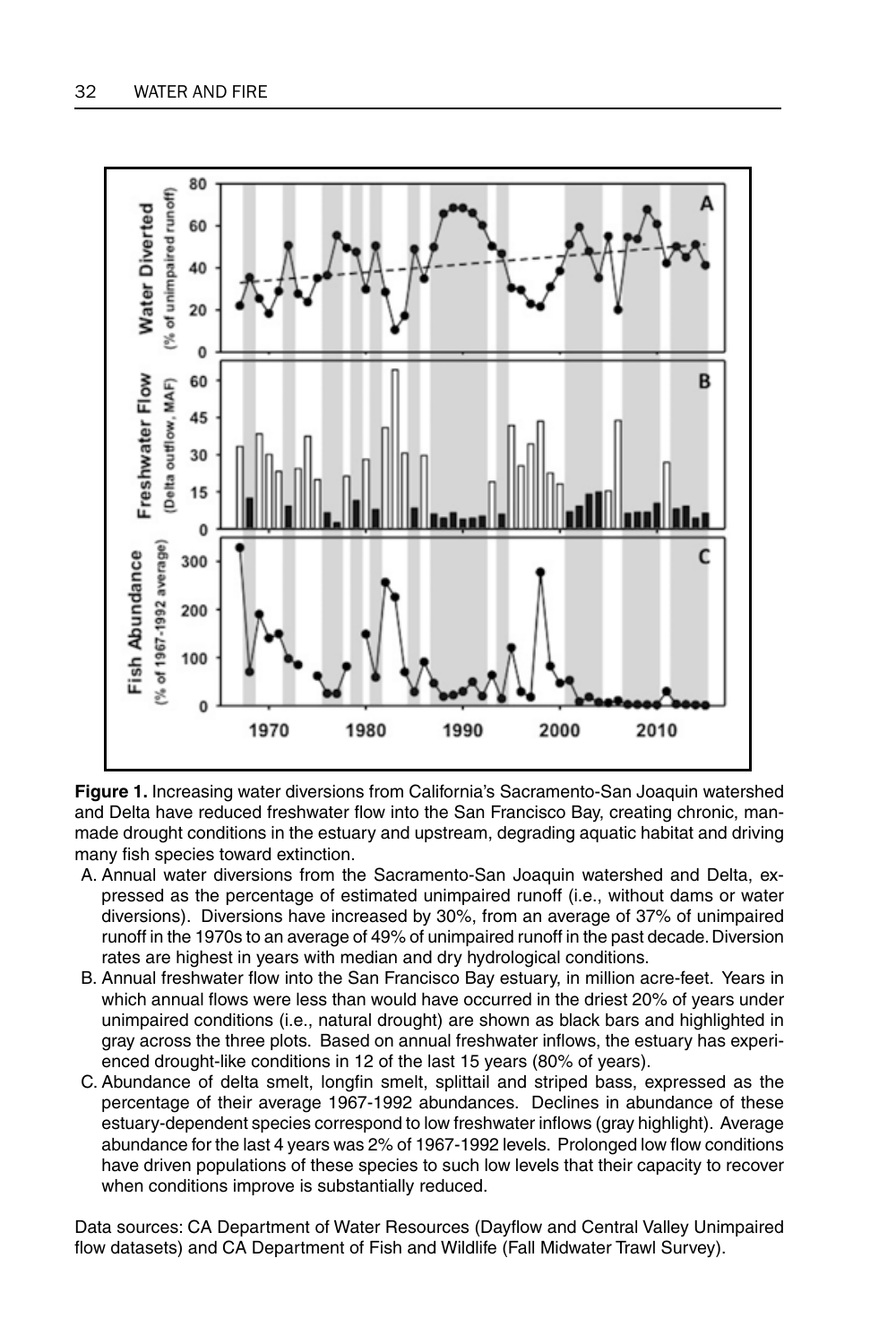# Debate Summary

**The following summary is based on the transcriptions of a recording made during the debate of the policy position paper prepared by Dr. Christina Swanson (see above). Dr. Swanson initiated the debate with a 5-minute summary of her views and then actively engaged the conference participants, including other authors, throughout the remainder of the 90-minute debate period. This Debate Summary represents the ISGP's best effort to accurately capture the comments offered and questions posed by all participants, as well as those responses made by Dr. Swanson. Although this summary has been written without attribution, the conference itself was open to the public and media and as such, did not restrict participants from attributing remarks to specific individuals. The views comprising this summary do not necessarily represent the views of Dr. Swanson, as evidenced by her policy position paper, or those of the ISGP, which does not lobby on any issue except rational thinking. Rather, it is, and should be read as, an overview of the areas of agreement and disagreement that emerged from all those participating in the critical debate.**

## Debate conclusions

- The evidence attributing declining fish populations in the San Joaquin Delta to manmade reductions in water flow has not by itself motivated new policy decisions since an ongoing debate over the potential contributions from other less-significant factors (e.g., water contamination, destruction of marshes and riparian habitat, invasive plants and fish) has not been resolved. The inability of fish to adapt quickly to rapid environmental degradation caused by low flows and higher water temperatures makes it imperative that mitigation strategies be implemented immediately to repair habitat, improve surface water infiltration, and reduce human demand.
- The health of aquatic ecosystems and the sustainability of secure water resources are governmental and private sector responsibilities that derived from prioritizing the allocation of water for environmental services while recognizing the political and economic challenges associated with longterm investments in environmental infrastructure.
- The recognition that historic water rights are often not appropriate to support current economic or population conditions, especially with respect to maintaining sustainable water resources, requires a comprehensive re-evaluation of existing regulations. Future policies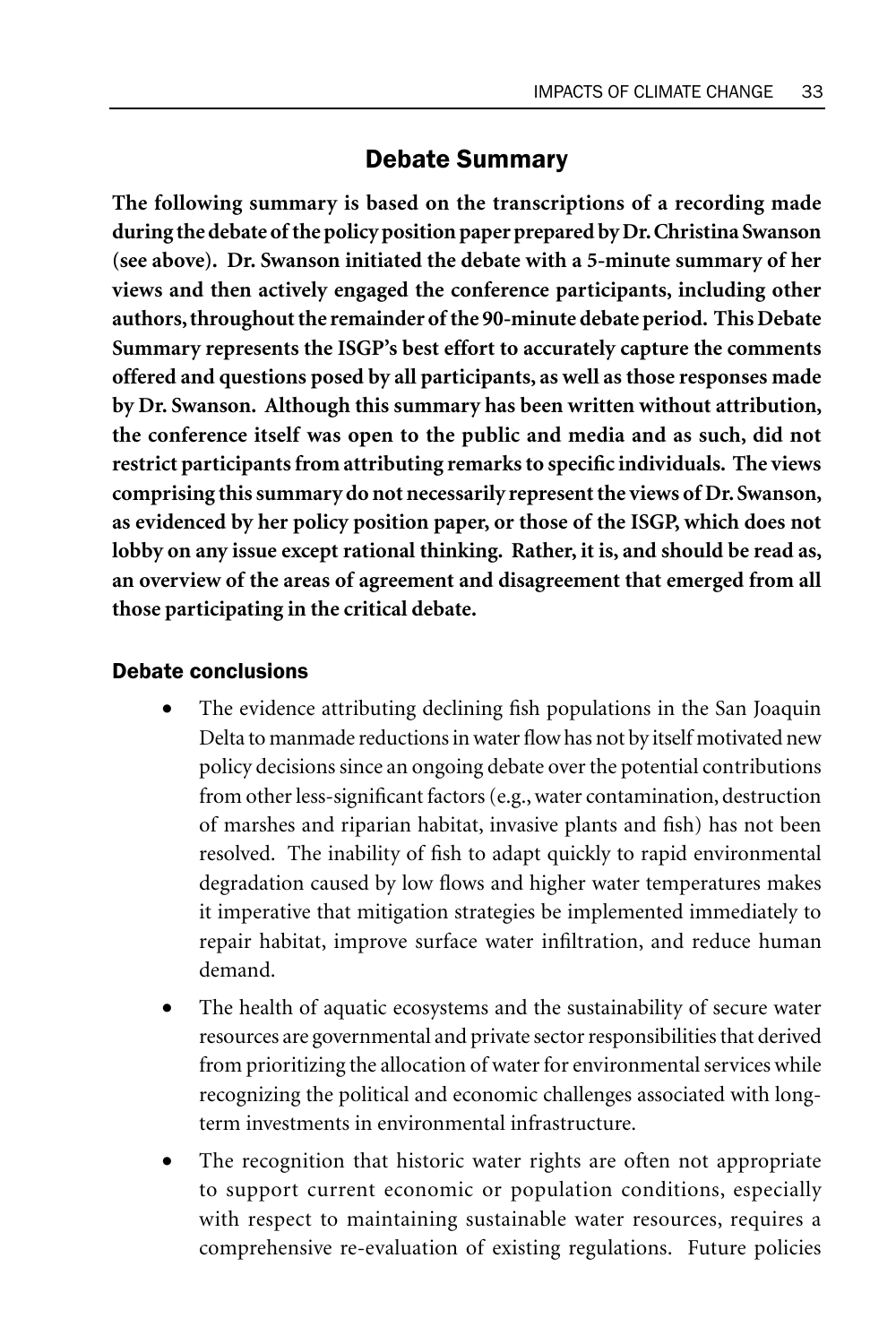need to identify opportunities to allocate water resources consistent with sustainable aquatic ecosystem, as well as anticipatory, proactive decisions recognizing the impact of changing climatic conditions.

The limitations of water as a natural resource, the expensive technical strategies used to create potable water (e.g., wastewater recycling, seawater desalination), as well as their potentially negative ecological impact strongly suggest that changes be made to improve environmental water storage by combining freshwater and groundwater management to reflect the increasing vulnerability to droughts.

#### Current realities

While California is ahead of the rest of the nation in developing climate-change models to inform development, the recent drought has highlighted the state's mismanagement of its precious water resources. Although the California constitution designates water as a public resource, owned by all and managed for the citizens' benefit by the State, in practice water allocation is being managed according to an archaic water rights system that no longer applies to California's economy or population, and has failed to (i) meet demand for many users and (ii) appropriately protect and manage aquatic ecosystems and fisheries, which suffered severe harm in the drought.

Compared to those years when its water flowed freely without dams or diversions, California's Sacramento-San Joaquin watershed and Delta have experienced chronic manmade drought for 12 of the past 15 years, due to both variable annual flows and the diversion of 50% of the water flow for personal and economic uses. Today, the average amount of water flowing from the Delta into the San Francisco Bay estuary is less than the estuary would have received in the driest 20% of free-flowing years. However, all California rivers (with the exception of some undammed rivers) are flowing at 80% of uninhibited flow, a rate considered necessary to support wildlife habitat, pollution concentration, water temperature, and recreational usage. Estuaries require 75% of free flow, according to a 2010 study by the State Water Resources Control Board. As sea levels rise, higher river flow also is critical to prevent saltwater intrusion in the San Joaquin Delta.

In the Delta, the first to experience the impact of low water flow have been the biological resources that rely on now-depleted aquatic ecosystems (e.g., estuary fish populations, which have steadily declined over the past 50 years). Although salmon and smelt are resilient and adaptable species, decreased flows and dam-blocked access to cooler upper streams have resulted in higher water temperatures, stressing cold-water fish populations. While fish decline and ecosystem degradation are due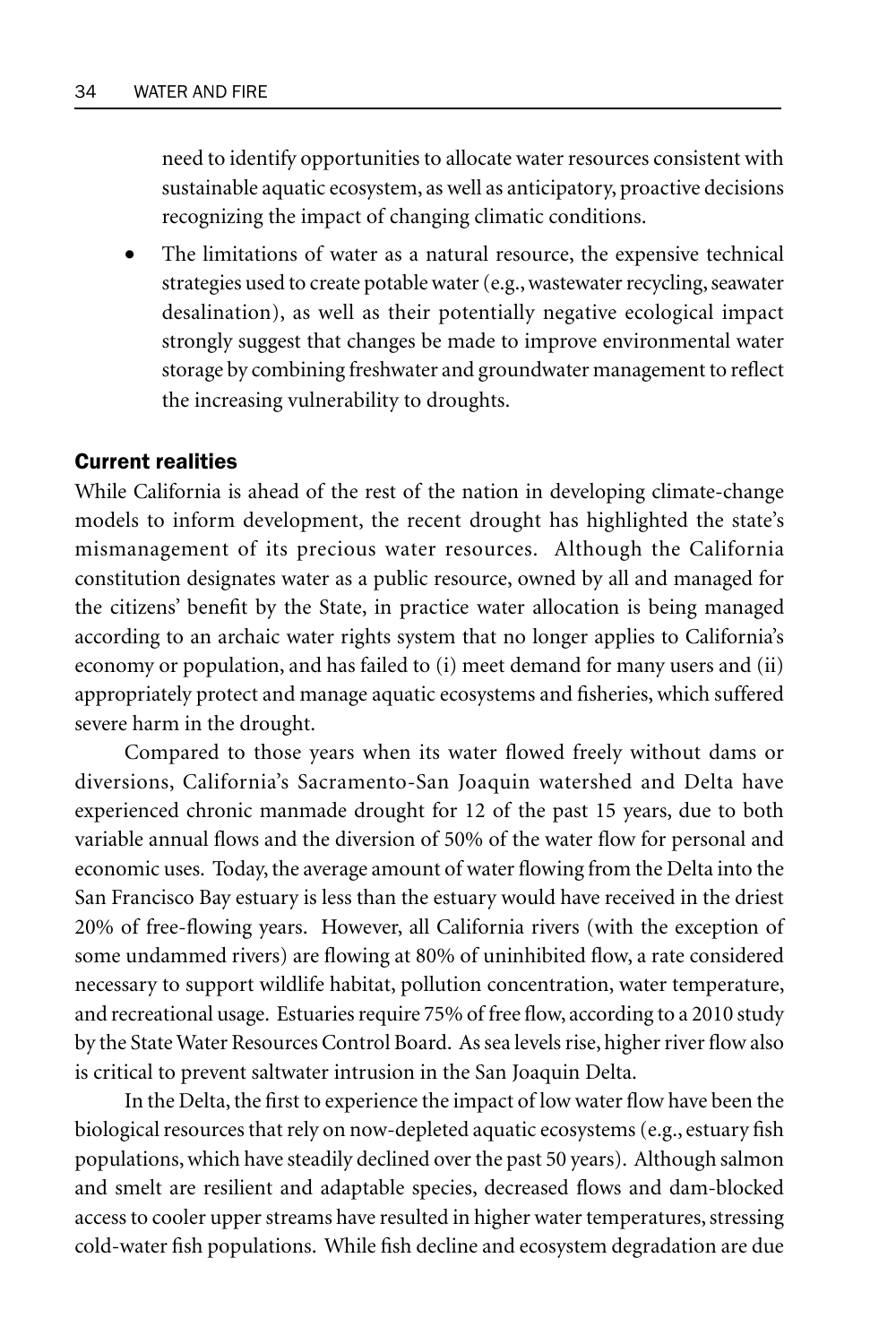in part to water contamination, destruction of marshes and riparian habitat, and invasive plants and fish species, the decreased flow of water is a more significant driver of the problem. Meanwhile, political squabbles over which factor plays the biggest role have stalled implementation of environmental mitigation strategies.

Despite recent progress in sustainable water management (e.g., the 2014 Sustainable Groundwater Management Act or SGMA), environmental water protections were weakened during the drought (e.g., in 2014-2015, the State Water Resources Control Board waived environmental protection in the Sacramento estuary and eliminated the need to provide minimal flow). Other important water protections (e.g., the Clean Water Act's recent revision of the definition of "waters of the U.S.") do not adequately prevent contamination from storm water and agricultural run-off.

Because water policy and management decisions often are based on political concerns rather than scientific understanding, multiple players fiercely compete within the state system to protect their own interests, with agricultural users wielding a disproportionate amount of political clout compared with the sector's contribution to the state's economy. Agricultural usage consumes four times more water than individual, urban, or industrial users, but the agricultural sector largely has resisted voluntarily conservation or measurements of water usage.

The result is that water-management decisions typically prioritize short-term economic water demands over long-term environmental needs, despite evidence that environmental water allocations are necessary to nourish and support the overall water supply for all users. Therefore, current water management practices tend to be reactive rather than proactive, do not encourage conservation behavior from the heaviest users, and are creating a state of water depletion.

A movement to designate water as a human right has emerged and is progressing, driven in part by the uneven distribution of safe drinking water in California and nationally (e.g., lead contamination in Flint, Michigan). This movement could have wide-ranging effects on water management and distribution.

Poor water management that has disadvantaged some communities during the drought may be due in part to the limitations of California's public utilities model that is based on multiple distribution entities, rather than on a model of large utilities with bigger bases that can provide smaller communities with needed resources and oversight.

Protecting and restoring aquatic ecosystems adversely affected by current water management operations is expensive. In the past, public money has been used to fund these efforts because ecosystems are part of the public trust, but the state has neither made sufficient financial commitments to environmental mitigation, nor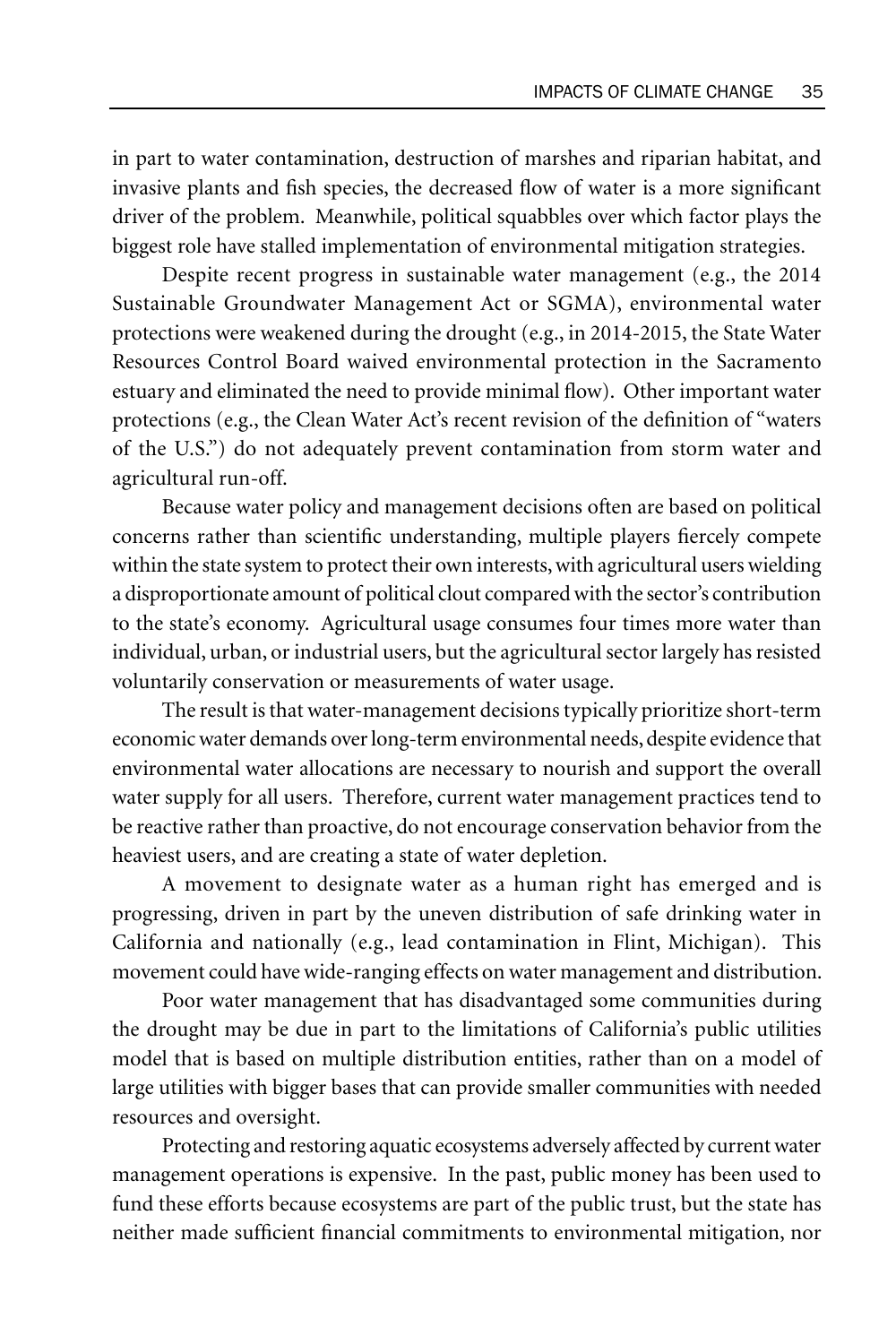asked users who disproportionately benefit from water allocations to bear some of the costs.

#### Scientific opportunities and challenges

Because revising water rights is described as a "tortuous" process that Californians have avoided so far, the state needs to effectively reprioritize and reallocate water resources within the current water management system. To inform and propel this decision-making, the state needs cost/benefit analyses that consider the critical priorities of individual, environmental, and economic usage (e.g., the environmental cost of polluted runoff in the San Joaquin Valley versus the economic benefit of agricultural products; the costs and benefits of utilizing selected areas for flood plain and recharge versus development).

Multidisciplinary science and engineering collaborations are necessary to devise solutions to challenges affecting multiple stakeholders (e.g., because land development causes water to flow faster through an area and can disrupt the vital surface/groundwater connection, strategies are needed that increase water infiltration, such as setting back levies and repurposing land). While dams block fish access to cold water, they also store cold water, especially in their depths, that can support some fish species. That cold water also can be released to cool the water below the dam. However, such an environmental release reduces the amount of water available for human uses.

Although cold-water fish (e.g., salmon, smelt) are at the edge of their temperature-tolerance limits, they are adaptable and can be managed within the current system and potentially repopulated later. Given that the effects of both climate change and human operations are occurring faster than fish species can adapt, some scientists are developing genetic modifications, sometimes referred to as "assisted evolution," that can help fish thrive in present conditions.

A significant emerging concern for scientists is that there are more chemical pollutants in the water system than can be measured, and many of these contaminants are present in extremely low concentrations but still may affect reproductive capacity, growth, and behavior. Scientists need to pay closer attention to these emerging and low-level contaminants and learn more about their effects.

Although much of the information needed for high-level water management decisions exists, there are critical gaps in scientific knowledge (e.g., the effects of groundwater pumping on surface water). Opportunities exist to better integrate citizens and other end users into improving sustainability by developing local solutions that utilize water more effectively (e.g., storm water capture, green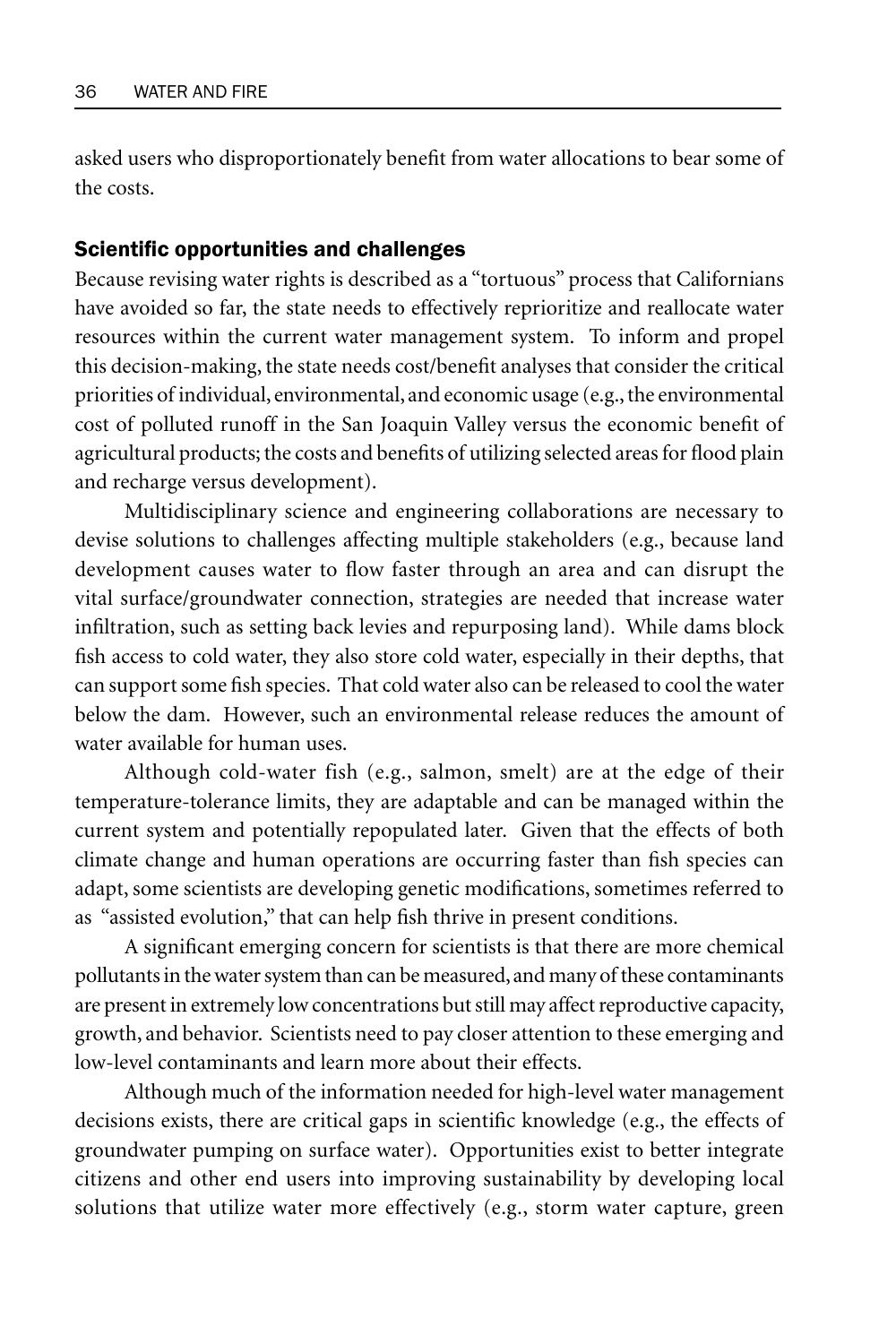infrastructure) and provide opportunities for communities to recognize and engage with water issues.

While there are numerous viable strategies for reducing demand (e.g., pricing, regulations, incentives), strategies to increase water supply (e.g., desalination, tertiary treatment of wastewater) often require vast amounts of energy that can be costly and contribute to greenhouse gas emissions. An opportunity exists to simultaneously address the energy required to increase the water supply, and the challenges facing renewable solar and wind energy, which at certain times of day exceeds the energy demands on the power system. Water recycling plants and desalination plants can represent important outlets for excess renewable energy, balancing the energy grid.

With 17,000 seasonal and part-time agricultural jobs lost in 2014 due to the drought, opportunities exists to identify new employment opportunities, and plan for a long-term shift from the current agricultural model to a more sustainable economic model for the state.

#### Policy issues

Given the integral connections between environmental water flow, the health of aquatic ecosystems, and the sustainability of the water supply for all users, it is necessary for California to reprioritize its allocation of water so that water for environmental sustainability is given a higher priority than water for economic uses. Although it may be scientifically rational to prioritize environmental allocations above human drinking water (because ecosystem allocations contribute to water security), societal values demand that individual human usage be given top priority.

As part of this reprioritization, the current system of historical water allocations needs to be shifted to one that is more sustainable, with the State Water Resources Control Board undertaking the difficult task of bringing together all users to adjudicate water rights based on empirical information and pre-established priorities. As an incentive, support is needed in California and nationally for an emerging movement to designate clean water as a human right. While these rights are being worked out, the state's practice of supplying water when local public utilities cannot meet a community's requirements needs to be continued and expanded.

Since water is a finite resource and rights alone don't assure its availability, proactive water management is needed throughout the state that oversees freshwater and groundwater as one unit, and that bases water allocations on the assumption that each year will be a drought year, with any surplus placed in storage.

Although it is extremely costly to mitigate the damage caused to aquatic ecosystems by changing climate and water management (e.g., decreased flow, increased temperature, lost habitat, higher concentrations of contaminants),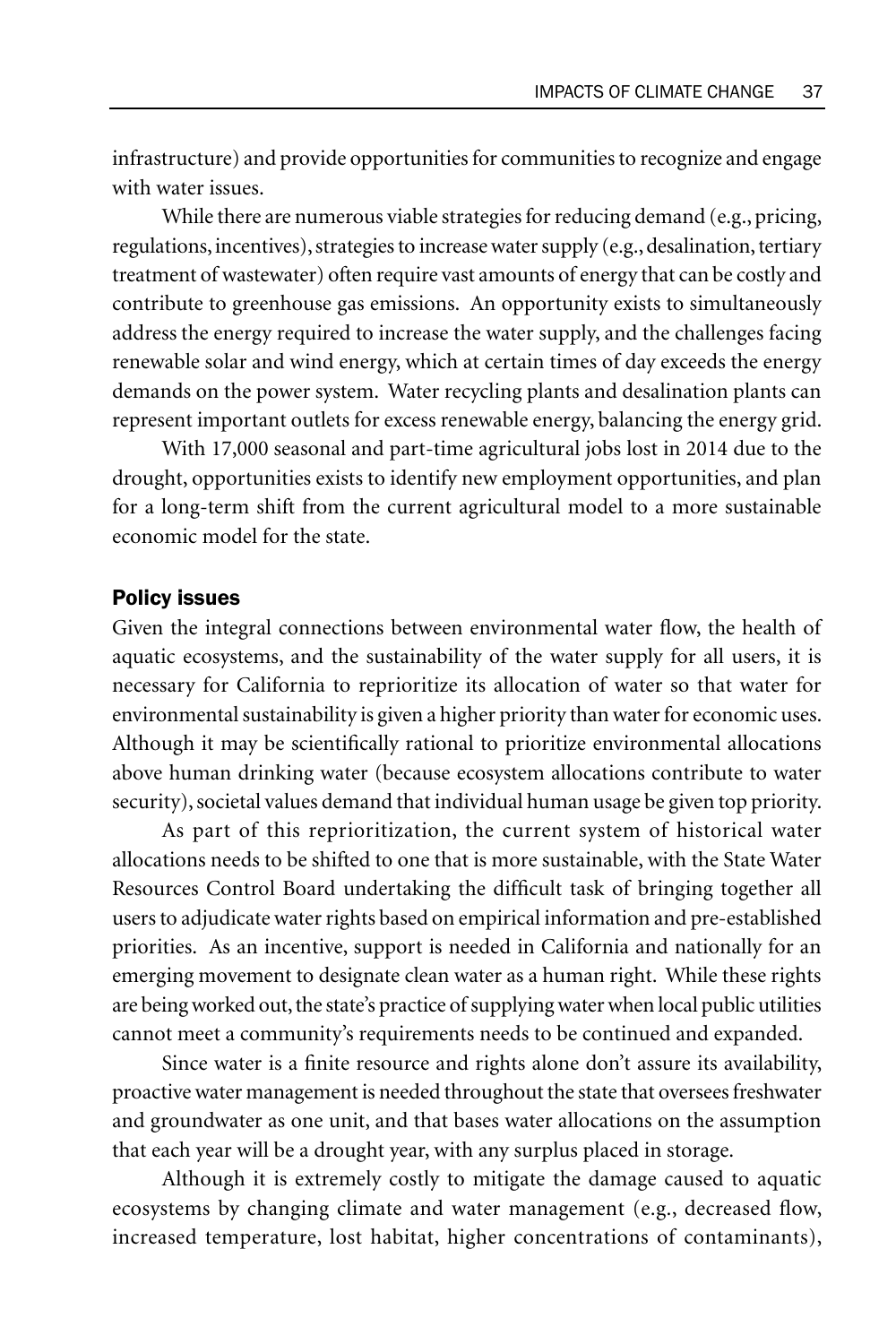taxpayers need to commit to long-term infrastructure investments as a key part of water security, and to seek ways to share these costs with the private sector (e.g., the San Francisco Water Quality Control Board has a monitoring program that is funded by dischargers as part of the cost of doing business).

Numerous criteria can be applied to prioritize water allocations to private sector water users, including: (i) total economic value of the enterprise to the state, (ii) local and national usage (i.e., not for international export), (iii) possibility for water recharge (e.g., some soil within the San Joaquin Valley doesn't drain, creating toxic dumps), (iv) farm size, with preference for family farms, and (v) flexibility of water demand (e.g., orchards have inflexible water demands from year to year, while some crops can be replaced with lower-water-use varieties when necessary). Within these priorities, it is important to ensure there are enough crops to meet demand, and that the state helps agricultural producers and workers transition to new enterprises, including providing job training opportunities.

To improve the vital connection between surface and groundwater, undeveloped flood plains need to remain so, although they can be utilized for agriculture (e.g., the Yolo Bypass flood plain near the Sacramento River).

To increase conservation and reduce demand, both regulations and incentives are needed that empower users to better understand and manage their water resources (e.g., utilizing tiered pricing, which has been shown to be effective at improving water conservation, or following the demand-reduction example of electrical utilities, which pay big users to cut back during periods of reduced supply or peak demand). Given the demonstrated lack of compliance by water users to do voluntary monitoring, the state needs to require (not request) that users report the amount of water used from local streams as a condition of access.

Since policy decisions that are based on economics or societal values without being informed by science may not work and can prove to be both costly and damaging long term, scientifically informed engagement by all stakeholders is essential in water management, particularly political leaders and policy directors.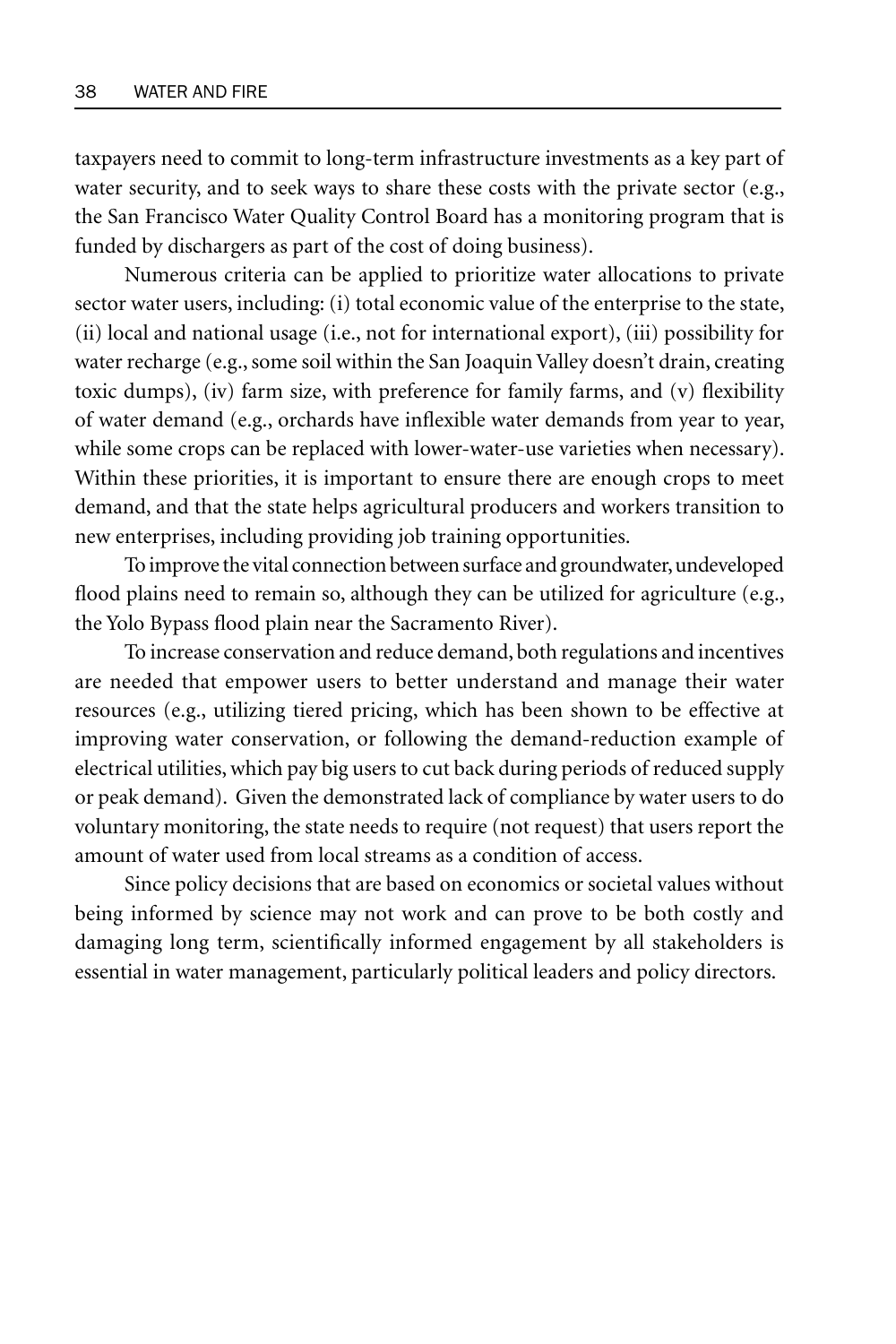# Global Warming and Future Fire Regimes\*\*

Jon E. Keeley, Ph.D.

Research Ecologist, U.S. Geological Survey, Western Ecological Research Center, Sequoia–Kings Canyon Field Station, Three Rivers, California and

Adjunct Professor, Department of Ecology and Evolutionary Biology, University of California, Los Angeles, Los Angeles, California, United States

## Summary

Climate and weather have long been noted as playing key roles in promoting wildfires. Global warming is generally expected to exacerbate fire problems. After reviewing the scientific studies of fire-climate relationships, the following conclusions can be drawn. 1) Annual temperature is a crude predictor of ecosystem responses since many processes respond to specific seasonal temperature signals. For example, on landscapes where past climate signals are correlated with fire activity, winter and autumn temperatures are generally irrelevant, but spring and summer temperatures play an important role. 2) Annual fire activity in California has been strongly influenced by climate only in the mid- to higher-elevation forests. However, in lower elevations throughout the state, but most particularly in southern California, fires in shrublands and grasslands have not been strongly correlated with annual variations in temperature during any season. 3) Past fire activity has been strongly influenced by land use activities (e.g., suppression of natural fires or human ignitions) and the impacts have been radically different in the northern and southern parts of the state. These two very different landscapes need to be viewed separately when planning future fire management practices. Global warming is occurring along with a number of other global changes that may have greater influences on future fire regimes, including population growth, changes in land management policy, shifts in vegetation types, and patterns of fire ignitions. All of these factors interact in complicated ways, making future forecasts a challenge.

## Current realities

Temperature has always been a key factor in wildfire danger indices, and global warming predictions are a major concern. Historical analyses have shown that the *sine qua non* of a severe fire season in California forests is dry spring weather. It is now widely recognized that this relationship between climate and fire activity has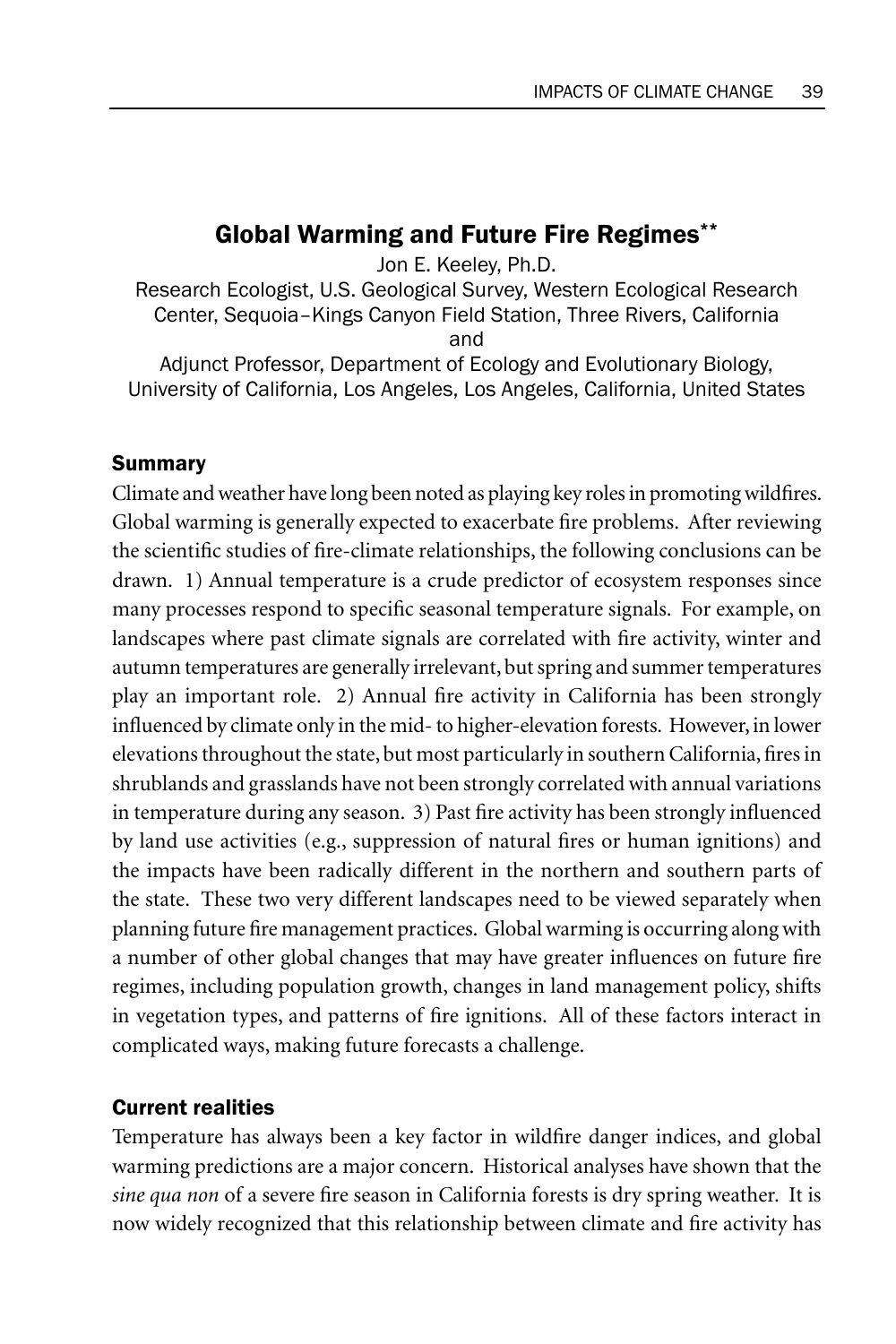important implications for climate change impacts on fire regimes of the future. However, it is important to recognize that temperature effects are seasonally dependent. Based on historical analysis of the last 100 years of fire records, it is apparent that warmer winters or warmer autumns have had no discernible effect on fire activity, whereas spring and summer temperatures do play a pivotal role. It cannot be stressed enough that this fire-climate relationship is largely restricted to montane coniferous forest ecosystems. Lower elevations and most elevations in the lower part of the state are generally less responsive to yearly changes in temperature. These latter landscapes appear to be more strongly affected by direct anthropogenic impacts, including timing and location of ignitions.

California covers a greater latitudinal range than any other western state and, as such, comprises a huge range of climates and very diverse fire regimes. In terms of California fire issues, the recent United States Forest Service (USFS) analysis illustrates two distinct regions within the state (Figure 1). Due to the success of a century of fire-suppression policy, forests in the Sierra Nevada and the northern portion of the state have experienced far fewer fires than historically recorded. In contrast, the nonforested landscapes in the southern part of the state, although managed with the same fire suppression policy, have not experienced a deficit of burning. This is in part due the difficulty of suppressing fires in chaparral-dominated landscapes coupled with the greater numbers of human-caused ignitions in this southern region.

#### Scientific opportunities and challenges

Balancing fire hazard reduction and resource protection poses a major challenge in a state as diverse as California. This equation plays out very differently in northern versus southern ecosystems in the state. Most of California's forests have historically experienced frequent low-severity understory burning, and both understory herbaceous and shrubby species as well as overstory tree species are adapted to this fire regime. Managing these landscapes with frequent prescription burning has the potential for both reducing fire hazard and enhancing these resources.

Research needs for forested landscapes include parsing out the effects of global warming in different seasons and developing models that equate temperature increases with expected fire activity. Because the effect of global warming may have multiple effects, including increases in the length of fire season as well as increasing fire frequency, this research can be complicated. A further complication is that as fire frequency increases, the current ecosystem may be set on a trajectory for a different vegetation type with different fire regime characteristics.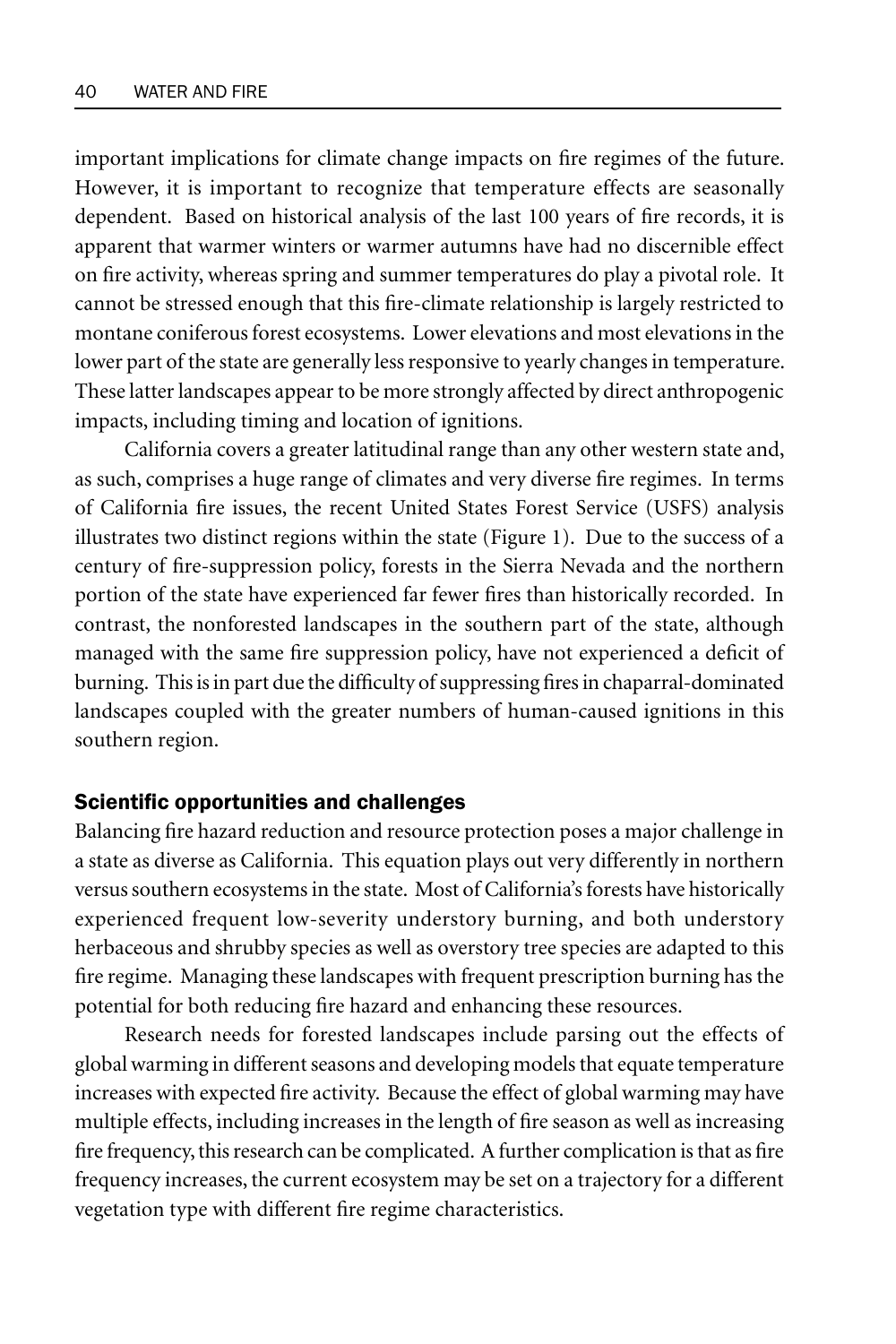In the southern half of the state there is a need for a better understanding of other global change issues that will potentially have greater impacts than global warming. In particular, there is need for understanding how population growth and patterns of growth will impact future fire regimes, something that is particularly critical in light of the fact that human activity accounts for more than 95% of all fires. Issues in need of research are causes of ignitions and placement of prefire fuel treatments. On these southern California landscapes, humans dominate the ignitions and as ignitions have increased over the past century there has been a welldocumented conversion from native shrublands to nonnative grasslands. These latter systems are much more flammable, increasing the length of the fire season and frequency of burning, which feeds back into even greater landscape conversion and resource degradation. Additional issues in need of research are ignition causes and placement of prefire fuel treatments.

#### Policy issues

The U.S. Geological Survey has been an active player in the development of wildland fire management policy. The Cohesive Strategy developed by federal agencies has focused on using sound scientific evidence when choosing among alternative management approaches.

On an annual basis, California wildfires are responsible for a small portion of the total acreage burned in the Western United States. However they consume the bulk of federal fire suppression dollars. This is largely due to the high population density of metropolitan areas juxtaposed with watersheds of dangerous chaparral fuels. Since the beginning of the  $21<sup>st</sup>$  century California has averaged a loss of  $1,000$ homes a year from wildfires mostly in the southern half of the state.

• **Forested ecosystems.** These ecosystems have missed fires due to past firesuppression policy (Figure 1) that has resulted in substantial increases in forest fuels threatening to change fire regimes to high-intensity crown fires. Forest restoration requires prescription burning or other fuel reduction tactics. One of the primary constraints on burning is air-quality, which applies to both allowing wildland fires to burn, as well as prescription burning. One solution to reducing surface fuels (e.g., leaves, small dead wood) and ladder fuels (e.g., young trees) could be mechanical treatments. Constraints on this approach are the greatly increased costs associated with mechanical treatments plus economic limitations to such tactics on National Park Service lands. Making these treatments pay for themselves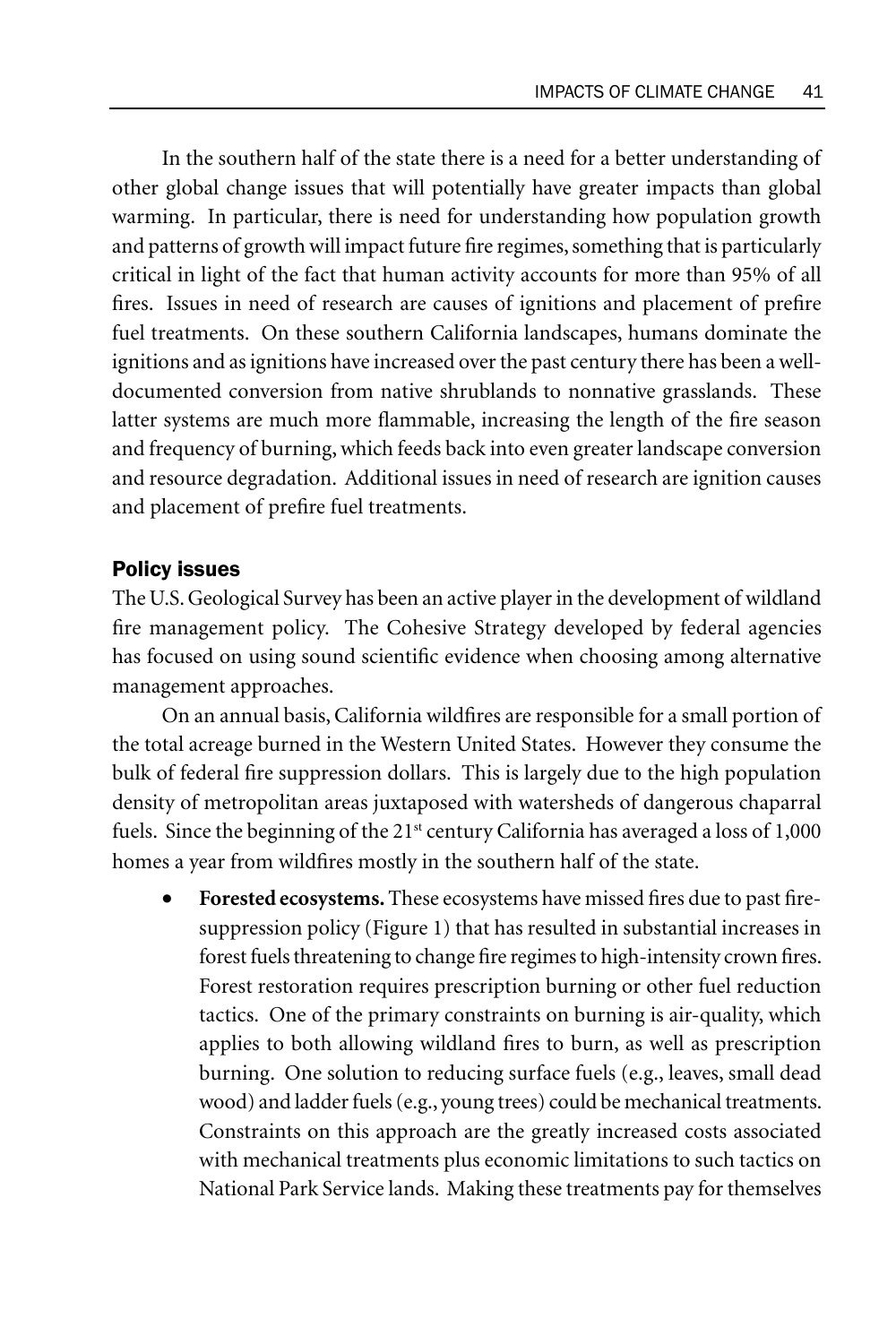through commercial contracts raises serious issues about trees of value to be removed versus the impact on fire hazard. These are issues in need of serious discussion.

• **Nonforested ecosystems.** These landscapes comprise shrublands, which are the dominant plant community in southern California. Since the California State Legislature mandates a resource assessment of only timber and rangeland, these shrublands are perhaps not as well understood as is needed to assess their fire potential. On these landscapes the important global changes need to be viewed broadly to include more than climate change. Humans account for the vast majority of fires and human growth predictions are an order of magnitude greater than temperature warming in the coming decades.

Critical concerns do not only involve increased anthropogenic ignitions, but the spatial distribution of ignitions as well. In the south, the majority of fires that become catastrophic are ones that ignite in the interior and are driven by desert-to-ocean offshore winds known as Santa Ana winds. The more that development expands to the interior landscapes, the more likely such fires will increase in size. A closer relationship between fire management practices and land planning decisions could have positive effects.

Throughout the western U.S. there has been an inordinate concern on landscape-level fuel treatments for handling wildfire issues. In southern California this issue is doubtful because catastrophic fires are driven more by factors such as weather than the state of the vegetation. We currently lack clear evidence that landscape-level fuel treatments change fire outcomes, particularly with respect to property losses. The model that seems to have the most support is that of fire management focused on "the house out," which describes a concern on focusing fire hazard reduction at the house and Wildland Urban Interface (WUI) zone, and decreasing emphasis as one moves out on the landscape. Particularly in these nonforested landscapes, additional research is needed to determine the appropriate strategic placement of vegetation treatments.

Other issues that need further discussion include the state-mandated "clearance" requirements. Total clearance is not required for defensible space and thus a change in terminology may enhance communication. Recognition that embers are a major source of home ignition points to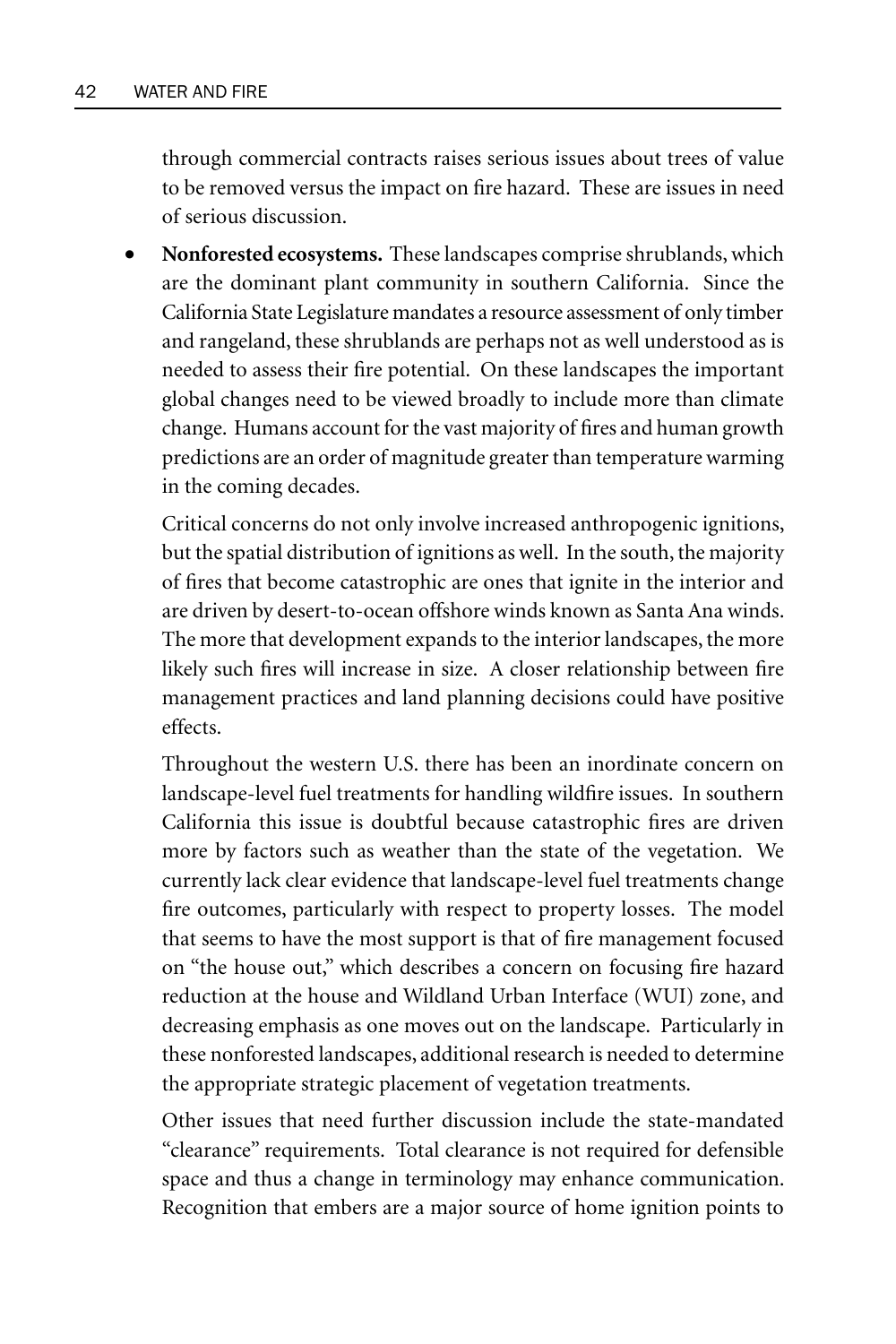the need for more research on specific changes in maintenance required to produce fire safe conditions. The role of evergreen trees as ember catchers needs further research as well.

*\*\* A policy position paper prepared for presentation at the conference on Water and Fire: Impacts of Climate Change, convened by the Institute on Science for Global Policy (ISGP), April 10–11, 2016, at California State University, Sacramento*



**Figure 1**: Fire departure map for USFS lands in California. Areas in darkest grays indicate landscapes that, relative to historical fire regimes, have missed fires and are in need of prescription burning or other related vegetation treatments. Lighter grays represent landscapes that, despite a century of fire suppression, have had more fire than historically was the case and 'restoring' fire is not needed (from Safford and van de waters 2014).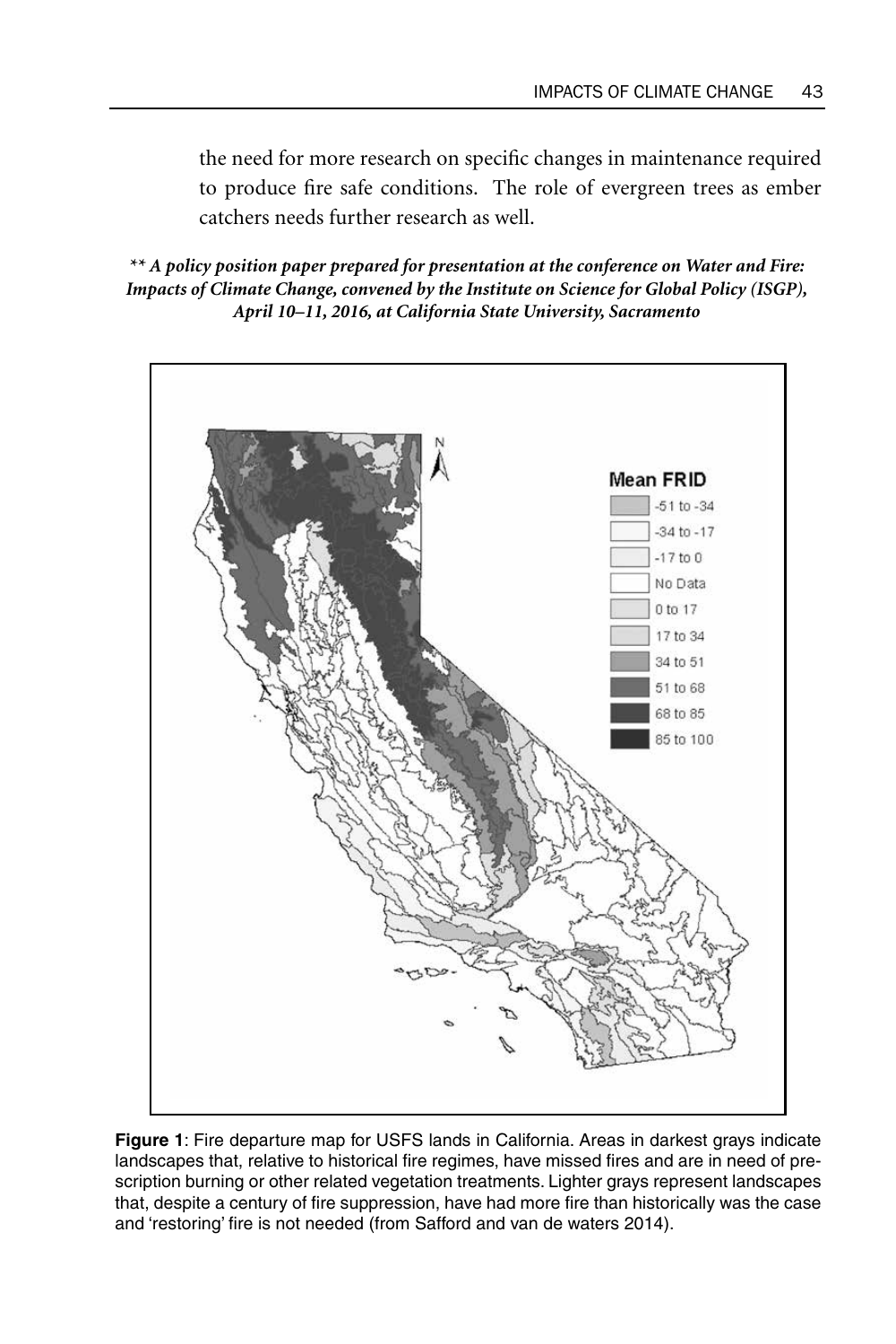## Debate Summary

**The following summary is based on the transcriptions of a recording made during the debate of the policy position paper prepared by Dr. Jon Keeley (see above). Dr. Keeley initiated the debate with a 5-minute summary of his views and then actively engaged the conference participants, including other authors, throughout the remainder of the 90-minute debate period. This Debate Summary represents the ISGP's best effort to accurately capture the comments offered and questions posed by all participants, as well as those responses made by Dr. Keeley. Although this summary has been written without attribution, the conference itself was open to the public and media and as such, did not restrict participants from attributing remarks to specific individuals. The views comprising this summary do not necessarily represent the views of Dr. Keeley, as evidenced by his policy position paper, or those of the ISGP, which does not lobby on any issue except rational thinking. Rather, it is, and should be read as, an overview of the areas of agreement and disagreement that emerged from all those participating in the critical debate.**

#### Debate conclusions

- The broad biogeography in California (high-elevation forests in the north to nonforest landscapes of the densely populated south) require different policy regimes to effectively reduce fire hazards and sustain healthy ecosystems: specifically in the north reducing forest fuel load that both protect natural resources and human health and safety (e.g., prescribed or natural burns, mechanical thinning) and in the south minimizing the increasingly destructive impacts of human-caused fire ignitions (e.g., improved land-use planning, arson prevention).
- The high cost of fire suppression and forest management/restoration activities (e.g., prescribed burning, mechanical thinning, fire prevention) require that the private sector join advocacy groups, government, and forest managers to establish priorities and developing implementation plans for sustainable land-use policies.
- Policy makers need to recognize that while human activities (e.g., arson, land development, forest management strategies) are the primary causes of large, catastrophic California fires, climate changes (e.g., temperature increase, prolonged drought) have exacerbated fire hazards. Enhanced fire prevention efforts are needed that range from implementing simple changes (e.g., fire patrols, roadside barriers that prevent grass ignition)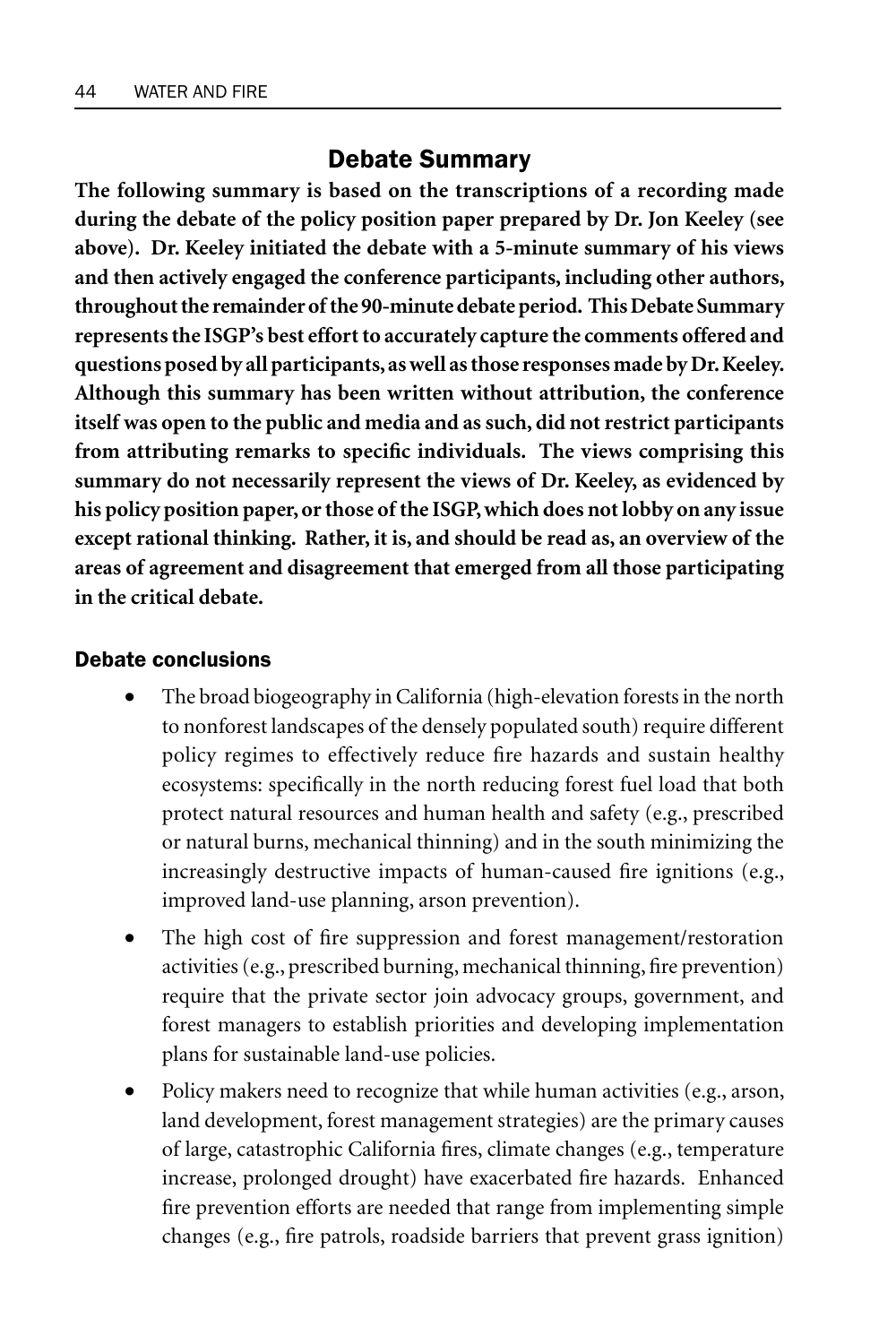to regulating land use (e.g., prohibiting heavy-growth development near watersheds), to developing and utilizing remote sensing technology, to provide real-time information about fire conditions.

The increasing frequency and length of drought and the impact of invasive species on landscape vegetation and plant mortality require that the basis for determining a sustainable and "natural" state for forests and wild lands be urgently reconsidered. Researchers, forest managers, and policy makers need to emphasize flexible adaptation strategies that manage diverse regions, based on their unique needs and stresses, instead of recreating historical fire return intervals and tree densities.

#### Current realities

California has the highest fire-suppression costs of all Western states, with a dollar amount that is out of proportion to the total area burned. Because the state has a broad biogeography, ranging from the high-elevation forests of the north to the chaparrals of the heavily populated south, strikingly different fire challenges confront forest managers.

Because fire frequency in Southern California is higher than has been experienced historically in the region, the landscape lacks the accumulation of highly combustible fuels that is present in northern forests. Although the area's chaparral landscapes thrive with periodic high-severity fires, those areas have instead experienced low-severity fires, resulting in a conversion to invasive grasses that further suppresses fire severity. When chaparral is transformed to exotic grasslands via these low-severity fires, the fire season lengthens from six months to year-round, watersheds become unstable, and there is less carbon storage in vegetation.

By contrast, Northern California's forests historically thrive with low-severity fires that do not kill the forest canopy trees. However, fire severity in Northern California has increased, in part as a result of a suppression policy that has led to a massive build up of fuels (e.g., parts of Sequoyah National Park have not had a fire for 125 years, although tree ring records historically show fire intervals every 10 to 30 years).

While not the only factor, climate change has an effect on fire hazard. Research by Anthony Westerling at the University of California, Merced, has shown that large fires in high northern forests are correlated with temperature increases in the spring and summer — an inferred impact of global climate change. However, no such link exists between climate change and fire activity in Southern California. Although deadly fires occur in Southern California during the annual 50-to-60-mile-per-hour Santa Ana winds, those fires generally are human caused and are not the result of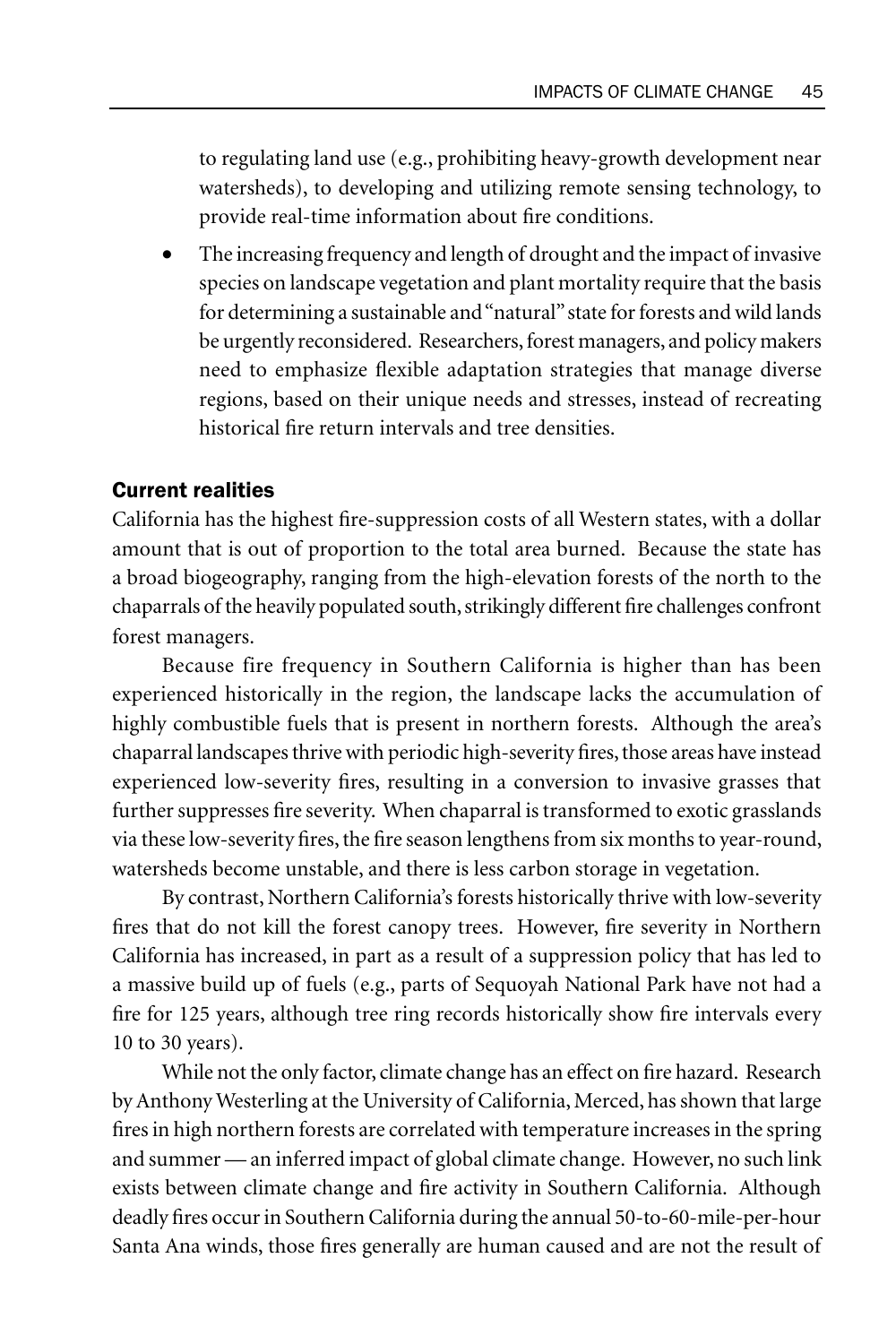climate change, nor is there an apparent correlation between wind severity and the changing climate.

While not the primary cause of large fires, increased temperatures as a result of global climate change exacerbate other fire-hazard factors, particularly droughts. Estimates suggest that warmer temperatures increased the severity of the most recent drought by 10% to 15%. Projections indicate temperatures will rise by 4% to 5% within the next 30 years. In a reverse effect, fires may be contributing to climate change. The 2013 Rim Fire, the largest, highest-severity wildfire in the Sierra Nevada, emitted the equivalent amount of greenhouse gas as California Assembly Bill 32 (i.e., the California Global Warming Solutions Act of 2006) sought to reduce in 2½ years.

Despite discussions of climate change effects on fire, 95% of Southern California fires are human caused, and area population is projected to increase by 50% within the next 30 years. Human-caused fires (i.e., arson or accidental) also are changing fire timing, as is seen in the deadly large fires that occur during the Santa Ana winds, when, historically, fires did not occur. The problem of arson-caused fires in Southern California has been partially addressed through neighborhood fire patrols (e.g., during the Santa Ana winds) and the judicial system (e.g., arsonists responsible for fire-related deaths have received the death penalty). However, at the same time, municipalities are allowing land development in and around watersheds, which have hazardous fuel loads, increasing the potential for human-caused fires.

In Northern California, fire suppression policies have almost eliminated fires in the forests, creating extremely high fuel loads. To effectively address fire danger in the fuel-laden northern forests, two strategies are recommended: prescribed burning and mechanical thinning. Each has limitations.

Although prescription burning is utilized regularly in state and national parks, the program is small compared with the size of area to be managed, and park managers do not believe there is any way they can restore historical fire intervals to the system. While forest managers have prioritized certain areas for prescription burning (e.g., Sequoia National Park's giant Sequoia groves have been burned repeatedly in the last 30 years), prescribed burns frequently need to be cancelled because of a lack of fire crews or air quality regulations that prohibit prescribed burns if conditions cause smoke in inhabited areas. Air quality regulations also can require forest managers to extinguish lightening-caused fires that managers would prefer to let burn to reduce fuel.

Fuel loads also can be reduced through mechanical thinning projects, in which private companies buy the rights to cut and remove timber. However, the practice can be expensive and is not always attractive to private industry because large trees (e.g., more than 30 inches in diameter) cannot be harvested.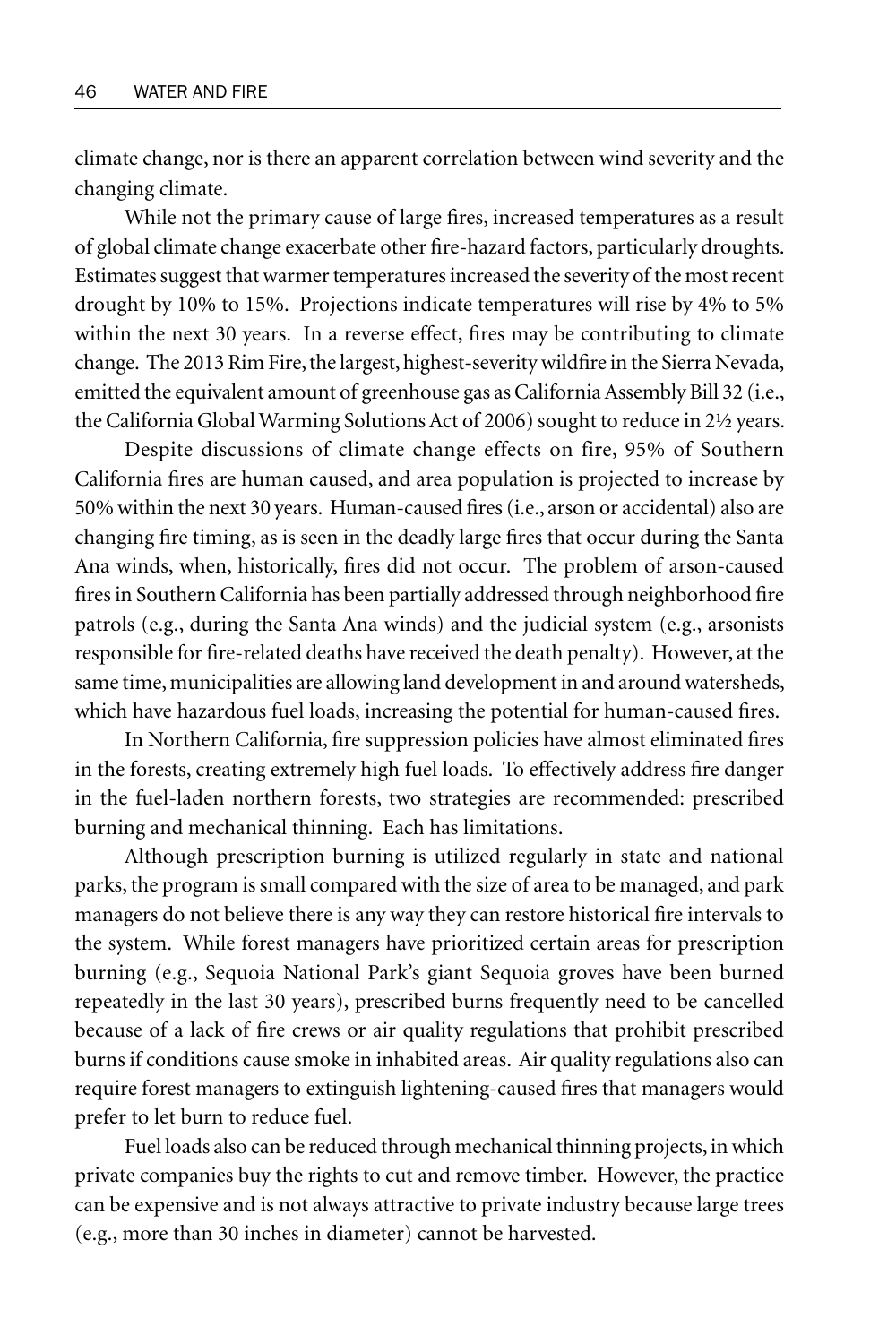Indigenous forest management practices worldwide generally seek to return forests to a pre-settlement state, and are an important management tool that can result in a resurgence of cultural practices, traditional knowledge, and biodiversity. While Western forest management also attempts to replicate historical (i.e., premanagement) fire frequency based on the belief that this is a sustainable frequency, these plans are not necessarily based on Native American burning practices, which would work in some areas (e.g., the Sierra Nevada) but not in others (e.g., Southern California).

#### Scientific opportunities and challenges

Since the 1980s, when there was a peak in fires, ignitions have been decreasing throughout California, although the reasons for both the peak and the decline are unknown. Behavior change caused by public education regarding fire prevention (e.g., Smokey-Bear-type messages) could be at least partially responsible for the decline.

Scientists are challenged to better understand the effects of global climate change on fire occurrences in many areas, as well as the compounding role of nonhuman factors, such as:

- **Temperature**: While increasing temperatures are correlated with higher forest fire activity, it's not known whether the correlation is a result of temperature effects on the snow pack, or soil moisture, or other factors. The duration of optimal fire temperatures also appears to be a significant factor, as is its timing. Research by Anthony Westerling has found that higher spring and summer temperatures, as well as an earlier onset of spring, are strongly correlated with large forest wildfire occurrences in the western U.S.
- **Drought:** While it is known that high temperatures exacerbate the effects of drought, and that drought can lengthen the fire season even absent of temperature increases, it is less clear whether the current drought cycle — which has significantly lengthened and expanded over the last few decades — is influenced by global climate change or is part of a natural cycle.
- **Snow pack**: Although snow pack can play a role in fire risks by affecting soil moisture and the moisture of dead fuels, definitive evidence is lacking of the direct role of snow pack in fire occurrence, and the implications of changes in precipitation and temperature.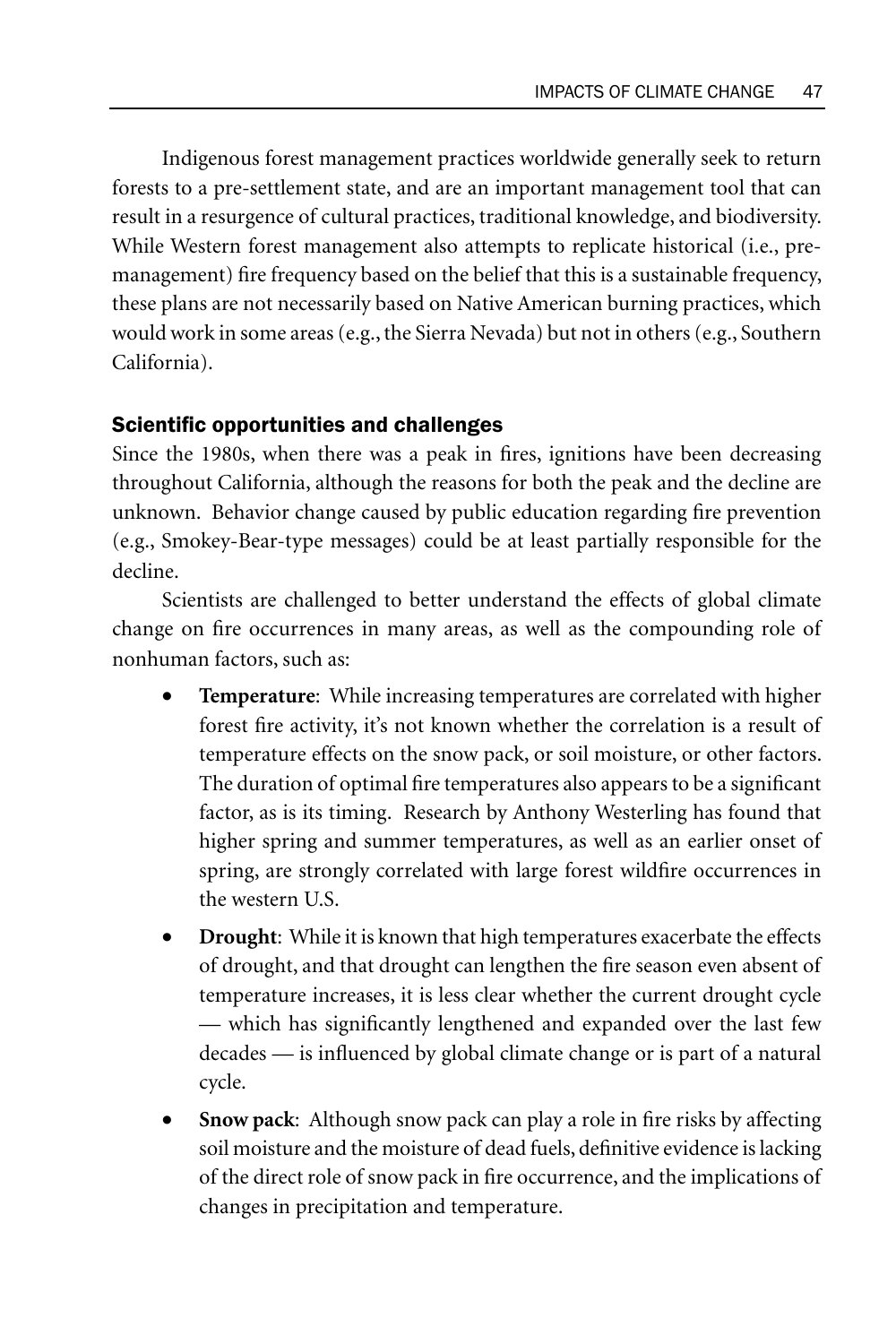- **Ecosystem changes**: Although Southern California vegetation is predicted to move upslope in elevation and northward in latitude, such movements have been occurring for millennia and are not unnatural. Nonetheless, such changes in the ecosystems present scientists with challenges.
- **Sustainable states for forest**: Given that the drought has caused high levels of tree mortality and is driving changes in vegetation, how should a "sustainable state" for forests be defined? How should forest management change given that the native tree densities measured in 1911 are too high for a warmer, drier climate? Scientists and managers are challenged to distance themselves from a static focus on recreating historical fire return intervals, because while those strategies may be appropriate in some cases, in others (e.g., Cedar Grove, Kings Canyon National Park) that static focus has resulted in an increase in invasive plants.

Although the California Division of Forestry focuses on managing and removing forest fuels to make fires less catastrophic, this strategy does not always address the factors that cause a fire to rage out of control. Since the devastating Rim Fire easily jumped across at least 20 large clear cuts, it is apparent that fuel management is not enough to counter the effects of drought and wind, raising the need for more attention to a relatively unexplored area: fire prevention. Simple prevention solutions may be best (e.g., in Southern California, lining roads with traffic barriers could prevent grasses from igniting and spreading into wildfires).

While alert citizens equipped with cell phones have made fire detection easier, opportunities remain for developing and utilizing remote sensing technologies that can relay valuable information about fire conditions (e.g., Light Detecting and Ranging [LiDAR] systems for measuring vertical structure of forest canopies, satellite monitoring for detecting fires, remote sensing systems that can monitor short-term changes in dead fuel in drought-stricken areas, or chlorophyll measurements to identify areas of abundant grass growth).

Given that it may be possible to change wildfire losses in Southern California simply by changing land-use patterns, new models are needed that analyze future development, its effect on ecosystems, and the ways in which development can increase in density rather than expanding outward. In addition, collaboration among environmental advocates, fire managers, and land planners could achieve the separate-but-related goals of fire-hazard reduction and conservation planning through the strategic purchases of land for conservation purposes that also minimizes fire hazard to citizens.

Scientists working with the public and policy makers regarding fire and water policies have an opportunity to connect these issues to climate change, the impact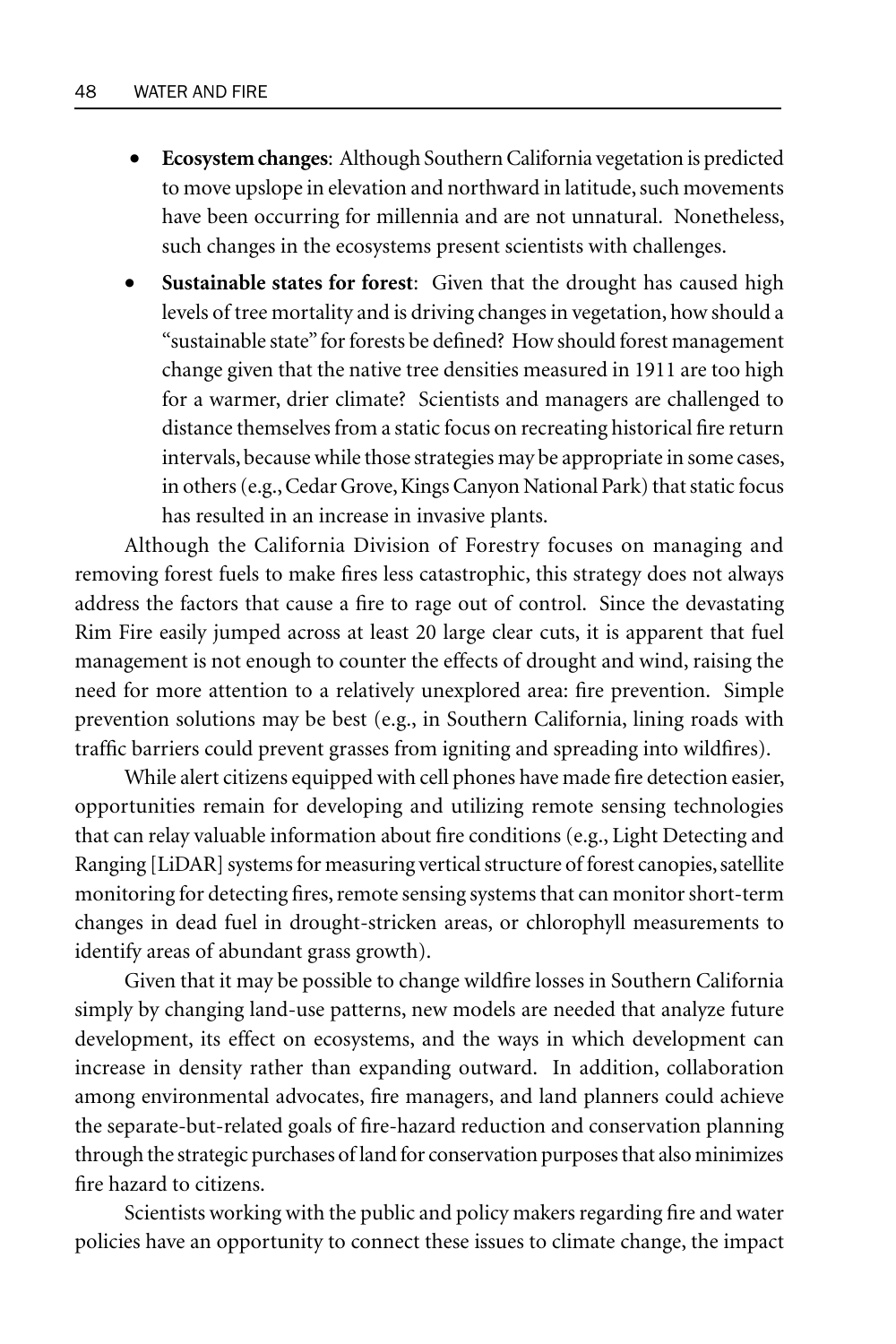of human lifestyle choices in driving those changes, and the choices available to reduce that impact.

Greater knowledge of current indigenous fire management practices is needed to better support and study the effectiveness of these strategies.

#### Policy issues

Restoring the health and resiliency of California's forests is a significant priority, but to succeed will require a balance of resource conservation and protection of people and property. Collaborative efforts are needed to achieve this goal, including collaborations among (i) diverse local groups working together with local and state government to restore and sustainably manage area forests and watersheds, and (ii) governmental agencies unifying efforts to lower costs (e.g., through fire prevention aimed at arson-caused fires, which potentially could have a large impact on fire suppression costs). Business groups need to be invited into collaborative planning, as there are connections between the health of forests and the health of urban areas affected by smoke. Policy makers need to take advantage of current public interest in drought and fire to develop funding mechanisms that strengthen the urban-rural connection, with the beneficiaries of forest ecoservices helping to pay for restoration and management costs.

Federal and state agencies need to explore ways in which mechanical forest thinning can be made cost effective for private industry. Past projects have been costly, it has been difficult to find private partners willing to remove only midsize and small trees, and federal partners have been unwilling to pay for mechanical removal, especially given the huge area the requires thinning. There have been examples of profitable, sustainable private thinning projects in experimental and nonexperimental forests (e.g., Stanislaus National Forest) in which mid-size trees (20-25 inches in diameter) were harvested followed by prescribed burning that removed excess fuel load without the need for government subsidies. These projects worked because (i) the U.S. is currently a leading importer of lumber, (ii) communities have become more accepting of mechanical thinning within the past four to five years, because it is viewed as preferable to destructive blazes; and (iii) companies and forest managers cooperated to find a mutually agreeable course of action. The key to finding agreement among contending groups has been to act locally. On a larger level, however, the success of mechanical thinning relies on changing National Park Service policy prohibiting mechanical thinning in the parks.

To lower fire occurrence in Southern California, state and federal fire agencies need to work with local planners to discourage development in areas with high fire risks. However, reducing fire occurrence by limiting public access to remote forest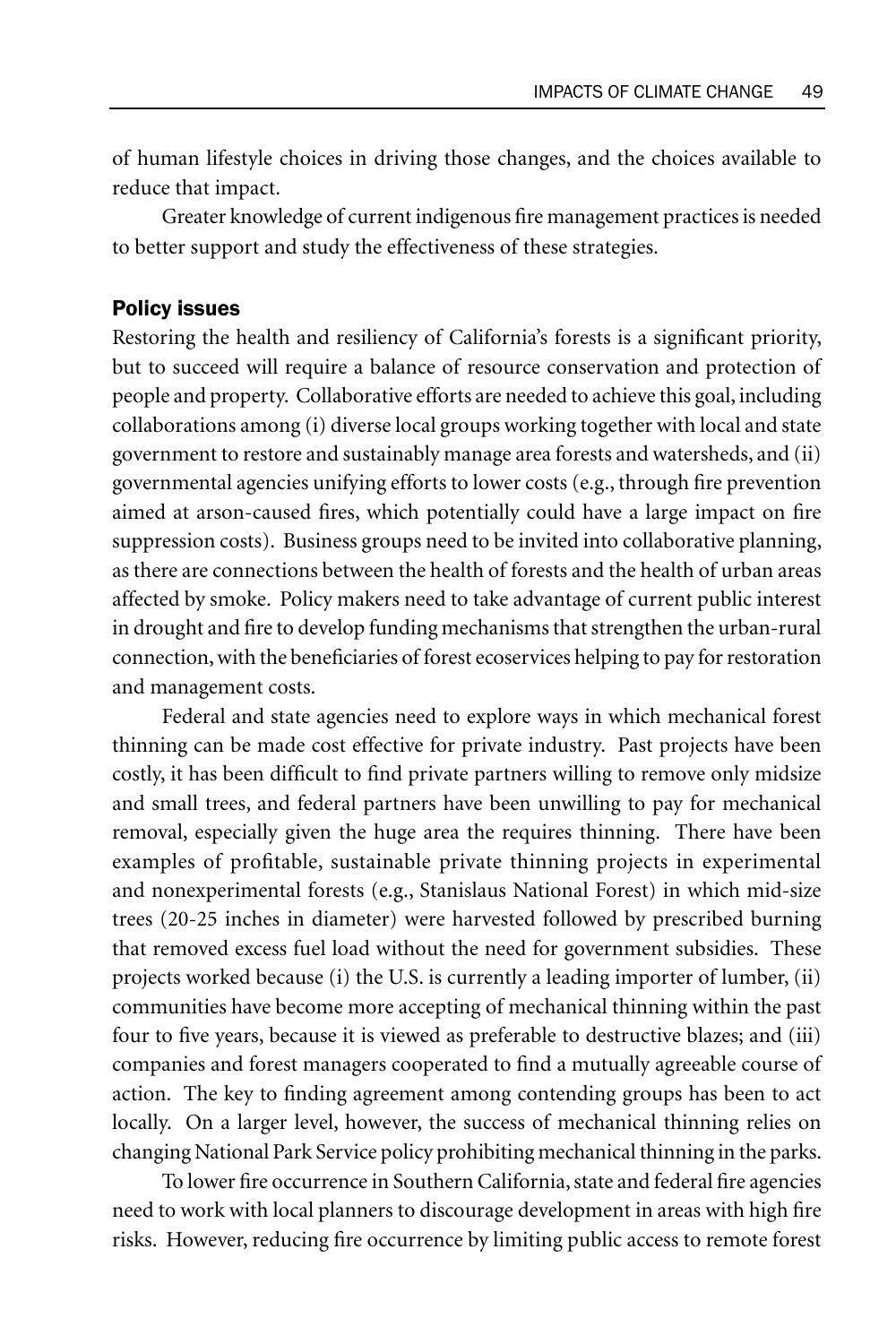areas through road closures is politically unpopular and hard to enforce.

As much as fire management is a practical policy matter, it also is a philosophical issue and managers need to be clear about their goals and priorities. For example, in Cedar Grove, dying ponderosa pines were replaced in campgrounds with tall gray pines, even though the short pinion pine is more native to the area and is the most likely tree to naturally replace the towering ponderosas as well as being better adapted to surviving changing conditions in that area. The decision to plant the gray pines illustrates the choice facing planners and policy makers charged with managing the national parks: Are the parks meant to preserve natural processes and landscapes or human preferred landscapes, such as campgrounds shaded by tall trees?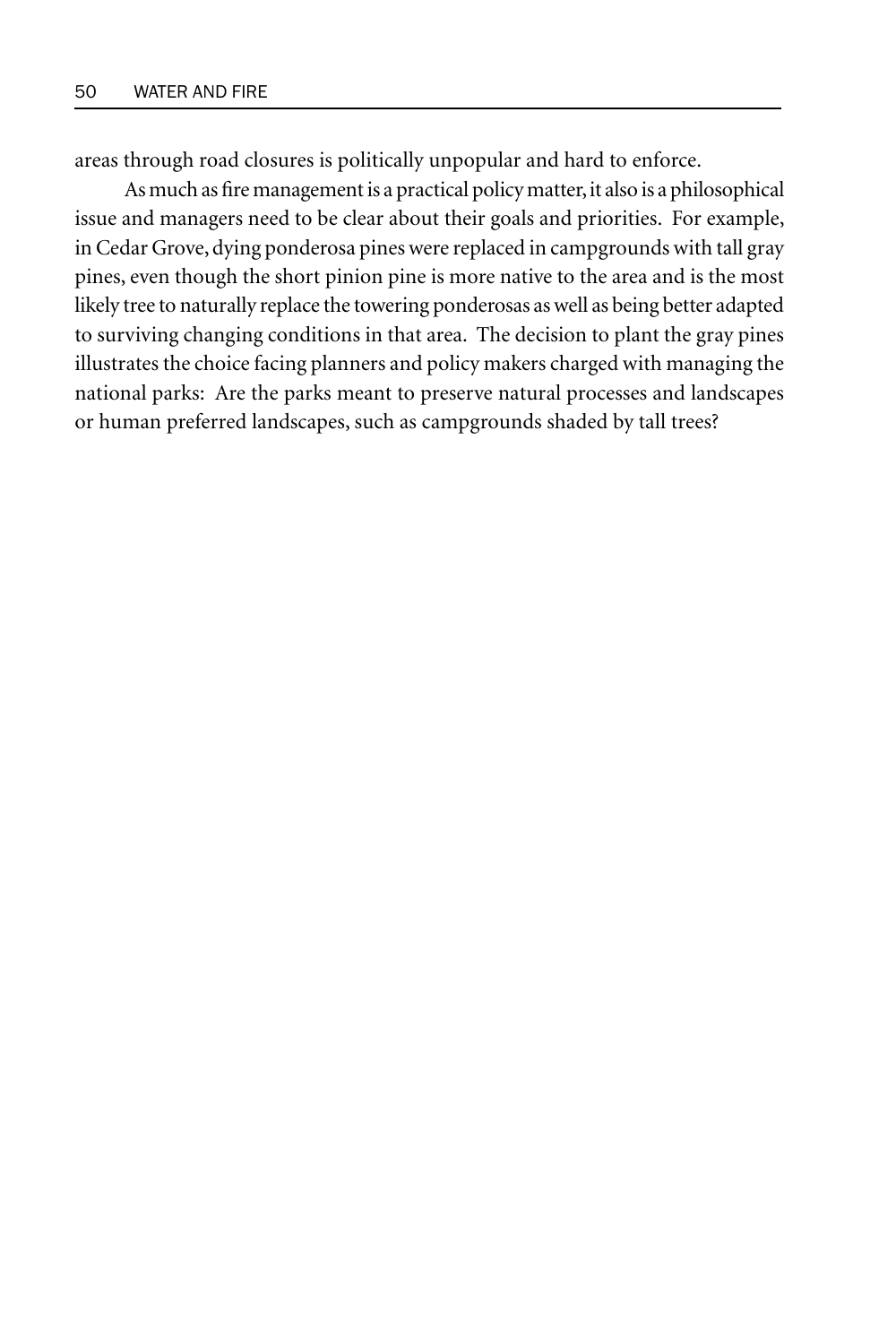## Acknowledgments

Numerous individuals and organizations have made important contributions to the Institute on Science for Global Policy (ISGP) program on climate change. Some of these contributions directly supported the efforts needed to organize the ISGP conference, *Water and Fire: Impacts of Climate Change,* convened in partnership with California State University on its campus in Sacramento, California, April 10–11, 2016. Other contributions aided the ISGP in preparing the material presented in this book, which includes the three invited policy position papers and the not-forattribution summaries of the views presented in the discussions, critical debates, and caucuses that ensued at California State University, Sacramento.

The willingness of those in the scientific and policy communities to be interviewed in the preparation for the conference is appreciated, as are the efforts of the three subject-matter experts invited to present their views concerning water, fire, and fish in their policy position papers. The willingness of these authors to engage all conference participants in the vigorous debates and caucuses that comprise all ISGP conferences was especially noteworthy. The biographies of these three authors are provided here.

The success of every ISGP conference critically depends on the active engagement of all participants in the often-intense debates and caucuses. The exchange of strongly held views, innovative proposals, and critiques generated from questions and debates fosters an unusual, even unique, environment focused on clarifying understanding for the nonspecialist. Since these debates and caucuses address specific questions related to formulating and implementing effective public and private-sector policies, ISGP and California State University, Sacramento, are greatly indebted to all those who participated in the conference.

The efforts made by the faculty, students, and administration of California State University, Sacramento, in collaboration with the ISGP to organize and convene the fifth conference within the ISGP Academic Partnership (IAP) program were uniformly recognized as outstanding and are appreciated. The results of their efforts served the interests not only of the academic community, but of the communities engaged with California State University, Sacramento. The brief biographies of the faculty and students from California State University, Sacramento, involved are presented here.

The members of the ISGP Board of Directors also deserve recognition for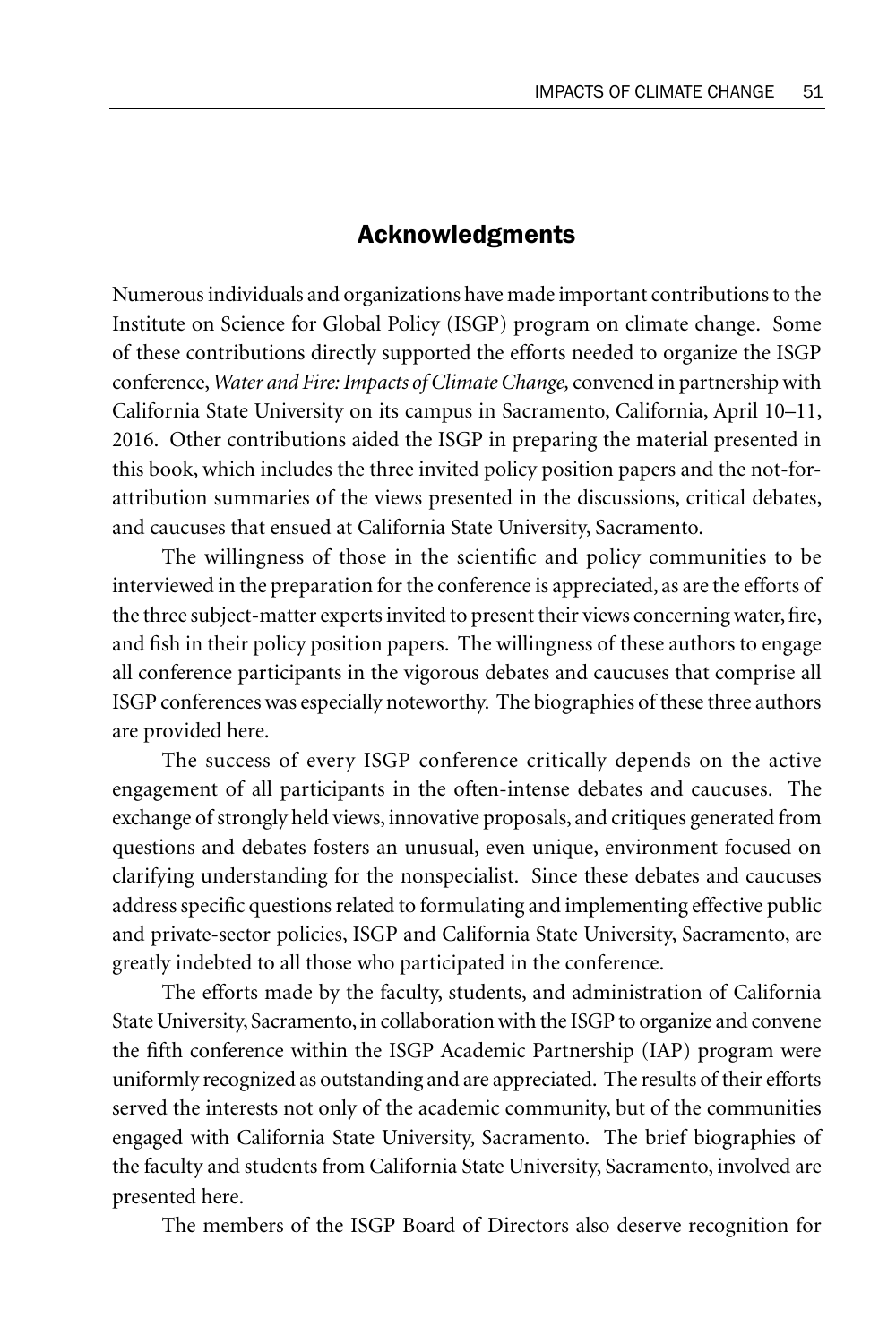their time and efforts in helping to create a vital, increasingly relevant not-for-profit organization that is addressing many of the most important societal questions of our time. The ISGP remains a not-for-profit organization that does not lobby on any issue except rational thinking. The brief biographical backgrounds for the ISGP Board members are presented here.

The energetic, highly professional work of the ISGP staff merits special acknowledgment and appreciation. The staff's outstanding interviewing, organizing, and writing skills remain essential to not only organizing the conference itself, but also to recording the often-diverse views and perspectives expressed in the critical debates, capturing the areas of consensus and actionable next steps from the caucuses, and persevering through the extensive editing process needed to assure the accuracy of the material published here. Biographical information on all the ISGP staff involved is presented here.

ISGP programs are financially supported by government agencies and departments and through gifts from private-sector entities and philanthropic individuals. Specifically, the IAP conference on *Fire and Water: Impacts of Climate Change* received funding from the College of Social Sciences and Interdisciplinary Studies, and the Provost's Office at California State University, Sacramento. The ISGP benefited greatly from generous gifts provided by the Sloan Foundation, MARS Corp., and Edward and Jill Bessey.

> Dr. George H. Atkinson Founder and Executive Director Institute on Science for Global Policy April 2016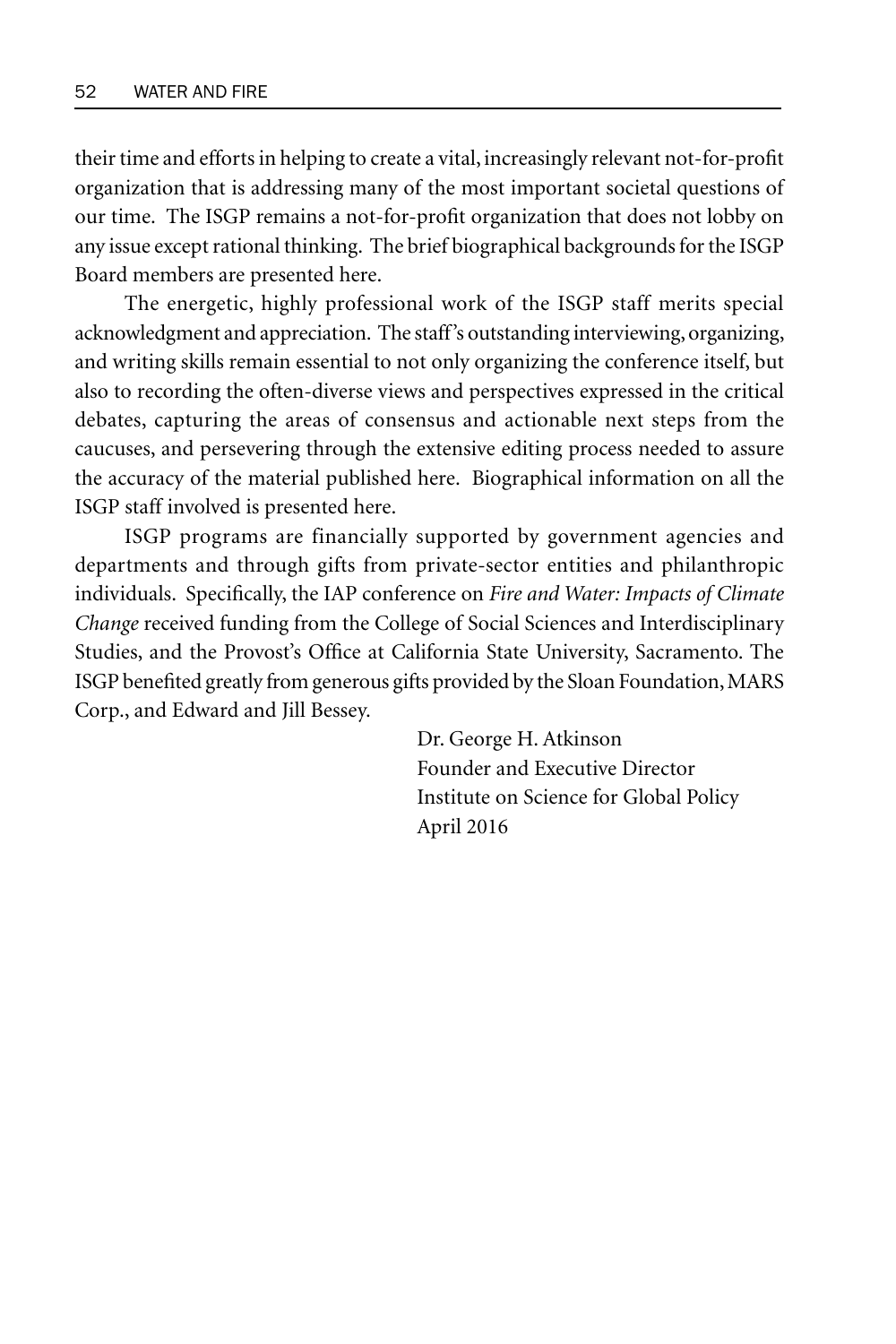**ISGP books from ISGP conferences (listed below) are freely available to the public and can be downloaded from the ISGP site:** 

**www.scienceforglobalpolicy.org.** 

**Hardcopies of these books are available by contacting info@scienceforglobalpolicy.org.**

## ISGP conferences on, or related to, Emerging and Persistent Infectious Diseases (EPID):

- *EPID: Focus on Antimicrobial Resistance,* convened March 19–22, 2013, in Houston, Texas, U.S., in partnership with the Baylor College of Medicine.
- *21st Century Borders/Synthetic Biology: Focus on Responsibility and Governance*, convened December 4–7, 2012, in Tucson, Arizona, U.S., in partnership with the University of Arizona.
- *EPID: Focus on Societal and Economic Context*, convened July 8–11, 2012, in Fairfax, Virginia, U.S., in partnership with George Mason University.
- *EPID: Focus on Mitigation*, convened October 23–26, 2011, in Edinburgh, Scotland, U.K., in partnership with the University of Edinburgh.
- *EPID: Focus on Prevention*, convened June 5–8, 2011, in San Diego, California, U.S.
- *EPID: Focus on Surveillance*, convened October 17–20, 2010, in Warrenton, Virginia, U.S.
- *EPID: Global Perspectives*, convened December 6–9, 2009, in Tucson, Arizona, U.S., in partnership with the University of Arizona.

# ISGP conferences on Food Safety, Security, and Defense (FSSD):

- *FSSD: Equitable, Sustainable, and Healthy Food Environments*, convened May 1–4, 2016 in Vancouver, British Columbia, Canada, in partnership with Simon Fraser University.
- *FSSD: Food Security and Diet-linked Public Health Challenges*, convened September 20–23, 2015 in Fargo, North Dakota, in partnership with North Dakota State University.
- *FSSD: Focus on Food and the Environment*, convened October 5–8, 2014, in Ithaca, New York, in partnership with Cornell University*.*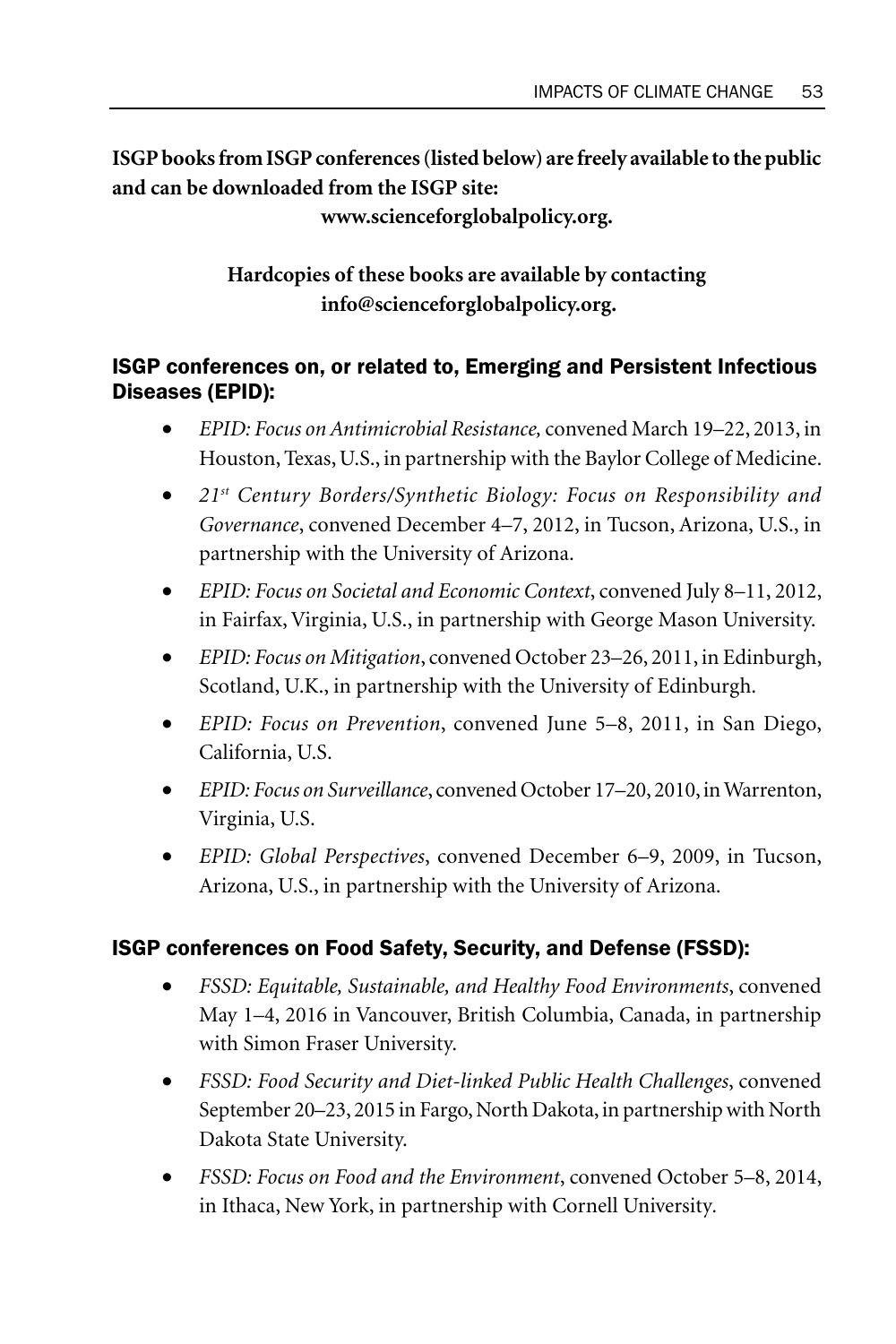- *FSSD: Focus on Food and Water,* convened October 14–18, 2013, in Lincoln, Nebraska, U.S., in partnership with the University of Nebraska–Lincoln.
- *FSSD: Focus on Innovations and Technologies,* convened April 14–17, 2013, in Verona, Italy.
- *FSSD: Global Perspectives,* convened October 24, 2012, in Arlington, Virginia, U.S., in partnership with George Mason University.

## ISGP Academic Partnership (IAP) conferences

- *Water and Fire: Impacts of Climate Change*, convened April 10–11, 2016, in Sacramento, California, in partnership with California State University.
- *Communicating Science for Policy*, convened August 10–11, 2015, in Durham, North Carolina, in partnership with Sigma Xi, The Scientific Research Society.
- *FSSD: Food Security: Production and Sustainability*, convened April 24–25, 2015, in St. Petersburg, Florida, in partnership with Sigma Xi, The Scientific Research Society, and Eckerd College*.*
- *FSSD: Safeguarding the American Food* Supply, convened April 10–11, 2015, in Collegeville, Pennsylvania, in partnership with Sigma Xi, The Scientific Research Society, and Ursinus College*.*
- *EPID: Focus on Pandemic Preparedness,* convened April 11–12, 2014, in Collegeville, Pennsylvania, U.S., in partnership with Ursinus College.

## ISGP conferences on Science and Governance (SG):

• *The Genomic Revolution* convened September 6, 2014, in cooperation with the Parliamentary Office on Science and Technology of the British Parliament within the House of Lords. London, United Kingdom.

## ISGP reports from ISGP conferences on Global Challenges are available to the public and can be downloaded from the ISGP Web site: www.scienceforglobalpolicy.org:

• *ISGP Climate Change Program (ICCP): The Shore's Future: Living with Storms & Sea Level Rise*, convened November 20–21, 2015, in Toms River, New Jersey, in cooperation with the Toms River Working Group, Barnegat Bay Partnership, Barnegat Bay Foundation, and the Jay and Linda Grunin Foundation.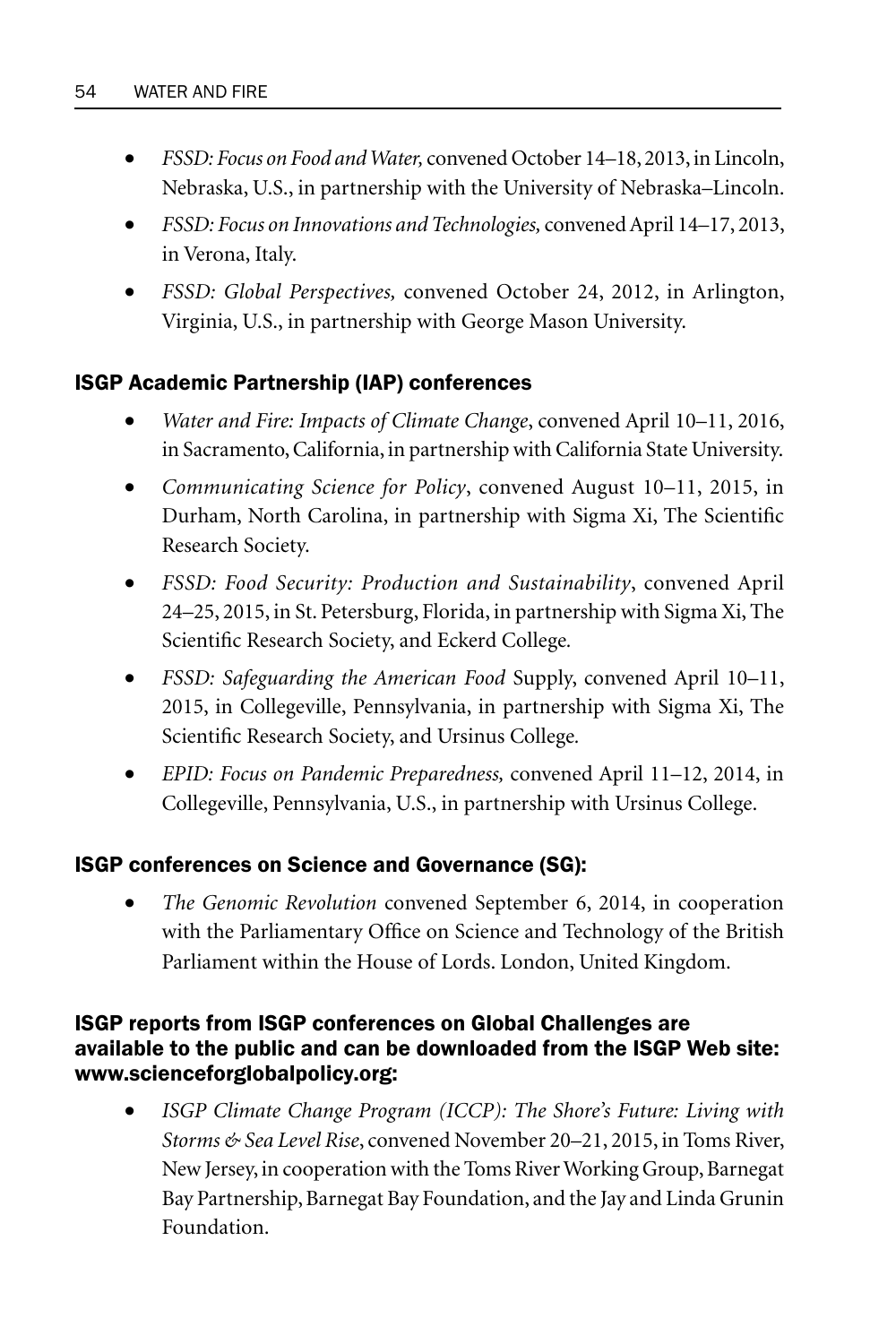- *ICCP: Sea Level Rise: What's Our Next Move?*, convened October 2–3, 2015, in St. Petersburg, Florida, in cooperation with the St. Petersburg Working Group.
- *ISGP Climate Change Arctic Program (ICCAP): Sustainability Challenges: Coping with Less Water and Energy,* convened June 5, 2015, in Whittier, California, in cooperation with the Whittier Working Group.
- *ICCAP: Living with Less Water*, convened February 20–21, 2015, in Tucson Arizona, in cooperation with the Tucson Working Group.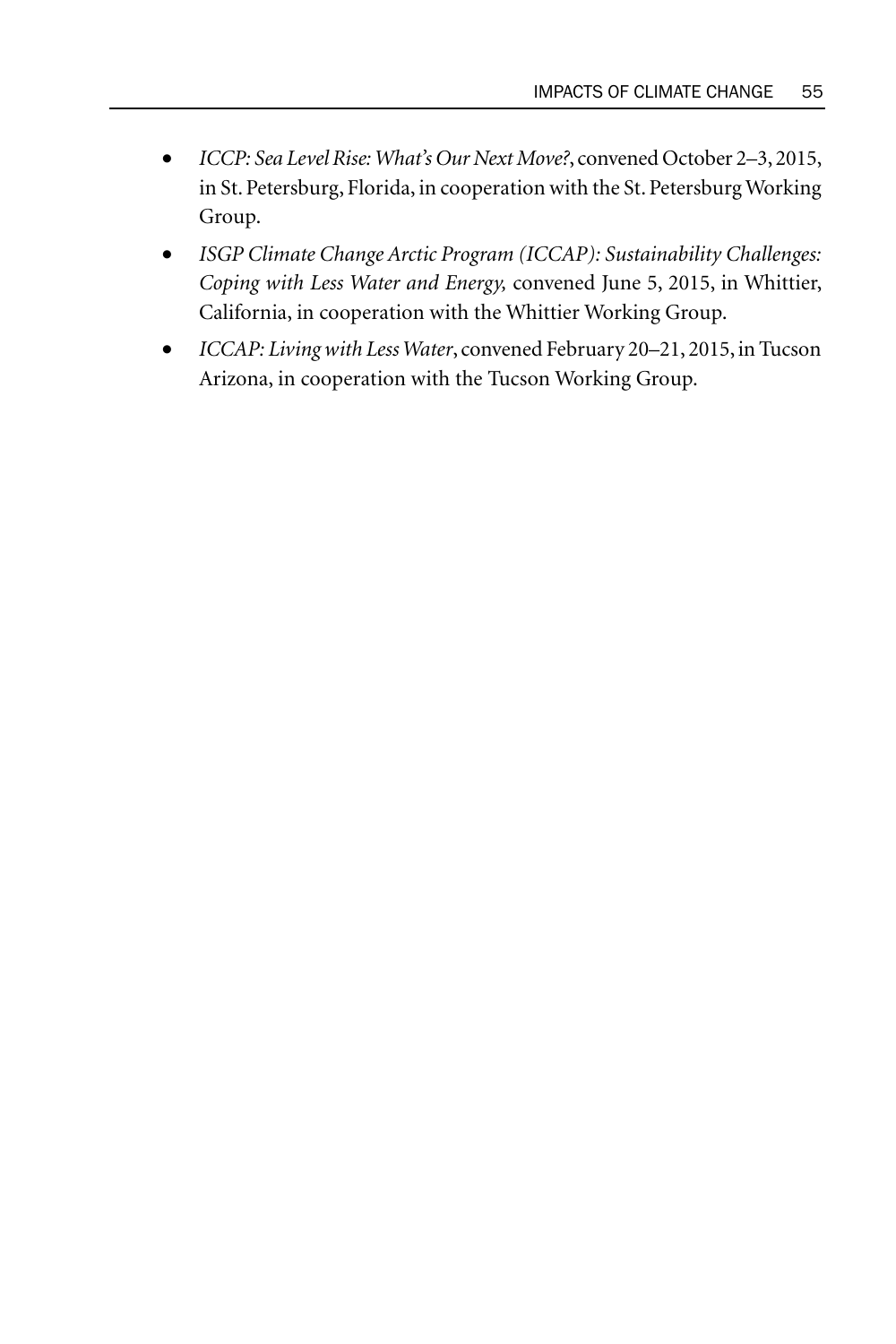# Biographical information of Scientific Presenters and Featured Speakers

#### **Scientific Presenters**

#### Roger Bales, Ph.D.

Dr. Bales is Director of the University of California (UC) Water Security and Sustainability Research Initiative, and Director of the Sierra Nevada Research Institute. A Distinguished Professor of Engineering and founding faculty member at UC-Merced, Dr. Bales also is a researcher in the Center for Information Technology Research in the Interest of Society. Active in water- and climate-related research for over 30 years, Dr. Bales' current focus is on building the knowledge base about water issues in California, with the goal of encouraging policies that adapt water supplies, ecosystems, and the economy to the impacts of climate warming. A fellow in the American Geophysical Union, the American Meteorological Society, and the American Association for the Advancement of Science, he has published wellcited papers in multiple disciplines, including hydrology, glaciology, paleoclimate, atmospheric chemistry, geochemistry and environmental engineering, and has led the development of regional, national and international measurement programs that increase scientific understanding of climate change.

#### Jon E. Keeley, Ph.D.

Dr. Keeley is a Senior Scientist (ST) for the U.S. Geological Survey, an adjunct professor at the University of California Los Angeles, and former director of the ecology program for the National Science Foundation. His research focuses on the ecological impacts and history of wildfires in Mediterranean-climate ecosystems, particularly how climate and other global changes will impact future fire regimes. The senior author of "Fire in Mediterranean Climate Ecosystems: Ecology, Evolution and Management" (Cambridge University Press, 2012), Dr. Keeley has more than 350 publications in national and international scientific journals and books, and has garnered more than 15,000 citations. Awarded a Guggenheim Fellowship in 1985, he is a Fellow of the Ecological Society of America, and the Southern California Academy of Sciences. Dr. Keeley has served on the Los Angeles County Department of Regional Planning Environmental Review Board, and the State of California Natural Communities Conservation Program Board of Scientific Advisors.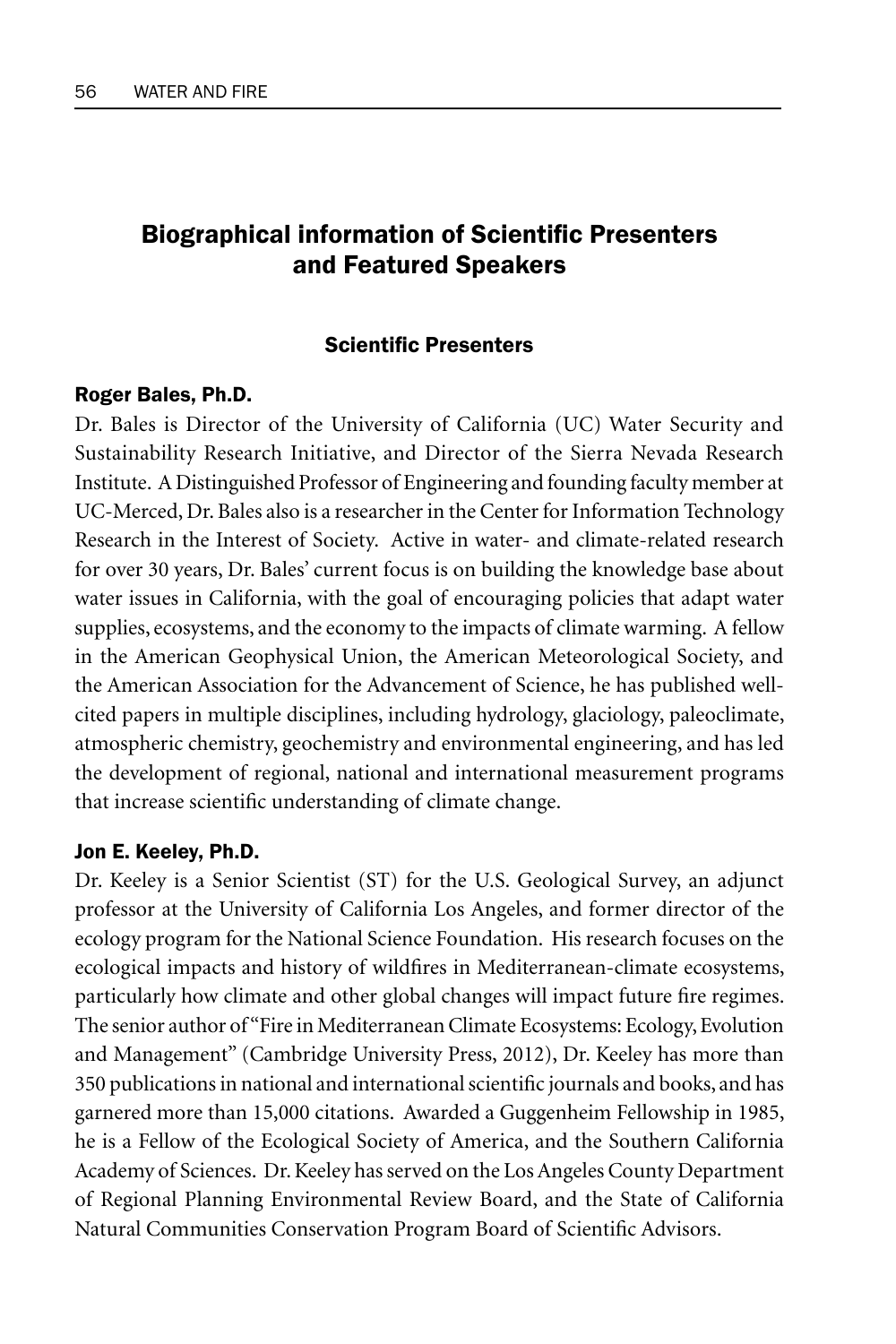## Christina Swanson, Ph.D.

Dr. Swanson is Director of the Science Center at the Natural Resources Defense Council (NRDC), where she works to expand the organization's scientific capabilities and support its legal and policy work across a range of environmental, public health and sustainable management issues. She is an expert in fish biology, aquatic ecosystem protection and restoration, ecological indicators and water resource management. Much of her work has been in California, but she has also worked and conducted research in Hawaii and, as a Fulbright Scholar, in the Philippines. Prior to joining NRDC in 2011, Dr. Swanson worked with The Bay Institute, serving as the organization's fisheries scientist and, from 2008-2011, as executive director and chief scientist. The author or co-author of more than 20 peer-reviewed articles and numerous technical and policy memoranda and reports, Dr. Swanson served as President of the Western Division of the American Fisheries Society in 2012-2013, and of the California-Nevada Chapter in 2004-2005.

## Featured Speakers

## Frank Kanawha Lake, Ph.D.

Dr. Lake is a Research Ecologist working on tribal and community forestry and related natural resource issues with the United States Department of Agriculture Forest Service, Pacific Southwest Research Station Fire and Fuels Program, in Orleans, California. Dr. Lake's research focuses on restoration ecology and traditional ecological knowledge related to tribal management and fire ecology in the Pacific Northwest and northern California, with an emphasis on the Klamath-Siskiyou bioregion. He has a particular interest in wild-land fire and management effects on cultural resources and tribal values. Recently his research has focused on how tribal traditional ecological knowledge can be incorporated into scientific climate change research to support tribal adaptation and mitigation strategies. Dr. Lake is the chair of the TEK section of the Ecological Society of America, the Tribal-Climate Change contact for the Pacific Southwest Research Station, and lead coordinating scientist for the Redwood Experimental Forest and Western Klamath Restoration Partnership landscape collaborative. He received his Bachelor of Science in 1995 from University of California-Davis in Integrated Ecology and Culture, with a minor in Native American Studies, and earned his doctorate in 2007 from Oregon State University Environmental Sciences Program.

## Ken Pimlott

Chief Pimlott, Director of the California Department of Forestry and Fire Protection, is also California's State Forester. Chief Pimlott began his fire service career nearly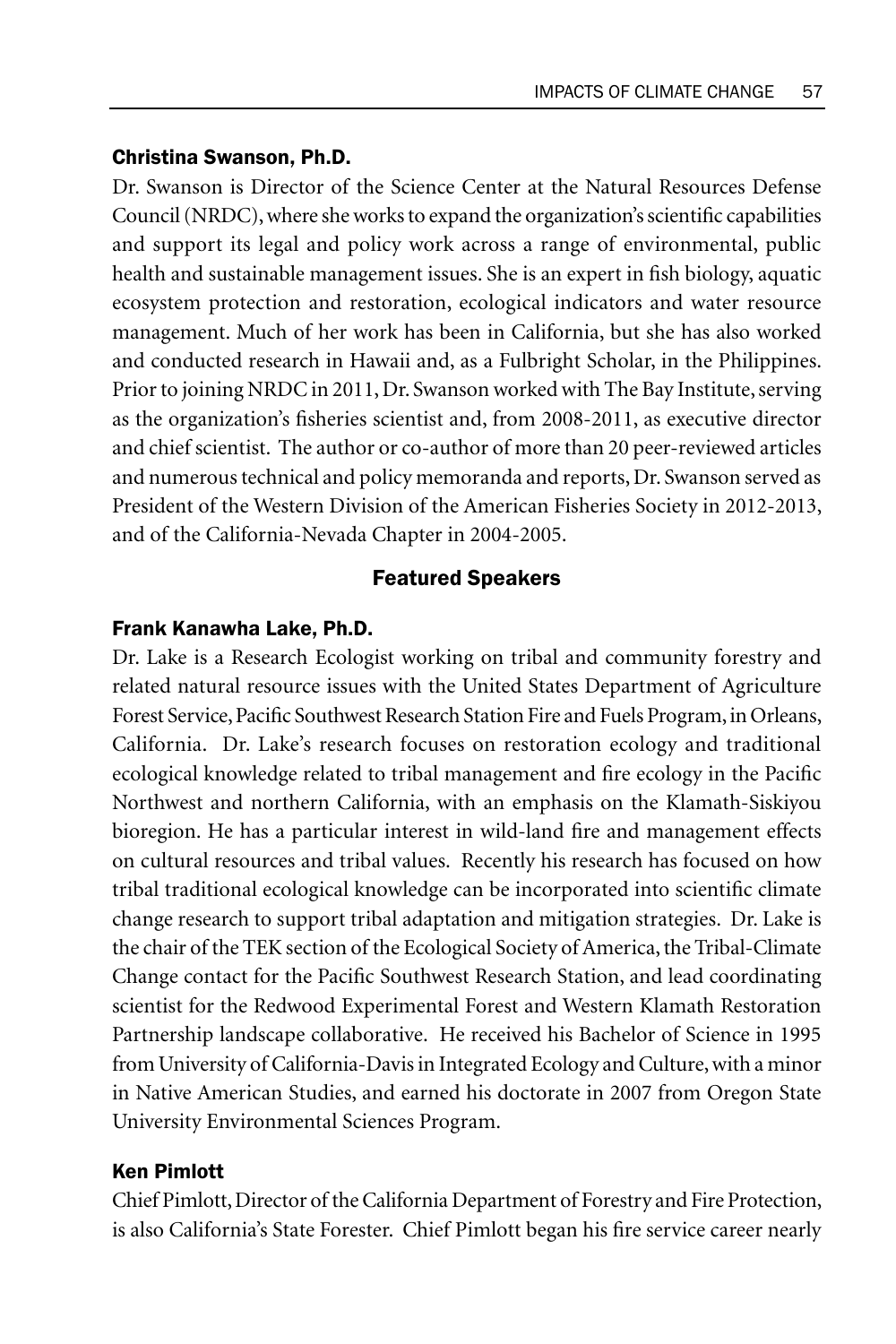30 years ago as a seasonal reserve firefighter with the Contra Costa Fire Protection District. His subsequent years of service include 28 years with CAL FIRE, where he served as Deputy Director of Fire Protection with responsibility for CAL FIRE's statewide fire protection programs, including Command and Control Operations, Cooperative Fire Protection, Conservation Camps, Fleet Management, Aviation Management, Training and Safety. Chief Pimlott's resource management and fire protection positions include Pre-fire Management Division Chief, Fire Chief for the City of Moreno Valley and program manager for CAL FIRE's Cooperative Fire Protection Programs. He served as co-chair of the 2010 Strategic Fire Plan Steering Committee within the Board of Forestry and Fire Protection, and is the incoming chair of the Council of Western State Foresters. Chief Pimlott holds an Associate of Arts degree in Fire Technology from American River College, a Bachelors degree in Forest Resource Management from Humboldt State University, and is a registered professional forester.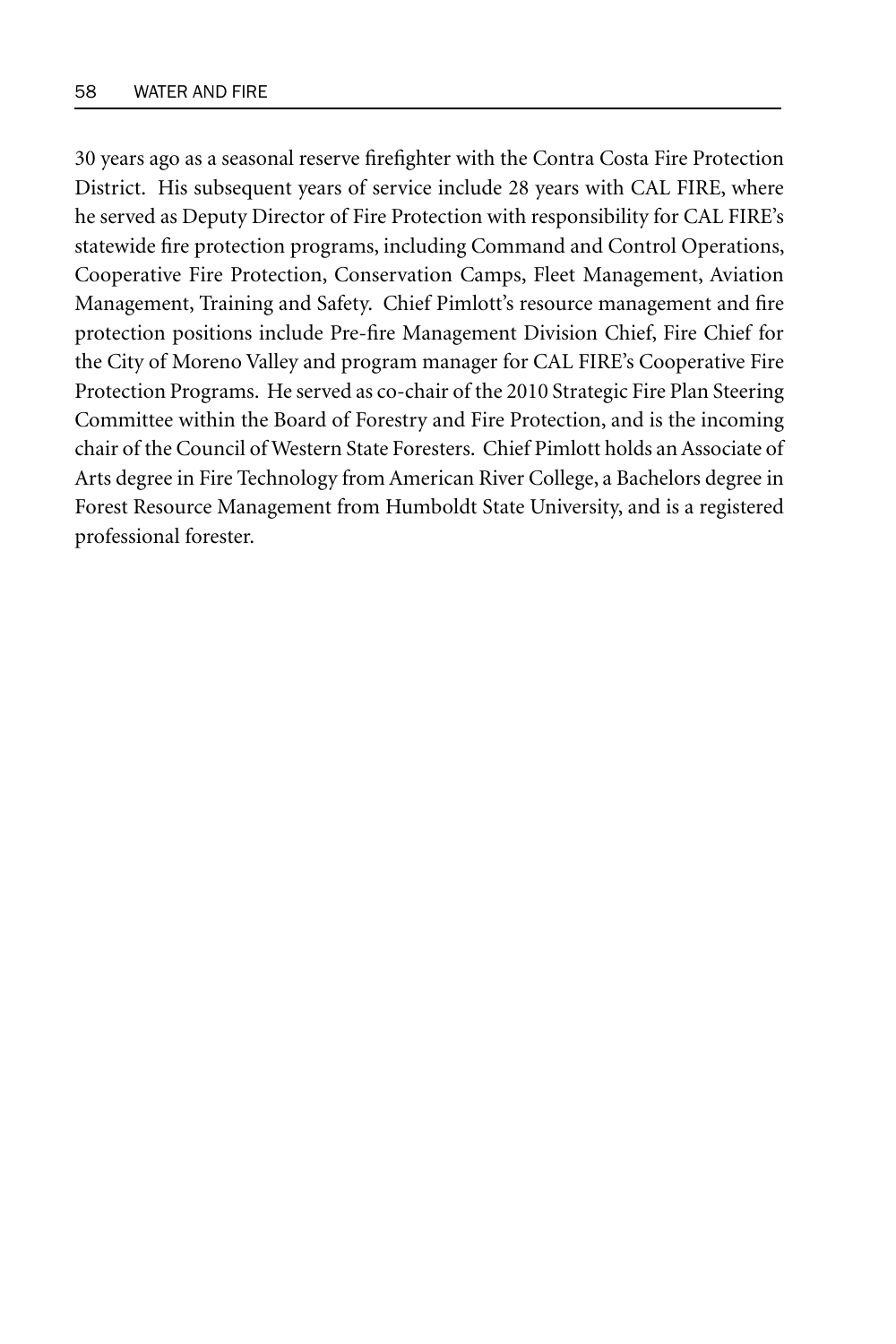# List of Conference Debaters

## **Terrence Adelsbach**

Student, California State University, Sacramento Wildlife Biologist and Regulatory Specialist, Michael Baker International

#### **Mike Albrecht**

Project Manager Tuolumne County Tree Mortality Task Force

#### **John Amodio**

Rim Fire Recovery Consultant Tuolumne River Trust

## **Kathleen Ave**

Climate Program Manager Sacramento Municipal Utility District

#### **Gregor Blackburn**

Flood Management & Insurance Branch Chief Federal Emergency Management Agency

#### **Steven Brink**

Vice President - Public Resources California Forestry Association

## **Chris Brown**

Principal Chris Brown Consulting

# **Mark Brown** Professor, Department of Government

California State University, Sacramento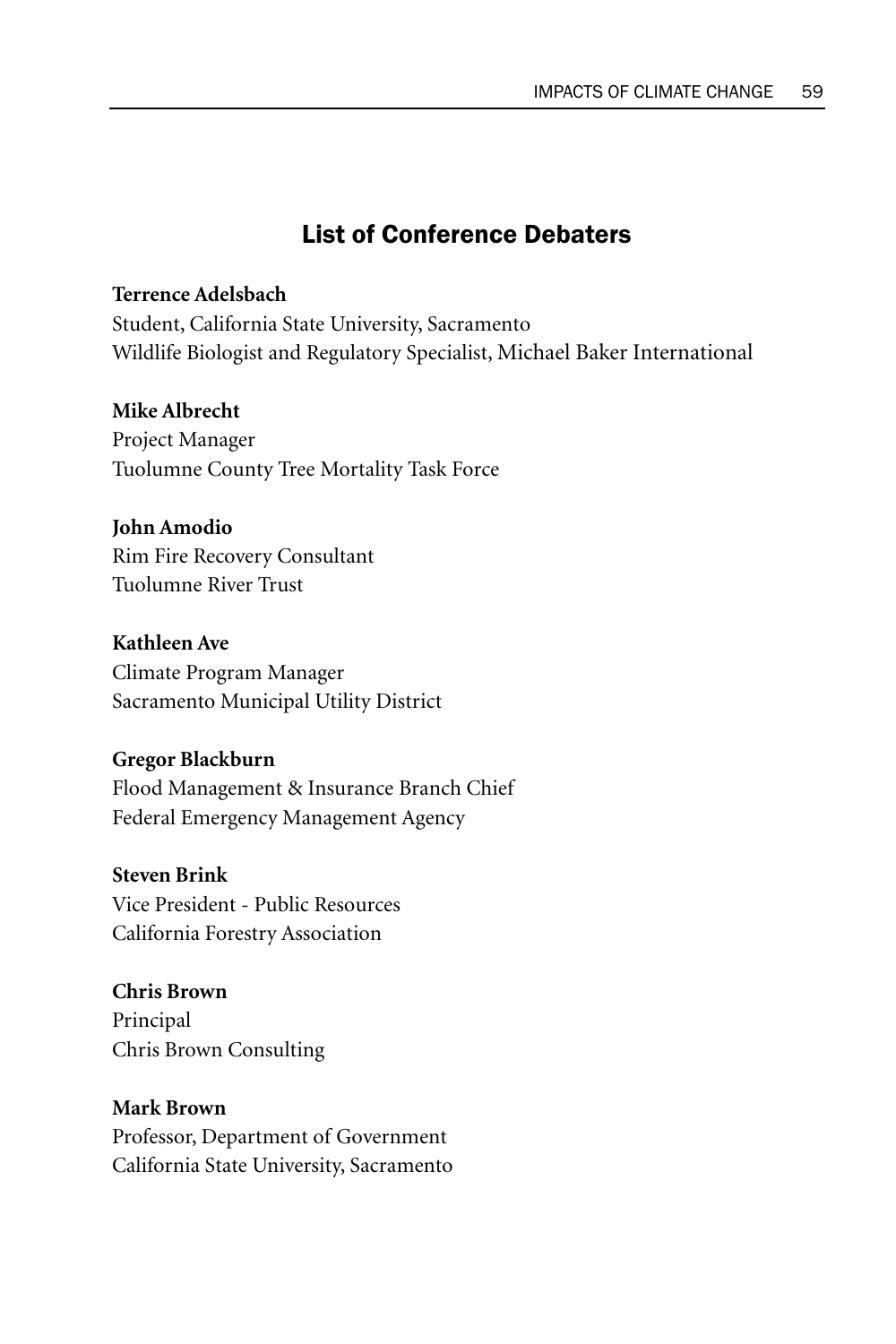#### **Peter Buck**

Director of Natural Resources Sacramento Area Flood Control Agency

#### **Dudley Burton**

Professor Emeritus, Environmental Studies California State University, Sacramento

#### **Ronald Coleman**

Professor, Biological Sciences California State University, Sacramento

#### **Roger Dickinson**

Former Assemblyman Attorney, Greenberg Traurig

## **Austin Dunn**

Student California State University, Sacramento

#### **Jeffery Foran**

Professor, Chair of Environmental Studies California State University, Sacramento

#### **Rebecca Fox**

Student California State University, Sacramento

#### **Zachary Frese**

Student California State University, Sacramento

# **James Goldstene**

Adjunct Professor, Environmental Studies California State University, Sacramento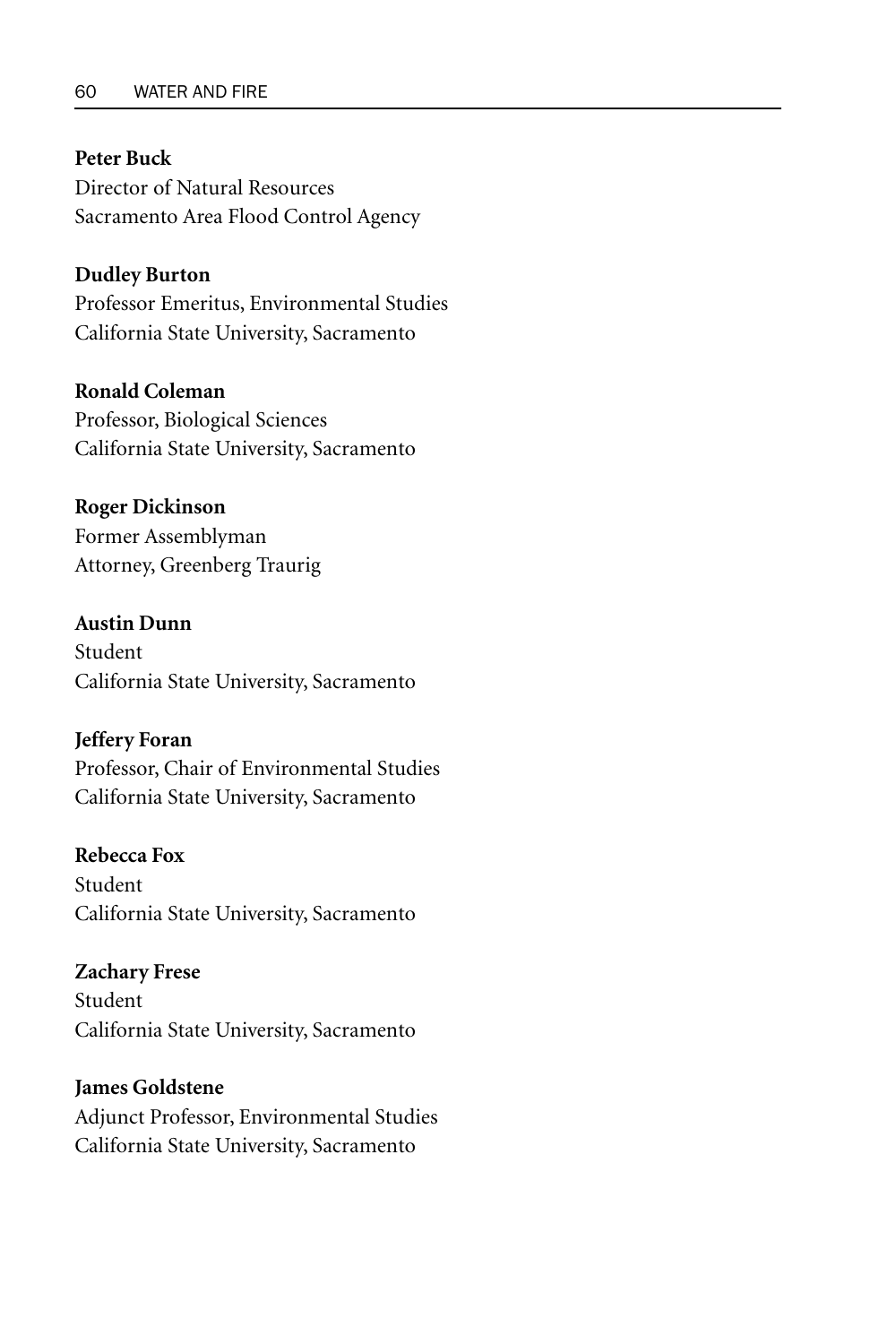## **Fraka Harmsen**

Special Assistant to the President on Sustainability Initiatives California State University, Sacramento

## **Andrew Hawkins**

Student California State University, Sacramento

#### **Tim Horner**

Professor, Chair Geology Department California State University, Sacramento

#### **Frank Lake**

Research Ecologist USDA Forest Service

**Ben LePage** Remediation Manager Pacific Gas and Electric Company

# **Amber Mace**

Deputy Director California Council on Science & Technology

# **Henry McCann**

Research Associate PPIC Water Policy Center

#### **Kate Meis**

Executive Director Local Government Commission

## **Annalise Metzger** Student California State University, Sacramento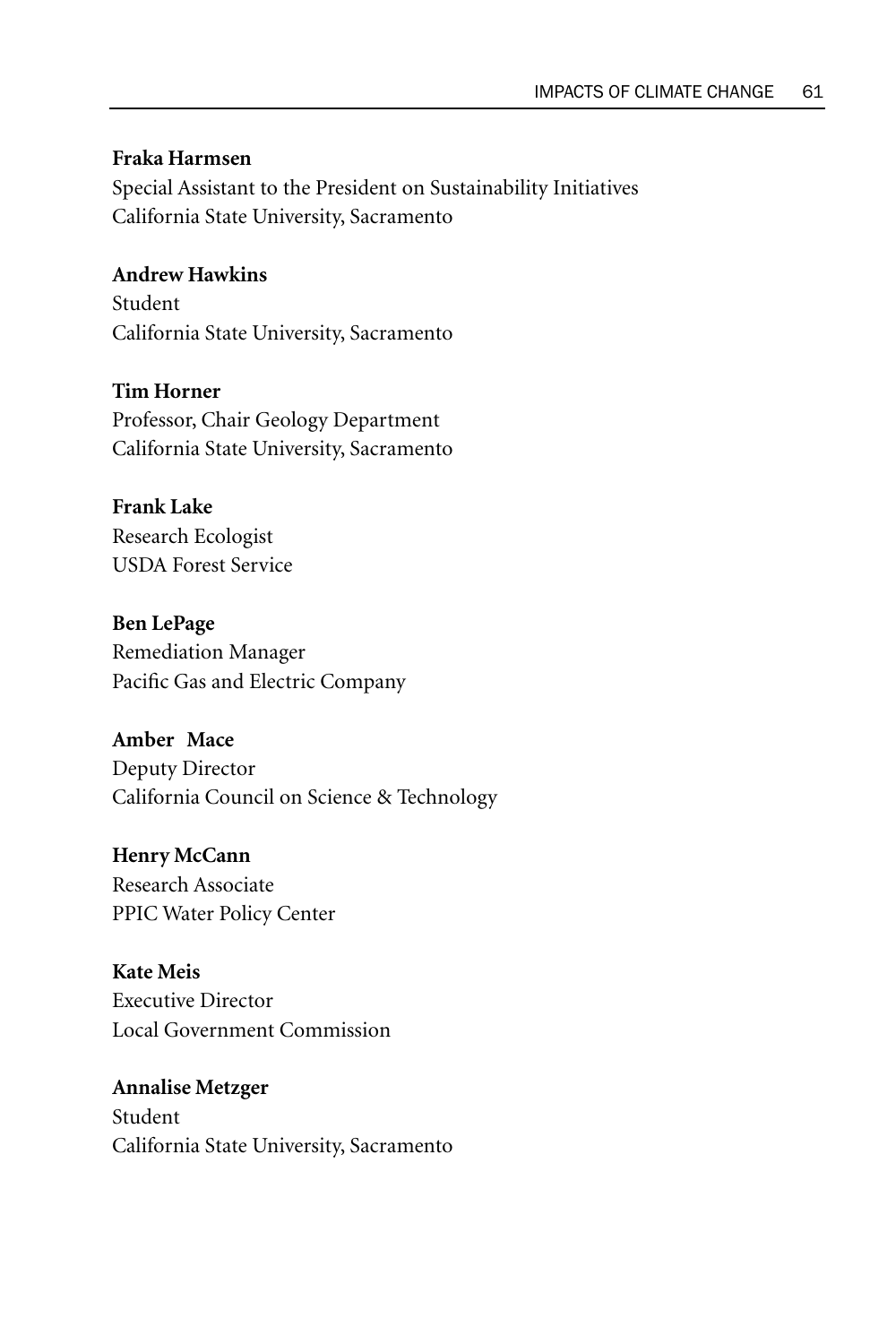#### **Jeffrey Michael**

Executive Director, Center for Business and Policy Research University of the Pacific

#### **Cristina Munguia**

Student California State University, Sacramento

## **Simon Nicholson**

Director, Global Environmental Politics Program American University

## **Matt Owens**

Student California State University, Sacramento

## **Samuel Palmquist**  Student California State University, Sacramento

## **Michael Paparian** Counselor InterEnvironment Institute

# **Ericka Picazo Soto** Student California State University, Sacramento

## **Judy Robinson**  Sustainability Manager-Principal Planner Sacramento County

# **Jason Roush** Student California State University, Sacramento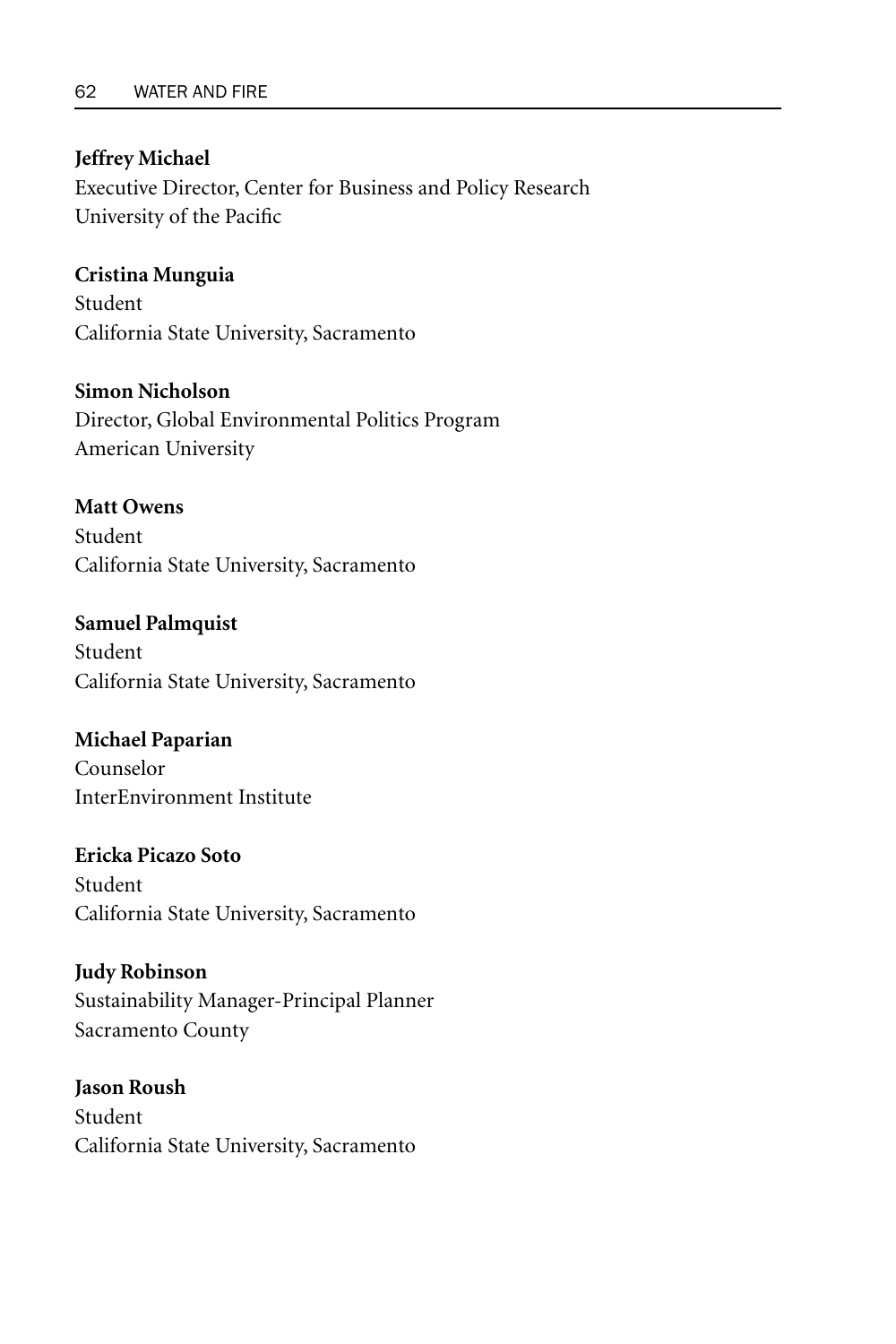**Juana Sanchez** Student California State University, Sacramento

## **Lucas Sanchez**

Student California State University, Sacramento

**Michelle Stevens** 

Associate Professor, Environmental Studies California State University, Sacramento

## **Martha Turner**

Co-founder, Board of Directors 350 Sacramento & Fossil Free California

**Eric Vega**

Ethnic Studies Lecturer California State University, Sacramento

**Megan Weiss** Student California State University, Sacramento

**Lauma Willis** Senior Environmental Scientist California Department of Water Resources

**Jennifer Wood** Chapter Leader Citizens Climate Lobby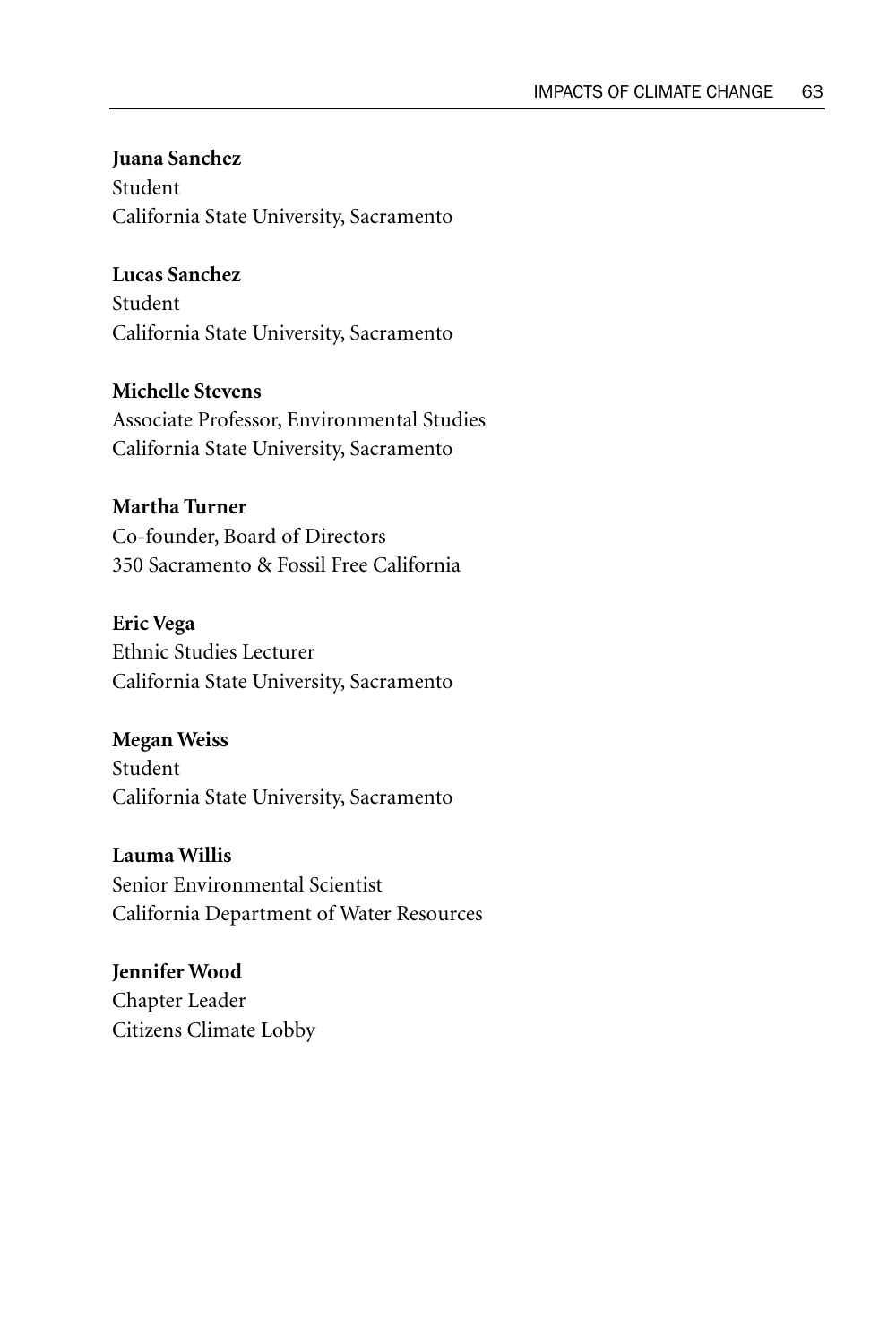# Biographical information of California State University Sacramento (CSUS) faculty and staff, and student participants

## Faculty and staff

## Örn B. Bodvarsson, Ph.D.

Örn Bodvarsson is Dean of the College of Social Sciences and Interdisciplinary Studies and Professor of Economics at CSUS. Prior to coming to CSUS, he served as Dean of the School of Public Affairs at St. Cloud State University and founded and directed the Master of Science in Applied Economics degree program there. The co-author of The Economics of Immigration: Theory and Policy (Springer, second edition 2013), his primary research focus is the distributional effects of immigration and the determinants of internal and external migration. He earned his Bachelor and Master of Science degrees from Oregon State University, and his doctorate in Economics from Simon Fraser University.

## Lora Bowler, A.A.

Lora Bowler is an Administrative Support Coordinator in the CSUS College of Social Science and Interdisciplinary Studies Women's Studies Department. In addition to her duties in Women's Studies, she works on special projects for the College of SSIS. Her latest project was the *Water and Fire: Climate Change Conference*.

## Dr. Michelle Stevens, Ph.D.

Michelle Stevens, an Associate Professor in Environmental Studies at CSUS, served as campus coordinator of the *Water and Fire: Impacts of Climate Change* conference and taught the IAP class. As a wetlands ecologist and ethno-ecologist with more than 30 years in policy, restoration, management and education, she is currently studying ecological and cultural resiliency within the context of climate change in the Mesopotamian Marshes of Iraq and riparian and mountain meadow wetlands in California.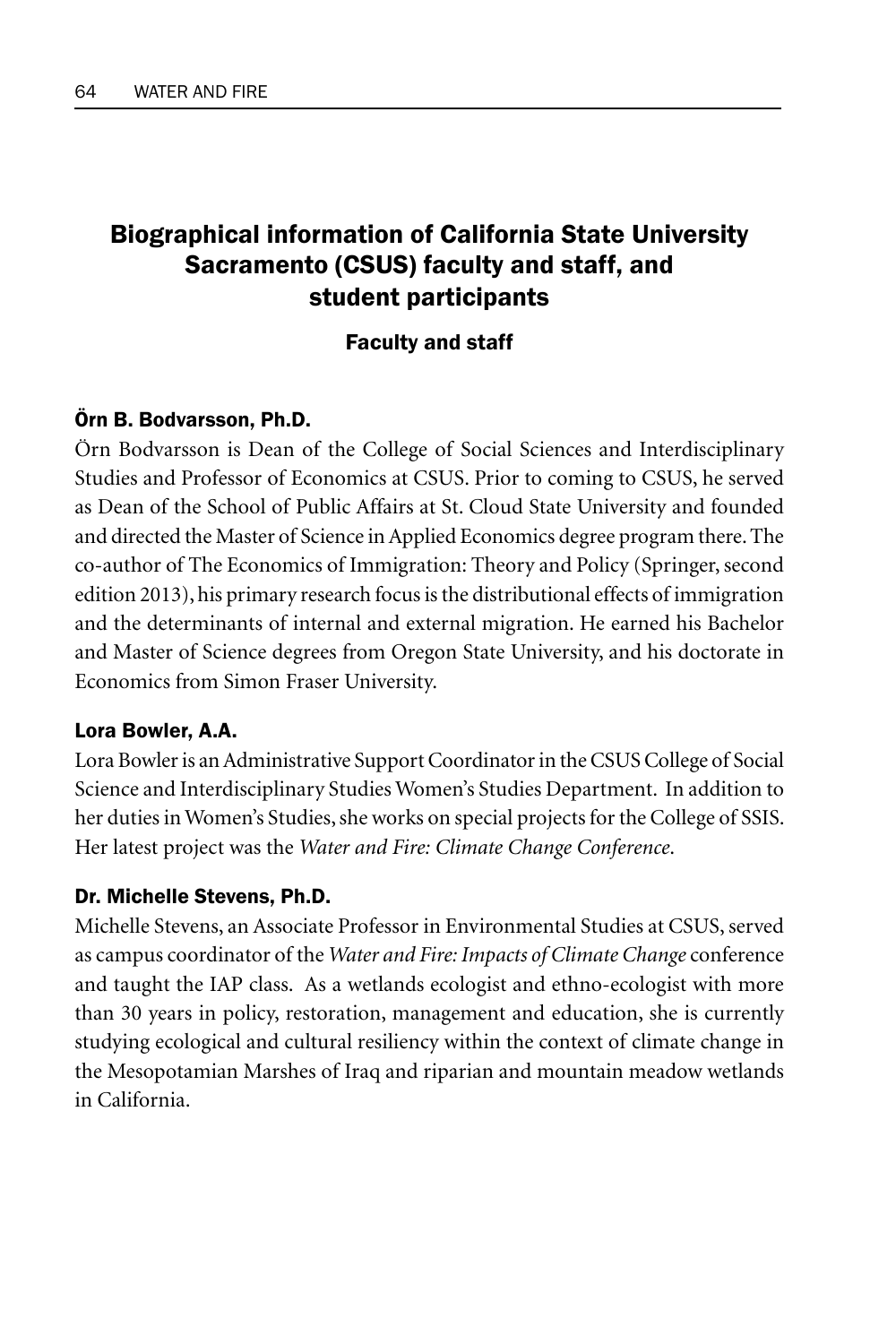# Student participants

## Terrence Adelsbach, B.S.

Terry Adelsbach, who is completing a Master's degree in Conservation Biology at CSUS, has more than 18 years experience in the industry, working with the California Department of Fish & Wildlife, U.S. Fish & Wildlife Service, and ECORP Consulting, Inc. He is currently a senior biologist with Michael Baker International, and a Ph.D. candidate in ecology at the University of California, Davis.

## Austin Dunn

Austin Dunn, CSUS Class of 2017, is working toward a Bachelor of Science in Environmental Studies while interning with the Sacramento County Environmental Management Department and working in their Small Water System program. His interests lie in public health and the social and environmental implications of policies.

## Rebecca Fox

Rebecca Fox, a member of the Class of 2017, is earning a Bachelor of Science in Environmental Studies from CSUS.

## Zachary Frese

Zachary Frese CSUS Class of 2016, is earning a Bachelor of Science in Environmental Studies. Building on a lifelong interest in the natural world, his goals focus on the wellbeing of the planet's biodiversity. Mr. Frese served as an ISGP intern.

## Andrew Hawkins

Andrew Hawkins, CSUS Class of 2017, is earning a Bachelor of Science in Environmental Studies while also working in the insurance industry and pursuing wildlife photography. Mr. Hawkins served as an ISGP intern.

## Annalise Metzger, A.A.

Annalise Metzger, CSUS Class of 2017, has Associate's degrees in Math and Science and is finishing a Bachelor of Science in Environmental Studies at CSUS. She works as an ELISA lab technician in a genotyping and molecular botany lab.

## Cristina Munguia

Cristina Munguia, a member of the Class of 2017, is working toward a Bachelor of Science degree in Environmental Studies from CSUS.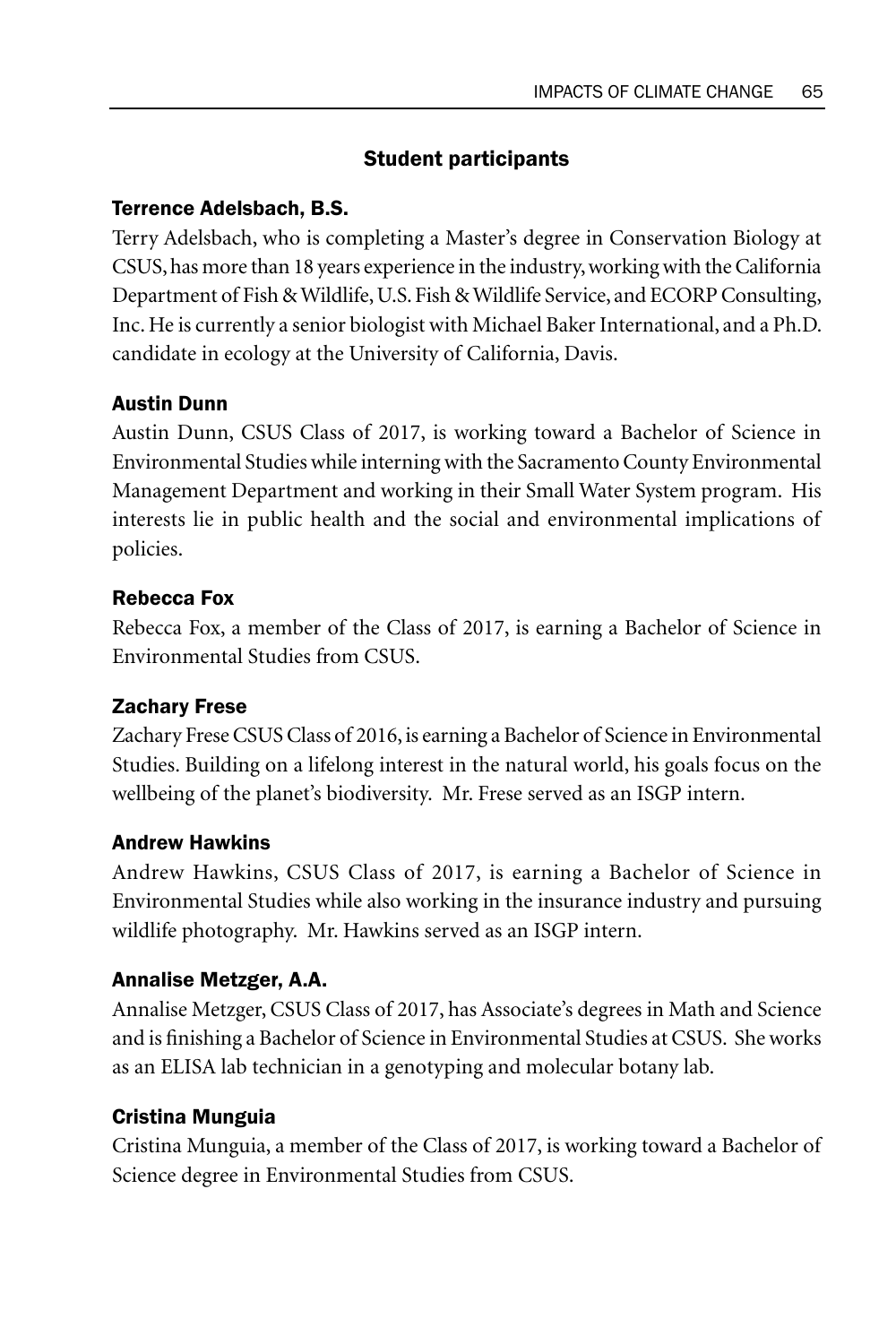#### Matthew Owens

Matthew Owens, CSUS Class of 2016, is earning a Bachelor of Science in Environmental Studies, and conducting research on strategies for controlling invasive species. He has a strong interest in water management policy and restoration ecology. Mr. Owens served as an ISGP intern.

## Samuel Palmquist

Samuel Palmquist, CSUS Class of 2017, is working toward a Bachelor of Science degree in Environmental Studies, with a particular focus on wetland and agricultural ecology.

## Jason Roush, A.A.

Jason Roush, Class of 2016, holds an Associate's degree in Anthropology, and is pursuing a Bachelor's degree in Environmental Studies at CSUS. His focus areas include environmental policy, conservation, sustainability, and emerging environmental technologies.

## Juana Sanchez, A.A.

Juana Sanchez holds an Associate's degree in Biology and Chemistry and is earning a Bachelors of Science in Biology from CSUS in 2017. Her career goals are in Aquatic or Marine Biology.

## Ericka Picazo Soto

Ericka Soto, CSUS Class of 2016, is earning a Bachelor of Science in Environmental Studies and a minor in Biology, with a particular focus on environmental justice. Ms. Soto helped lead the community outreach task force for the *Water and Fire* conference, and served as an ISGP intern.

## Lucas Sanchez

Lucas Sanchez, CSUS Class of 2017, is pursuing a Bachelor of Science in Environmental Studies, with a minor in Philosophy. Mr. Sanchez served as a field research intern for Caltrans and the U.S. Forest Service in a small-mammal conservation project.

## Megan Weiss

Megan Weiss is earning a Bachelor of Science in Environmental Studies at CSUS. She played a significant role in developing the website and marketing materials used for the *Water and Fire* conference. A breeder of purebred White Dorper Sheep, her goal is to own and manage a small sustainable organic farm. Ms. Weiss served as an ISGP intern.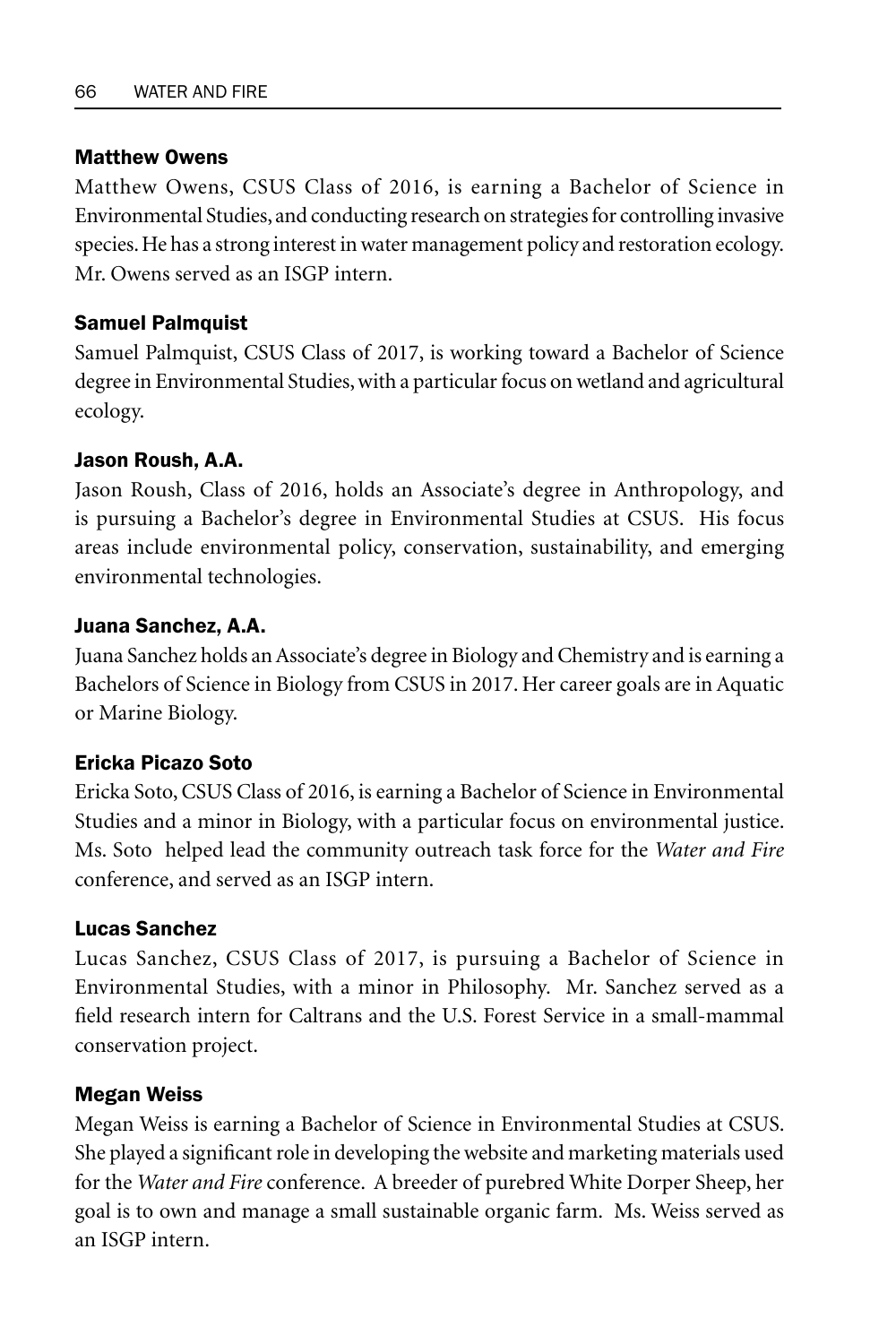# Biographical information of ISGP Board of Directors

#### Dr. George Atkinson, Chairman

Dr. Atkinson founded the Institute on Science for Global Policy (ISGP) and is an Emeritus Professor of Chemistry, Biochemistry, and Optical Science at the University of Arizona. He is former head of the Department of Chemistry at the University of Arizona, the founder of a laser sensor company serving the semiconductor industry, and Science and Technology Adviser (STAS) to U.S. Secretaries of State Colin Powell and Condoleezza Rice. He launched the ISGP in 2008 as a new type of international forum in which credible experts provide governmental and societal leaders with understanding of the science and technology that can be reasonably anticipated to help shape the increasingly global societies of the 21st century. Dr. Atkinson has received National Science Foundation and National Institutes of Health graduate fellowships, a National Academy of Sciences Post Doctoral Fellowship, a Senior Fulbright Award, the SERC Award (U.K.), the Senior Alexander von Humboldt Award (Germany), a Lady Davis Professorship (Israel), the first American Institute of Physics' Scientist Diplomat Award, a Titular Director of the International Union of Pure and Applied Chemistry, the Distinguished Service Award (Indiana University), an Honorary Doctorate (Eckerd College), the Distinguished Achievement Award (University of California, Irvine), and was selected by students as the Outstanding Teacher at the University of Arizona. He received his B.S. (high honors, Phi Beta Kappa) from Eckerd College and his Ph.D. in physical chemistry from Indiana University.

## Dr. Ben Tuchi, Secretary/Treasurer

Dr. Tuchi is chairman of the board of directors of the Arizona Research Park Authority. He received his B.S. and M.S. degrees in Business Administration from the Pennsylvania State University and his PhD in Finance from St Louis University. His full-time teaching career began in 1961 at St. Francis College and continued until 1976 at West Virginia University. From 1976 through 1996 he served in cabinet levels at West Virginia University, The University of Arizona, The University of North Carolina at Chapel Hill, and finally as Sr. Vice Chancellor for Business and Finance of the University of Pittsburgh. During those assignments he was simultaneously a tenured professor of finance. He retired from the last executive post in 1996 and returned to a full-time teaching position as Professor of Finance at the University of Pittsburgh, until his retirement in 1999. For the two years prior to his retirement he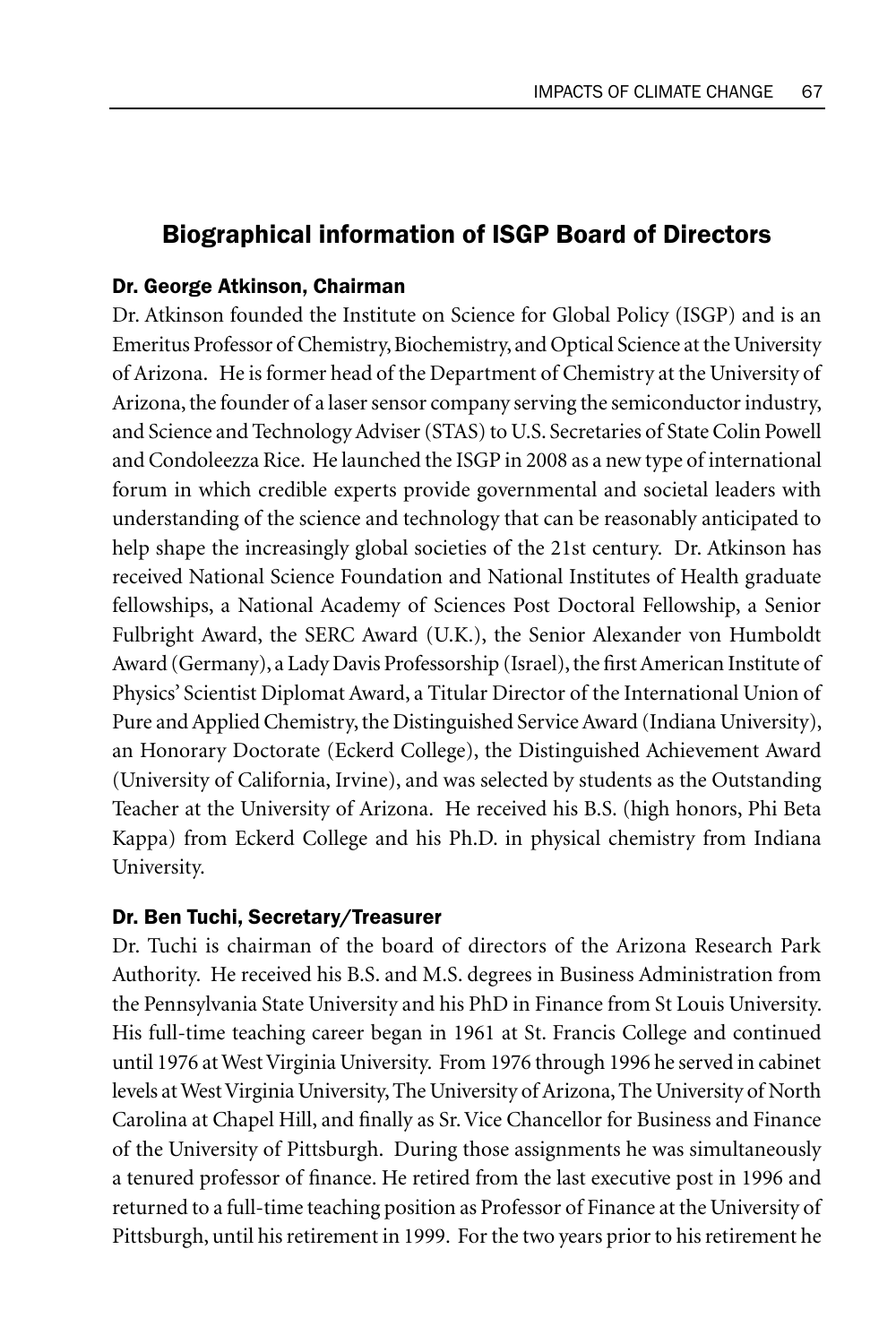was the Director of Graduate Programs in Business in Central Europe, at Comenius University, making his home in Bratislava, The Slovak Republic.

#### Dr. Janet Bingham, Member

Dr. Bingham is President of the George Mason University (GMU) Foundation and GMU's Vice President for Advancement and Alumni Relations. GMU is the largest university in Virginia. Previously, she was President and CEO of the Huntsman Cancer Foundation (HCF) in Salt Lake City, Utah. The foundation is a charitable organization that provides financial support to the Huntsman Cancer Institute, the only cancer specialty research center and hospital in the Intermountain West. Dr. Bingham also managed Huntsman Cancer Biotechnology Inc. In addition, she served as Executive Vice President and Chief Operating Officer with the Huntsman Foundation, the private charitable foundation established by Jon M. Huntsman Sr. to support education, cancer interests, programs for abused women and children, and programs for the homeless. Before joining the Huntsman philanthropic organizations, Dr. Bingham was the Vice President for External Relations and Advancement at the University of Arizona. Prior to her seven years in that capacity, she served as Assistant Vice President for Health Sciences at the University of Arizona Health Sciences Center. Dr. Bingham was recognized as one of the Ten Most Powerful Women in Arizona.

#### Dr. Henry Koffler, Member

Dr. Koffler is President Emeritus of the University of Arizona (UA). He served as President of the UA from 1982-1991. From 1982 he also held professorships in the Departments of Biochemistry, Molecular and Cellular Biology, and Microbiology and Immunology, positions from which he retired in 1997 as Professor Emeritus of Biochemistry. His personal research during these years concentrated on the physiology and molecular biology of microorganisms. He was Vice President for Academic Affairs, University of Minnesota, and Chancellor, University of Massachusetts/Amherst, before coming to the UA. He taught at Purdue University, where he was a Hovde Distinguished Professor, and the School of Medicine at Western Reserve University (now Case Western Reserve University). Dr. Koffler served as a founding Governor and founding Vice-Chairman of the American Academy of Microbiology, and as a member of the governing boards of Fermi National Accelerator Laboratory, the Argonne National Laboratory, and the Superconducting Super Collider Laboratory. He was also a board member of the Association of American Colleges and Universities, a member and Chairman of the Council of Presidents and a member of the executive committee of the National Association of Land Grant Colleges and Universities. He was also Founder, President and board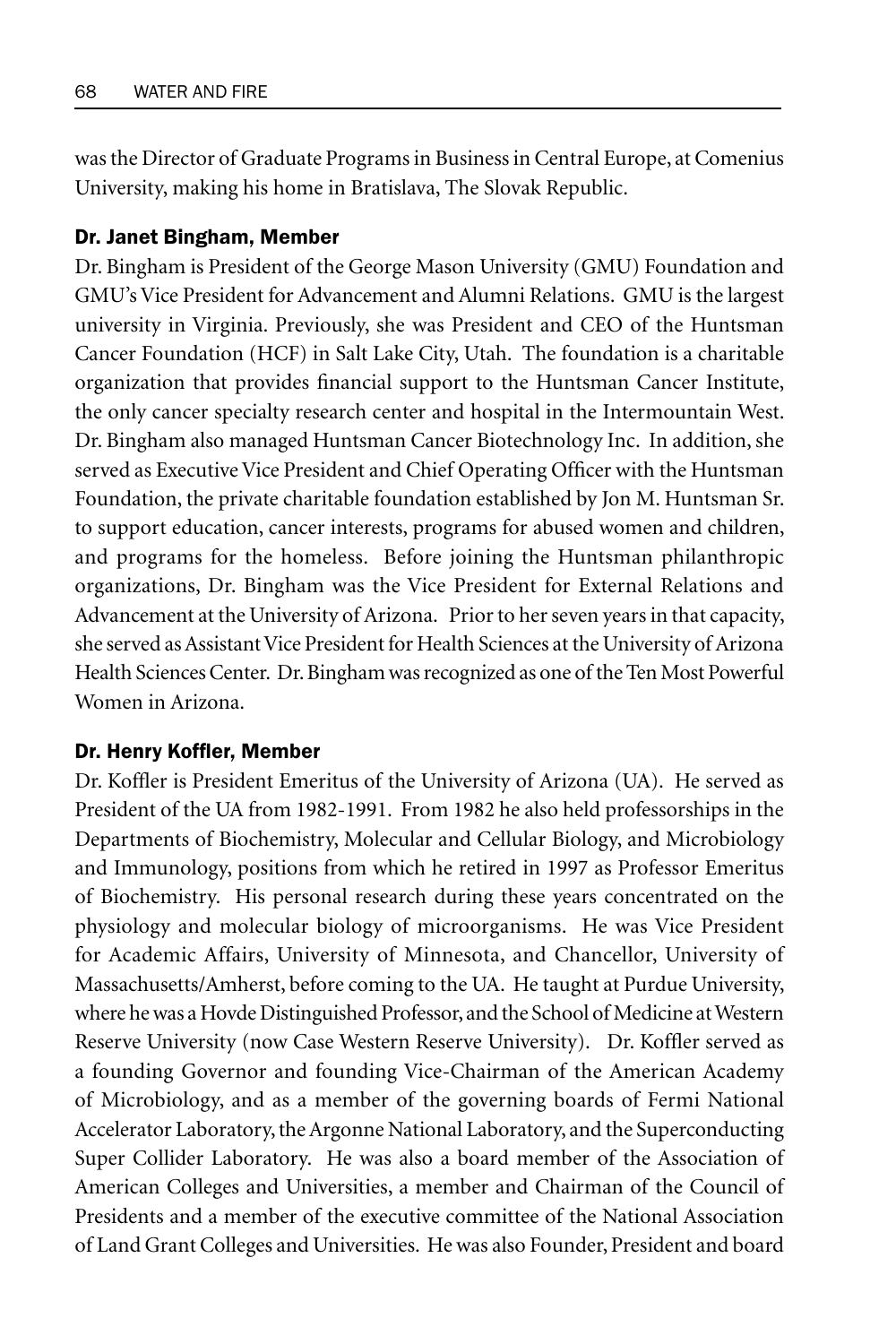member of the Arizona Senior Academy, the driving force in the development of the Academy Village, an innovative living and learning community. Among the honors that Dr. Koffler has received are a Guggenheim Fellowship and the Eli Lilly Award in Bacteriology and Immunology.

# Mr. Jim Kolbe, Member

For 22 years, Mr. Kolbe served in the United States House of Representatives, elected in Arizona for 11 consecutive terms, from 1985 to 2007. Mr. Kolbe is currently serving as a Senior Transatlantic Fellow at the German Marshall Fund of the United States, and as a Senior Adviser to McLarty Associates, a strategic consulting firm. He advises on trade matters as well as issues of effectiveness of U.S. assistance to foreign countries, on U.S.-European Union relationships, and on migration and its relationship to development. He is also Co-Chair of the Transatlantic Taskforce on Development with Gunilla Carlsson, the Swedish Minister for International Development Cooperation. He also is an adjunct Professor in the College of Business at the University of Arizona. While in Congress, he served for 20 years on the Appropriations Committee of the House of Representatives, was chairman of the Treasury, Post Office and Related Agencies subcommittee for four years, and for his final six years in Congress, he chaired the Foreign Operations, Export Financing and Related Agencies subcommittee. He graduated from Northwestern University with a B.A. degree in Political Science and then from Stanford University with an M.B.A. and a concentration in economics.

# Dr. Charles Parmenter, Member

Dr. Parmenter is a Distinguished Professor Emeritus of Chemistry at Indiana University. He also served as Professor and Assistant and Associate Professor at Indiana University in a career there that spanned nearly half a century (1964-2010). He earned his bachelor's degree from the University of Pennsylvania and served as a Lieutenant in the U.S. Air Force from 1955-57. He worked at DuPont after serving in the military and received his Ph.D. from the University of Rochester and was a Postdoctoral Fellow at Harvard University. He has been elected a Member of the National Academy of Sciences and the American Academy of Arts and Sciences, and a Fellow of the American Physical Society and the American Association for the Advancement of Science. He was a Guggenheim Fellow, a Fulbright Senior Scholar, and received the Senior Alexander von Humboldt Award in 1984. He has received the Earle K. Plyler Prize, was a Spiers Medalist and Lecturer at the Faraday Society, and served as Chair of the Division of Physical Chemistry of the American Chemical Society, Co-Chair of the First Gordon Conference on Molecular Energy Transfer, Co-organizer of the Telluride Workshop on Large Amplitude Motion and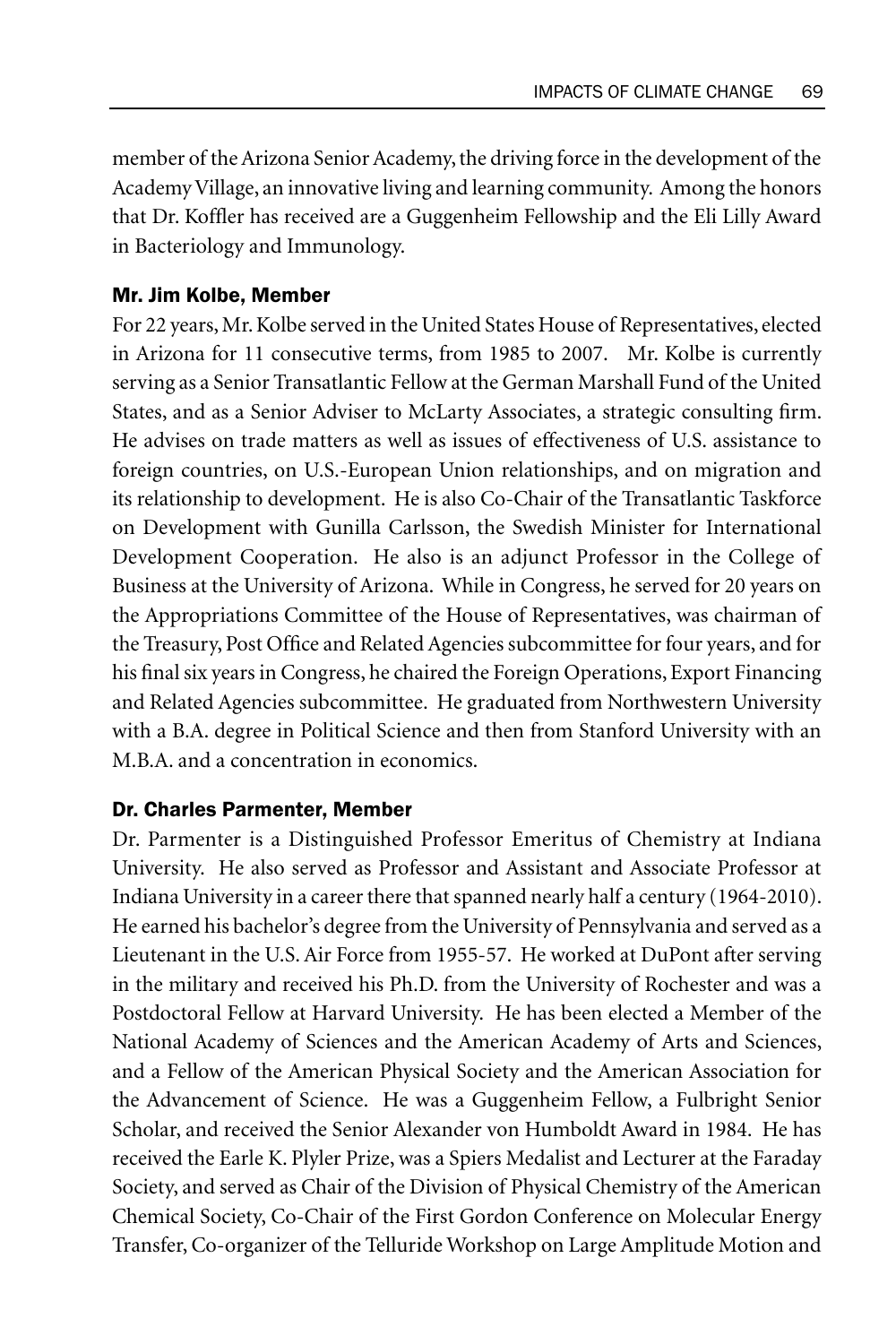Molecular Dynamics, and Councilor of Division of Chemical Physics, American Physical Society.

### Mr. Thomas Pickering, Member

Mr. Pickering is Vice Chairman of Hills & Co, international consultants, and Strategic Adviser to NGP Energy Capital Management. He co-chaired a State-Departmentsponsored panel investigating the September 2012 attack on the U.S. diplomatic mission in Benghazi. He served as U.S. ambassador to the United Nations in New York, the Russian Federation, India, Israel, El Salvador, Nigeria, and the Hashemite Kingdom of Jordan. Mr. Pickering also served on assignments in Zanzibar and Dar es Salaam, Tanzania. He was U.S. Under Secretary of State for Political Affairs, president of the Eurasia Foundation, Assistant Secretary of State for Oceans and International Environmental and Scientific Affairs, and Boeing Senior Vice President for International Relations. He also co-chaired an international task force on Afghanistan, organized by the Century Foundation. He received the Distinguished Presidential Award in 1983 and again in 1986 and was awarded the Department of State's highest award, the Distinguished Service Award in 1996. He holds the personal rank of Career Ambassador, the highest in the U.S. Foreign Service. He graduated from Bowdoin College and received a master's degree from the Fletcher School of Law and Diplomacy at Tufts University.

#### Dr. Eugene Sander, Member

Dr. Sander served as the 20th president of the University of Arizona (UA), stepping down in 2012. He formerly was vice provost and dean of the UA's College of Agriculture and Life Sciences, overseeing 11 academic departments and two schools, with research stations and offices throughout Arizona. He also served as UA Executive Vice President and Provost, Vice President for University Outreach and Director of the Agricultural Experiment Station and Acting Director of Cooperative Extension Service. Prior to his move to Arizona, Dr. Sander served as the Deputy Chancellor for biotechnology development, Director of the Institute of Biosciences and Technology, and head of the Department of Biochemistry and Biophysics for the Texas A&M University system. He was Chairman of the Department of Biochemistry at West Virginia University Medical Center and Associate Chairman of the Department of Biochemistry and Molecular Biology at the College of Medicine, University of Florida. As an officer in the United States Air Force, he was the assistant chief of the biospecialties section at the Aerospace Medical Research Laboratory. He graduated with a bachelor's degree from the University of Minnesota, received his master's degree and Ph.D. from Cornell University and completed postdoctoral study at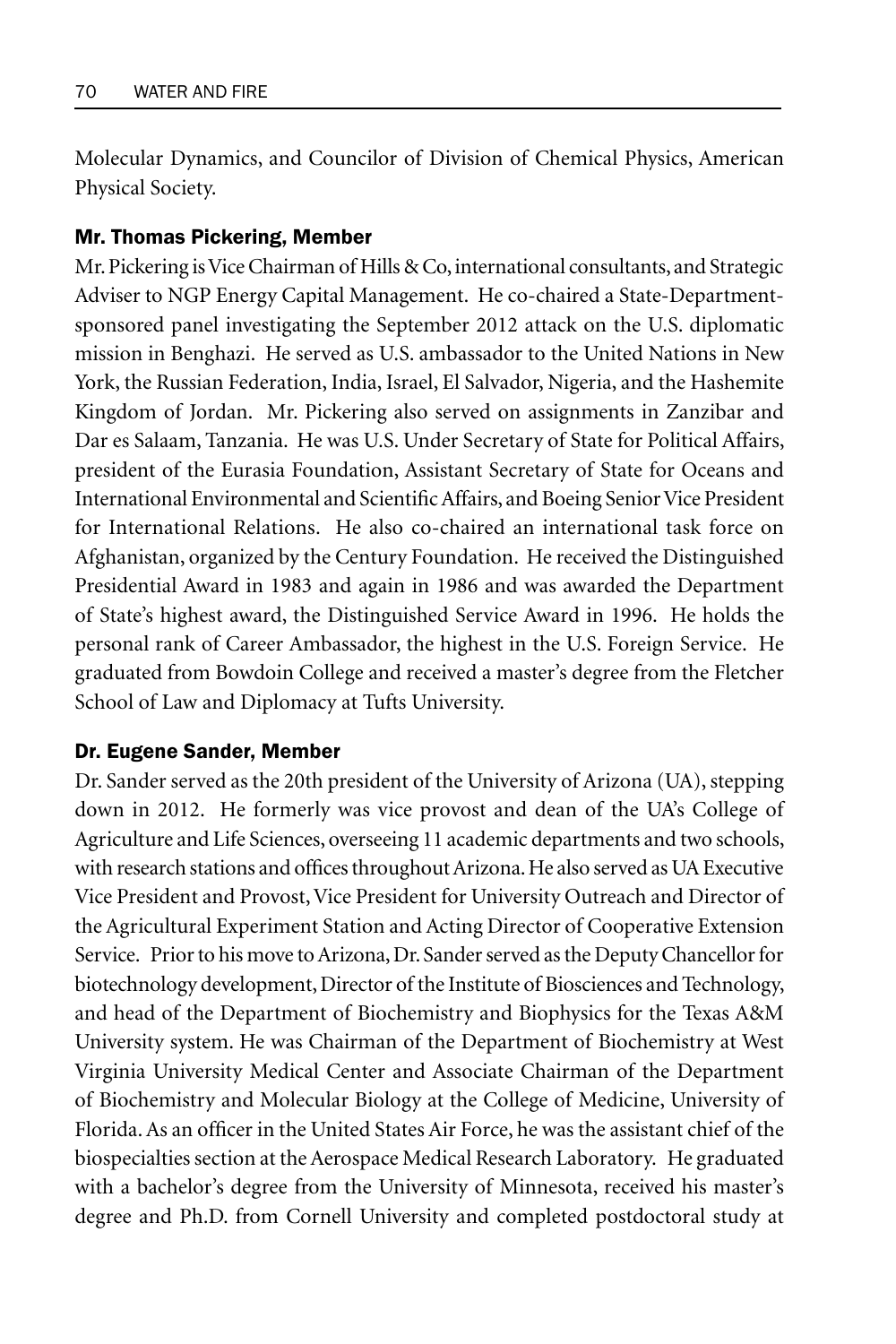Brandeis University. As a biochemist, Dr. Sander worked in the field of mechanisms by which enzymes catalyze reactions.

#### Mr. Richard Armitage, Special Adviser

Mr. L. Armitage is the President at Armitage International, where he assists companies in developing strategic business opportunities. He served as Deputy Secretary of State from March 2001 to February 2005. Mr. Armitage, with the personal rank of Ambassador, directed U.S. assistance to the new independent states (NIS) of the former Soviet Union. He filled key diplomatic positions as Presidential Special Negotiator for the Philippines Military Bases Agreement and Special Mediator for Water in the Middle East. President Bush sent him as a Special Emissary to Jordan's King Hussein during the 1991 Gulf War. Mr. Armitage also was Deputy Assistant Secretary of Defense for East Asia and Pacific Affairs in the Office of the Secretary of Defense. He graduated from the U.S. Naval Academy. He has received numerous U.S. military decorations as well as decorations from the governments of Thailand, Republic of Korea, Bahrain, and Pakistan. Most recently, he was appointed an Honorary Companion of The New Zealand Order of Merit. He serves on the Board of Directors of ConocoPhillips, ManTech International Corporation, and Transcu Ltd., is a member of The American Academy of Diplomacy as well as a member of the Board of Trustees of the Center for Strategic and International Studies.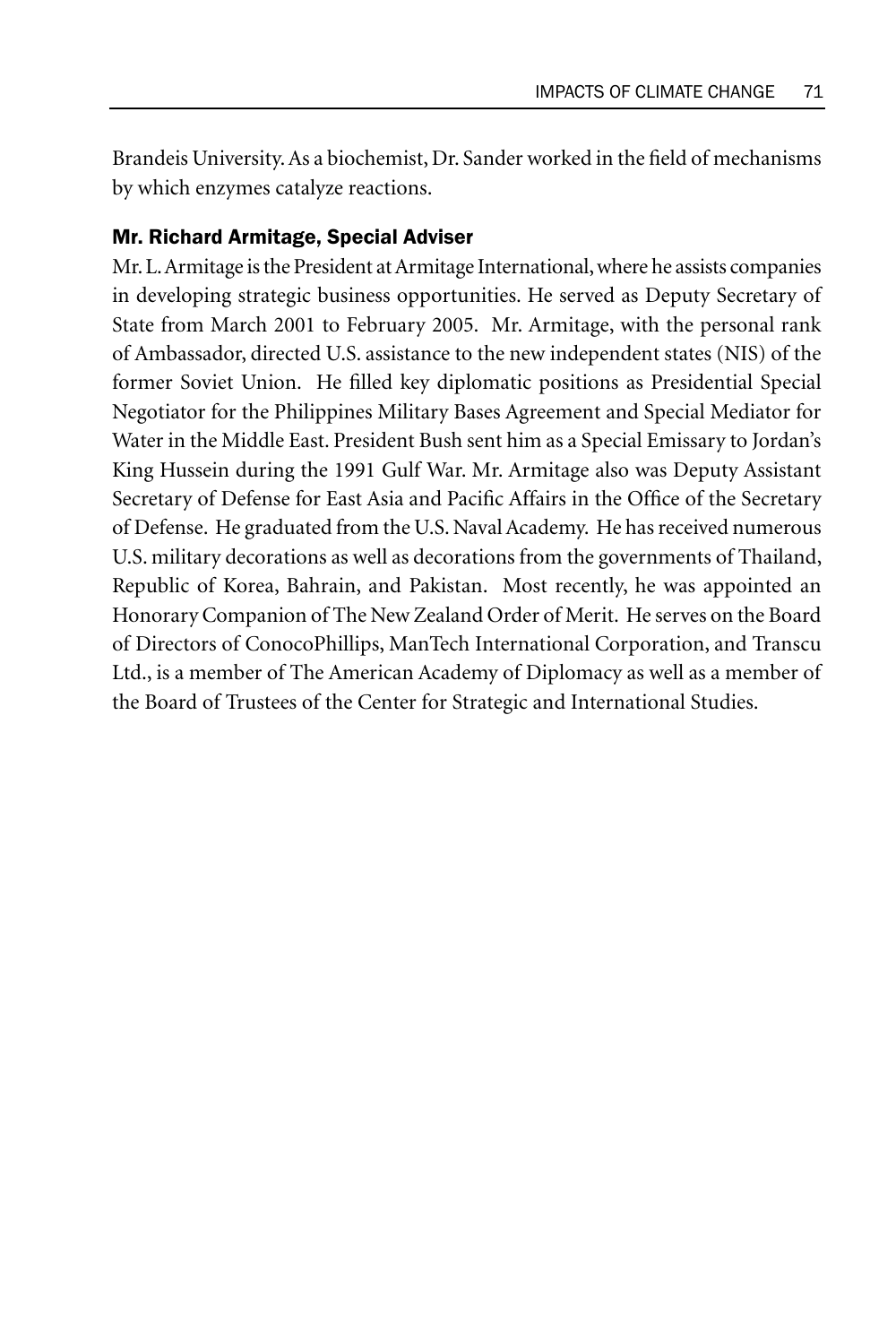# Biographical information of ISGP staff

# **George Atkinson, Ph.D.**

Dr. Atkinson is the Founder and Executive Director of the Institute on Science for Global Policy (ISGP) and is an Emeritus Professor of Chemistry, Biochemistry, and Optical Science at the University of Arizona. His professional career has involved academic teaching, research, and administration, roles as a corporate founder and executive, and public service at the federal level. He is former Head of the Department of Chemistry at the University of Arizona, the founder of a laser sensor company serving the semiconductor industry, Science and Technology Adviser (STAS) to U.S. Secretaries of State Colin Powell and Condoleezza Rice, and past president of Sigma Xi, The Scientific Research Society. He launched the ISGP in 2008 as a new type of international forum in which credible experts provide governmental and societal leaders with the objective understanding of the science and technology that can be reasonably anticipated to help shape the increasingly global societies of the 21st century.

# **Daniela Baeza, B.A.**

Ms. Baeza, ISGP Senior Fellow, holds bachelor's degrees in Global Affairs/ International Relations and Political Science. With a focus on interdisciplinary cooperation between the scientific community, the private sector, and the public sector for international development, she has worked on various domestic and international research projects assessing development strategies, the latest evaluating the effects of economic development on living standards in Singapore.

# **Jennifer Boice, M.B.A**

Ms. Boice, ISGP Program Coordinator, worked for 25 years in the newspaper industry at the Tucson Citizen and USA Today, and was the Editor of the Tucson Citizen when it was closed in 2009. Ms. Boice received her M.B.A. from the University of Arizona and graduated from Pomona College in California with a degree in economics.

# **Sweta Chakraborty, Ph.D.**

Dr. Chakraborty, ISGP Associate Director, received her doctorate in Risk Management from King's College London, and has more than 22 published articles, has contributed to three books, and is author of the forthcoming book "Pharmaceutical Safety: A Study in Public and Private Regulation." She is a former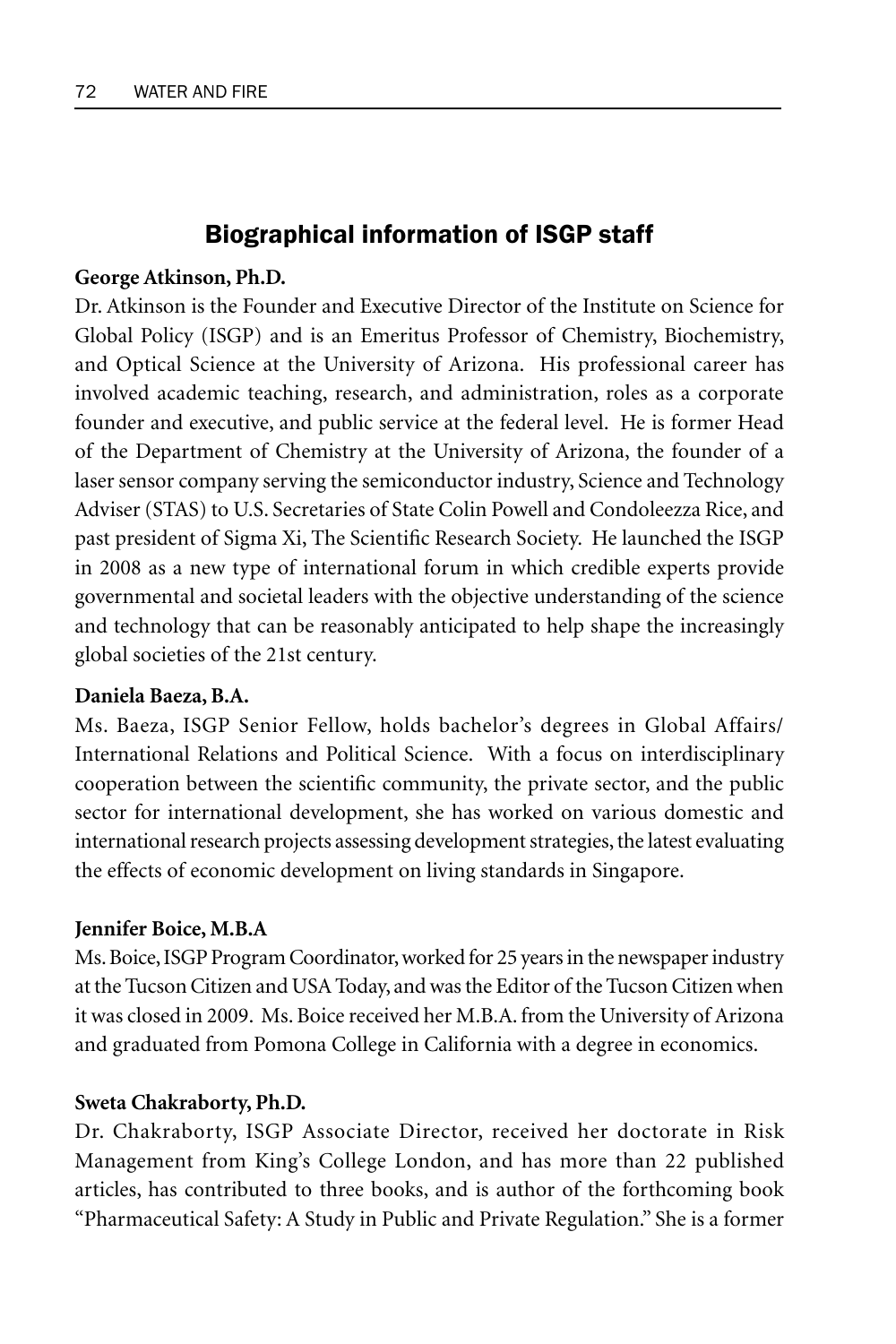adjunct assistant professor at Columbia University and a current program associate at Oxford University's Centre for Socio-Legal Studies.

# **Torsten Fiebig, Ph.D**

Dr. Fiebig, ISGP Senior Fellow, is Founder and Chief Executive of Advanced Optix Research, LLC. He holds two doctorate degrees in science, and has been a professor and conducted research at various academic institutions, including the California Institute of Technology, Northwestern University, and the Max Planck Institute for Biophysical Chemistry (Germany). His research interests include energy sciences, medical optics and biological physics.

# **Christina Medvescek, B.A.**

Ms. Medvescek, ISGP Program Administrator, holds bachelor's degrees in Journalism and Psychology from Valparaiso University. An internationally published journalist and editor, she is former Vice President of Publications for the Muscular Dystrophy Association, an EEO mediator for the U.S. Postal Service, and a mediator, facilitator and instructor for the Center for Community Dialogue, Tucson, AZ.

# **Joseph Roberts, Ph.D**

Dr. Roberts, ISGP Senior Fellow, earned his doctorate in social psychology from The Ohio State University in 2011. His research has examined the influence of mindsets on self-control, planning, and decision-making in health and public policy domains. In addition to his work for ISGP, he teaches courses in psychology, statistics, and research methods at The Ohio State University in Columbus, Ohio.

# **Cleo Warner, B.A.**

Ms. Warner, ISGP Senior Fellow and social media manager, is a 2015 Eckerd College graduate with a degree in Literature and Environmental Studies. Her love for studying food systems is leading her through farming adventures all over the globe before eventually pursuing her graduate degree.